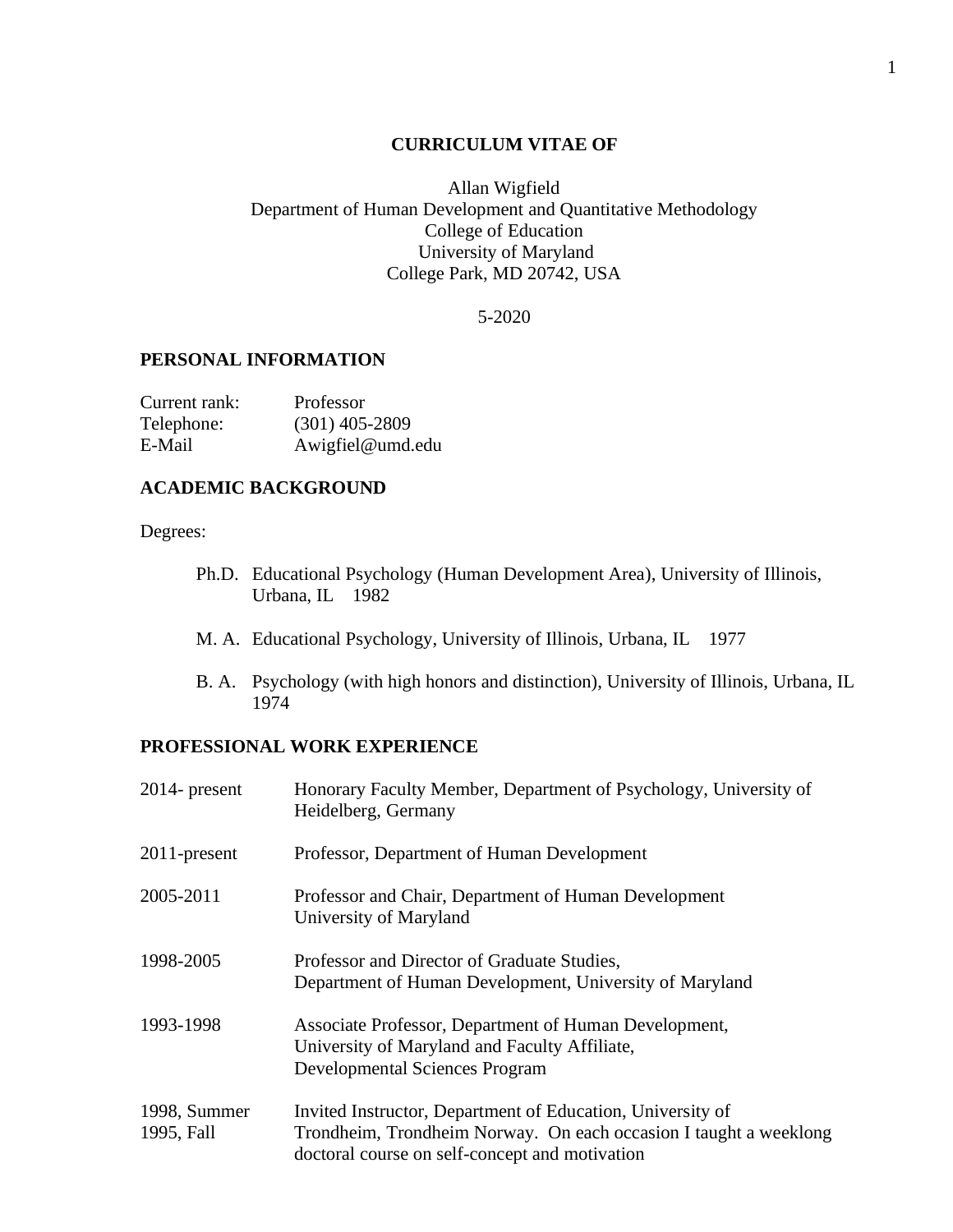| Jan. 1989-1993 | Assistant Professor, Department of Human Development,<br>University of Maryland                                                                           |
|----------------|-----------------------------------------------------------------------------------------------------------------------------------------------------------|
| 1985-1989      | Research Investigator, Research Center for Group Dynamics,<br>Institute for Social Research, University of Michigan.                                      |
| 1985-1989      | Adjunct Assistant Professor, Combined Program in Education and<br>Psychology, University of Michigan                                                      |
| 1984-1985      | Senior Research Fellow, Research Center for Group Dynamics,<br>Institute for Social Research, University of Michigan.                                     |
| 1981-1983      | Postdoctoral Fellow, Developmental Psychology, University of<br>Michigan.                                                                                 |
| 1982-1983      | Research Associate, Institute for Child Behavior and<br>Development, University of Illinois.                                                              |
| 1975-1981      | Research Assistant, Teaching Assistant, Department of Educational<br>Psychology, Institute for Child Behavior and Development,<br>University of Illinois. |

## **OTHER WORK EXPERIENCE**

1984-1985 Faculty member, Bush Program in Child Development and Social Policy, co-leader of a Bush Working Group studying race and sex equity issues in the school setting.

# **HONORS, AWARDS, AND CITATIONS**

| Sylvia Scribner Award, Division C, American Educational Research<br>Association |
|---------------------------------------------------------------------------------|
| University Graduate Mentor of the Year                                          |
| University Honors Faculty Fellow, University of Maryland                        |
| Appointed Honorary Faculty Member, University of Heidelberg, Germany            |
| Distinguished Alumni Award, College of Education, University                    |
| Of Illinois                                                                     |
| Fellow, American Educational Research Association                               |
| Fellow, Association for Psychological Science                                   |
| Distinguished Scholar - Teacher, University of Maryland                         |
| Outstanding Service to the Schools Award, University of Maryland                |
| Vernon E. Anderson Distinguished Faculty Award, College of Education,           |
| University of Maryland                                                          |
| Fellow, American Psychological Association (Division 15, Educational            |
| Psychology)                                                                     |
| AERA Division E (Counseling and Human Development) Human                        |
| Development Research of the Year Award                                          |
| Phi Beta Kappa                                                                  |
|                                                                                 |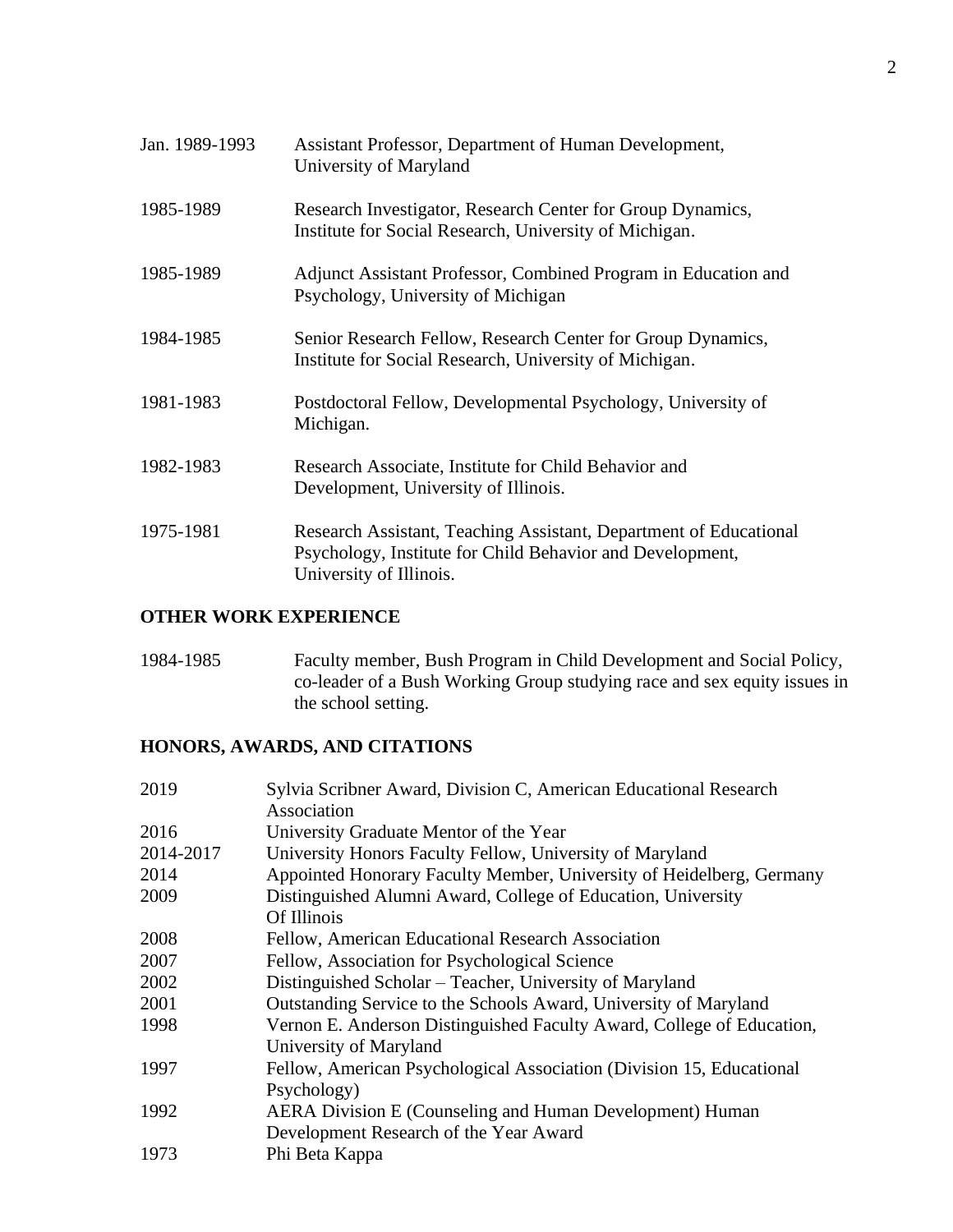| 1973      | Psi Chi                                                            |
|-----------|--------------------------------------------------------------------|
| 1973-1974 | Undergraduate Honors Program in Psychology, University of Illinois |
| 1972-1974 | University of Illinois James Scholar                               |

Scholarships and fellowships:

| 1984-1985 | NIMH Postdoctoral Fellowship, Department of Psychology,     |
|-----------|-------------------------------------------------------------|
|           | (Social Psychology Division), University of Michigan        |
| 1981-1983 | NIMH Postdoctoral Fellowship, Department of Psychology,     |
|           | (Developmental Psychology Division), University of Michigan |
| 1974-1976 | University of Illinois Graduate Fellowship                  |
| 1973-1974 | Illinois General Assembly Scholarship                       |
| 1969-1971 | DeWitt Wallace Scholarship                                  |

### **RESEARCH, SCHOLARLY AND CREATIVE ACTIVITIES**

#### **GOOGLE SCHOLAR CITATION COUNT: 74,000**

#### **h-factor: 90**

#### EDITED BOOKS:

- Wigfield, A. (Section Ed.) (2017). *Handbook of positive development of minority children and youth* (N. Cabrera and B. Leyendecker (Eds). New York: Springer.
- Guthrie, J. T., Wigfield, A., & Klauda, S. L. (Eds.) (2012). *Adolescents' engagement in academic literacy.* College Park: University of Maryland.
- Wentzel, K. R., & Wigfield, A. (Eds.) (2009). *Handbook of motivation at school.* New York: Taylor-Francis.
- Guthrie, J. T., Wigfield, A., & Perencevich, K. (Eds.) (2004). *Motivating reading comprehension: Concept Oriented Reading Instruction.* Mahwah, NJ: Lawrence Erlbaum Associates.
- Wigfield, A., & Eccles, J. S. (Eds.) (2002*). Development of achievement motivation*. San Diego: Academic Press.
- Guthrie, J. T., & Wigfield, A. (Eds.) (1997). *Reading engagement: Motivating readers through integrated instruction*. Newark, DE: International Reading Association.

EDITED SPECIAL ISSUES OF JOURNALS:

Wigfield, A., & Koenka, A. C. (Eds.) (2020). Where do we go from here? Founders, descendants, and commentators' views of five major motivation theories. Special issue, *Contemporary Educational Psychology.*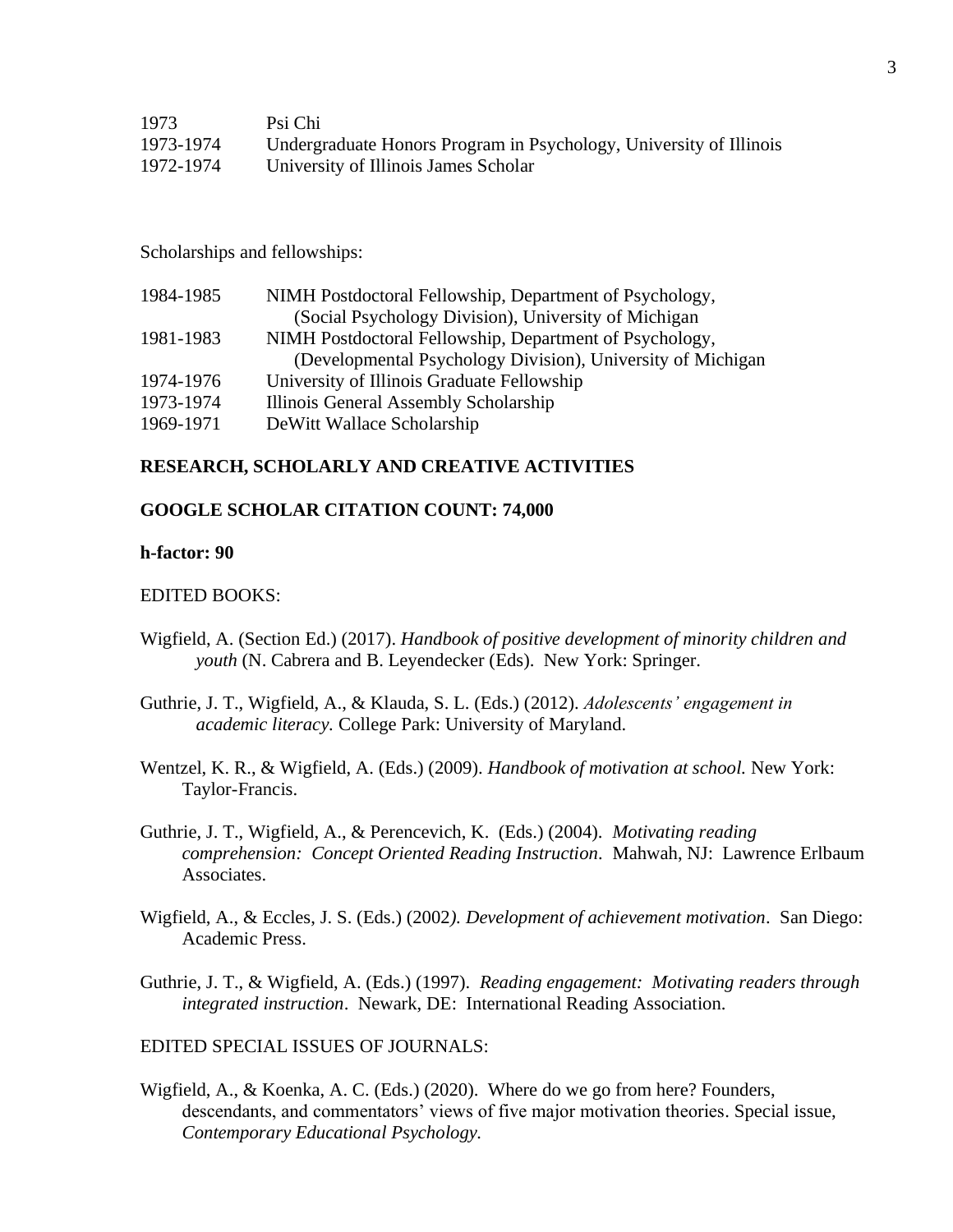- Wentzel, K. R., & Wigfield, A. (2007). *Motivational interventions that work*. Special issue, *Educational Psychologist, 42,* No. 4.
- Wigfield, A., de Groot, E., & Zusho, A. (Eds.). (2005). *Paul R. Pintrich's contributions to educational psychology*. Special issue, *Educational Psychologist, 40*, 67-135*.*
- Guthrie, J. T., & Wigfield, A. (1999). *How motivation fits into the science of reading*. Special issue, *Scientific Studies of Reading, 3* No. 3.
- Wigfield, A., & Guthrie, J. T. (1997). *Motivation for reading: Individual, home, textual, and classroom perspectives.* Special issue, *Educational Psychologist, 32, No. 2*.
- Wigfield, A., & Eccles, J. S. (1995). *Middle grades schooling and early adolescent development, Part II.* Special issue*, Journal of Early Adolescence, 15, No. 1.*
- Wigfield, A., & Eccles, J. S. (1994). *Middle grades schooling and early adolescent development, Part I.* Special issue*, Journal of Early Adolescence ,14, No. 2.*

#### CHAPTERS IN EDITED BOOKS:

- Rosenzweig, E. Q., & Wigfield, A. (in press). Motivational interventions in education: Considering the big questions. In J. Reeve (Ed.), *Oxford handbook of educational psychology.* Oxford: Oxford University Press.
- Wigfield, A., & Ponnock, A. (2020). Expectancy value theory and students with special cognitive and emotional needs. In A. Martin, R. A. Sperling, & K. J. Newton (Eds.), *Handbook of educational psychology and students with special needs*. New York: Routledge.
- Wigfield, A., & Eccles, J. S. (2020). 35 years of research on students' subjective task values and motivation: A look back and a look forward. In A. Elliot (Ed.), *Advances in motivation science (*Vol. 7, pp. 161-198*).* New York: Elsevier*.*
- Wigfield, A., & Gladstone, J. (2019). How students' expectancies and values relate to their achievement in times of global change and uncertainty. In E. N. Gonida & M. Lemos (Eds.), *Motivation in education at a time of global change: Theory, research, and implications for practice* (Advances in motivation and achievement, Vol. 20). London: Emerald.
- Wigfield, A., Turci, L., Cambria, J. & Eccles, J. S. (2019). Motivation in education. In R. Ryan (Ed.), *Oxford handbook of motivation* (2nd Ed.). New York: Oxford University Press.
- Rosenzweig, E. Q., Wigfield, A., & Eccles, J. S. (2019). Expectancy-value theory and its relevance for student motivation and learning. In S. Hidi & K. A. Renninger (eds.), *Handbook of motivation and learning*. Cambridge, UK: Cambridge University press.
- Tonks, S., Wigfield, A, & Eccles, J. S. (2018). Expectancy-Value theory in cross-cultural perspective: What have we learned in the last 15 years? In G. A. De Liem & D.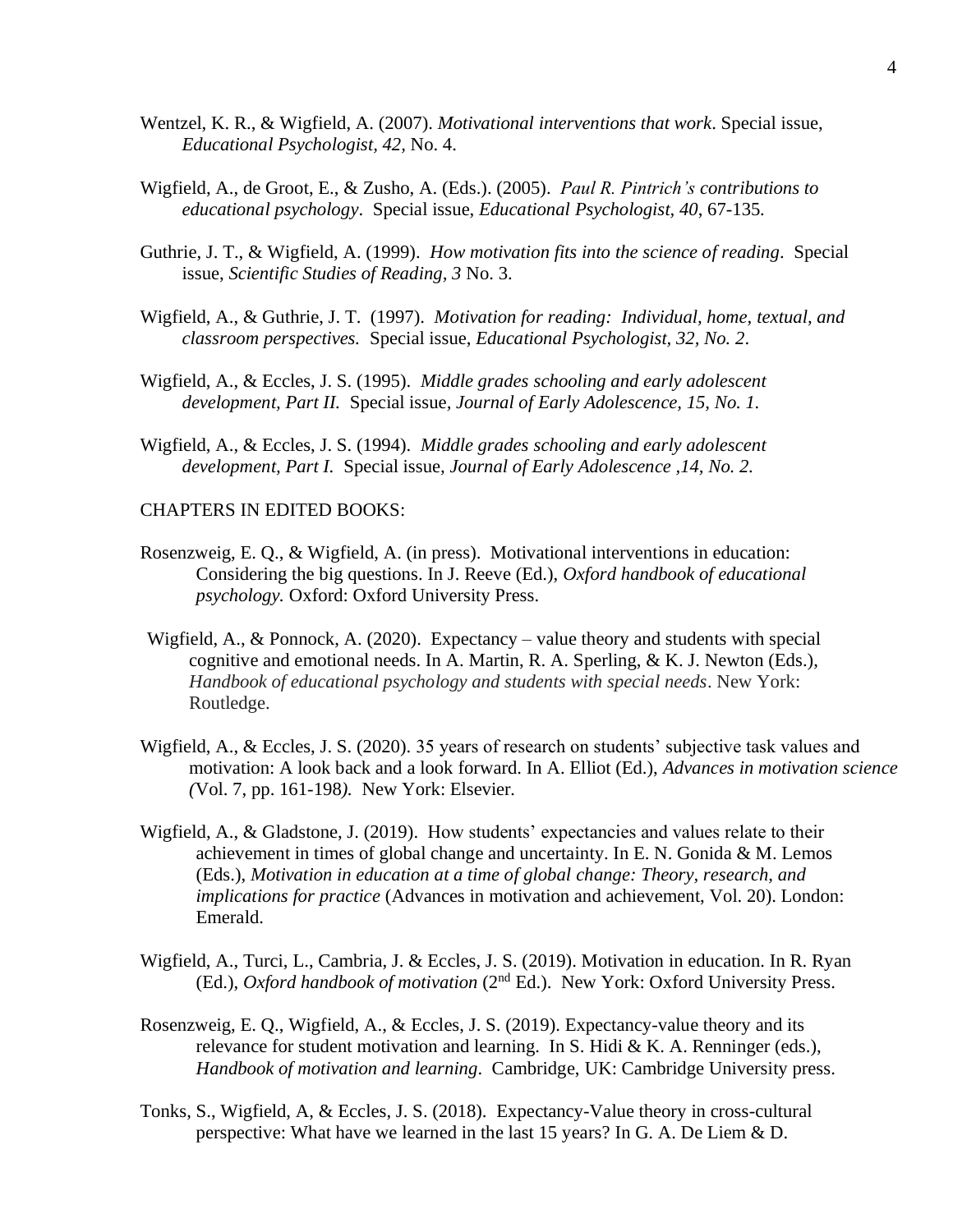McInerney (Eds.), *Recent advances in sociocultural influences on motivation and learning: Big theories revisited* (2<sup>nd</sup> Ed.). Greenwich, CT: Information Age Press.

- Guthrie, J. T., & Wigfield, A., (2017). Literacy engagement and motivation: Rationale, research, teaching and policy. In D. Lapp & D. Fisher (Eds.), *Handbook of research on*  teaching the English Language arts (4<sup>th</sup> Edition).
- Wigfield, A., Gladstone, J., & Turci, L. (2017). Development of children's ability beliefs and values and school-based interventions to improve them. In F. Guay, H. W. Marsh, R. G. Craven, & D. M. McInerney (Eds.), *International advances in self-research (*Vol. 6: Self: Driving positive psychology and well-being). Information Age Press.
- Wigfield, A., Rosenzweig, E. Q., & Eccles, J. S. (2017). Achievement values. In A. Elliot and C. S. Dweck (Eds.), *Handbook of competence and motivation* (2<sup>nd</sup> ed.) pp. 116-134). New York: Guilford.
- Wigfield, A., Muenks, K. R., & Rosenzweig, E. Q. (2016). Achievement motivation. In H. Miller (Ed), *Encyclopedia of theory in psychology* (Vol. 1, pp. 1-4). Thousand Oaks, CA: Sage.
- Wigfield, A., & Rosenzweig, E. Q. (2016). Motivation and cognition. In H. Miller (Ed.), *Encyclopedia of theory in psychology* (Vol. 2, pp. 569-573). Thousand Oaks, CA: Sage.
- Wigfield, A., Tonks, S., & Klauda, S. L. (2016). Expectancy-value theory. In K. R. Wentzel & D. Miele (Eds.), *Handbook of motivation in school* (2nd ed., pp. 55-74). New York: Routledge.
- Wigfield, A, Eccles, J. S., Fredricks, J., Simpkins, Roeser, R., & Schiefele, U. (2015). Development of achievement motivation and engagement. In R. Lerner (Series ed.) and M. Lamb (Vol. Ed.), *Handbook of child psychology and developmental science* (7<sup>th</sup> ed., vol. 3, pp. 657-700). New York: Wiley.
- Wigfield, A., Muenks, K., & Rosenzweig, E. (2015). Children's motivation in school. In C. Rubie-Davis (Ed.), *The social psychology of the classroom international handbook.* London: Routledge.
- Wigfield, A., Mason-Singh, A., Ho, A., & Guthrie, J. T. (2014). Intervening to improve children's reading motivation and comprehension: Concept Oriented Reading Instruction. In S. Karabenick and T. Urdan (Eds.), *Advances in motivation and achievement* (Vol. 18: Motivation interventions). Bingley UK: Emerald Group Publishing.
- Klauda, S. L., Wigfield, A., & Cambria, J. (2012). Struggling readers' information text comprehension and motivation in early adolescence. In J. T. Guthrie, A. Wigfield, A., & S. L. Klauda (Eds.), Adolescents' *engagement in academic literacy.* College Park: University of Maryland.
- Wigfield, A., Cambria, J., & Ho, A. (2012). Motivation for reading information texts. In J. T. Guthrie, A. Wigfield, A., & S. L. Klauda (Eds.), Adolescents' *engagement in academic literacy.* College Park, MD: University of Maryland.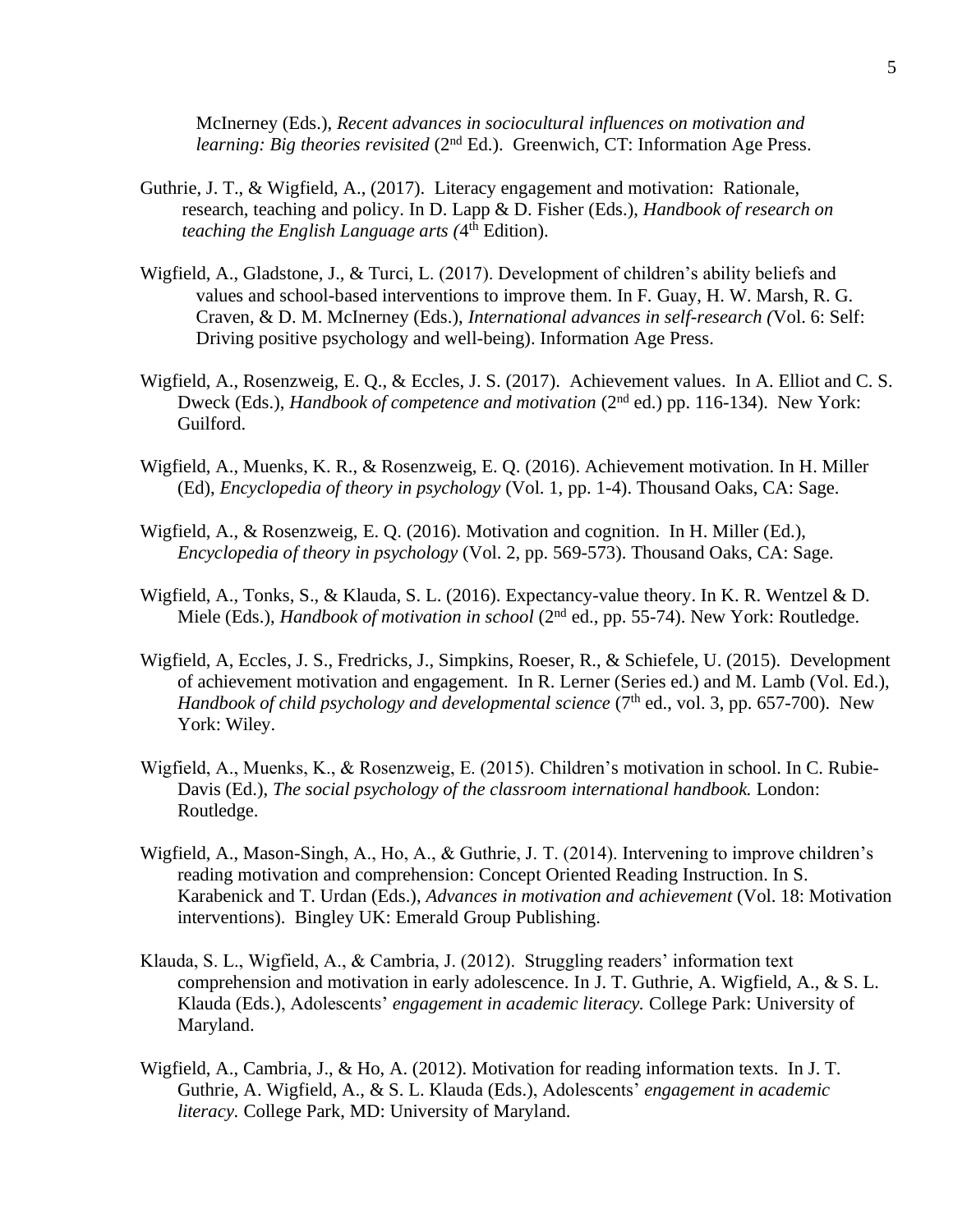- Wigfield, A., Cambria, J., & Eccles, J. S. (2012). Motivation in education. In R. C. Ryan (Ed.), *Oxford handbook of motivation* (pp.463-478). New York: Oxford University Press.
- Wigfield, A., Klauda. S. L., & Cambria, J. M. (2012). Development of self-regulatory processes. In D. H. Schunk & B. J. Zimmerman (Eds.), *Handbook of self-regulation of learning and performance*. New York: Taylor & Francis.
- Guthrie, J. T., Wigfield, A., & You, W. (2012). Instructional contexts for engagement and achievement in reading. In S. Christensen, A. Reschly, & C. Wylie (Eds.), Handbook *of research on student engagement*. New York: Springer Science.
- Wigfield, A., Ho, A., & Mason-Singh, A. (2011). Achievement motivation. In B. Brown & M. Prinstein (Eds.), *Encyclopedia of adolescence. Vol. 1. Normative processes in development* (pp. 10-19)*.* London: Elsevier.
- Guthrie, J. T., Taboada, A., & Wigfield, A. (2011). Alignment of cognitive processes in reading with motivations for reading. In D. Lapp, J. Flood, D. Hartman, & L. Morrow, (Eds.), *Handbook of research on teaching the English language arts* (3rd Ed, pp. 125-131)*.* New York: Routledge.
- Wigfield, A., & Cambria, J. M. (2010). Expectancy-value theory: Retrospective and prospective. In S. Karabenick & T. Urdan (Eds.), *Advances in motivation and achievement* (Vol. 16, pp. 35-70). New York: Emerald Group.
- Wigfield, A., & Guthrie, J. T. (2010). The impact of Concept-Oriented Reading instruction on students' reading motivation, reading engagement, and reading comprehension. In J. Meece & J. S. Eccles (Eds.), *Handbook on schools, schooling, and human development*. Mahwah, NJ: Erlbaum.
- Wigfield, A., & Cambria, J. M. (2009). Achievement motivation. In I. Weiner & E. Craighead (Eds.), *Corsini's Encyclopedia of Psychology* (4th Ed.). New York: John Wiley.
- Wigfield, A., Tonks, S., & Klauda, S. L. (2009). Expectancy value theory. In K. R. Wentzel & A. Wigfield (Eds.), *Handbook of motivation at school* (pp. 55-76). New York: Taylor Francis.
- Wigfield, A., Eccles, J. S., Schiefele, U., & Roeser, R. (2008). Development of achievement motivation. In W. Damon & R. M. Lerner (Eds.), *Child and adolescent development: An advanced course* (pp. 406-434)*.* New York: Wiley.
- Wigfield, A., Hoa, L. W., & Klauda, S. L. (2008). The role of achievement values in the selfregulation of achievement behaviors. In D. H. Schunk & B. J. Zimmerman (Eds.), *Motivation and self-regulated learning: Theory, research, and applications* (pp. 169-195)*.*  Erlbaum.
- Wigfield, A., Byrnes, J. B., & Eccles, J. S. (2006). Adolescent development. In P. A. Alexander & P. Winne (Eds.), *Handbook of educational psychology* (2nd edition, pp. 87-113). Mahwah, NJ: Erlbaum.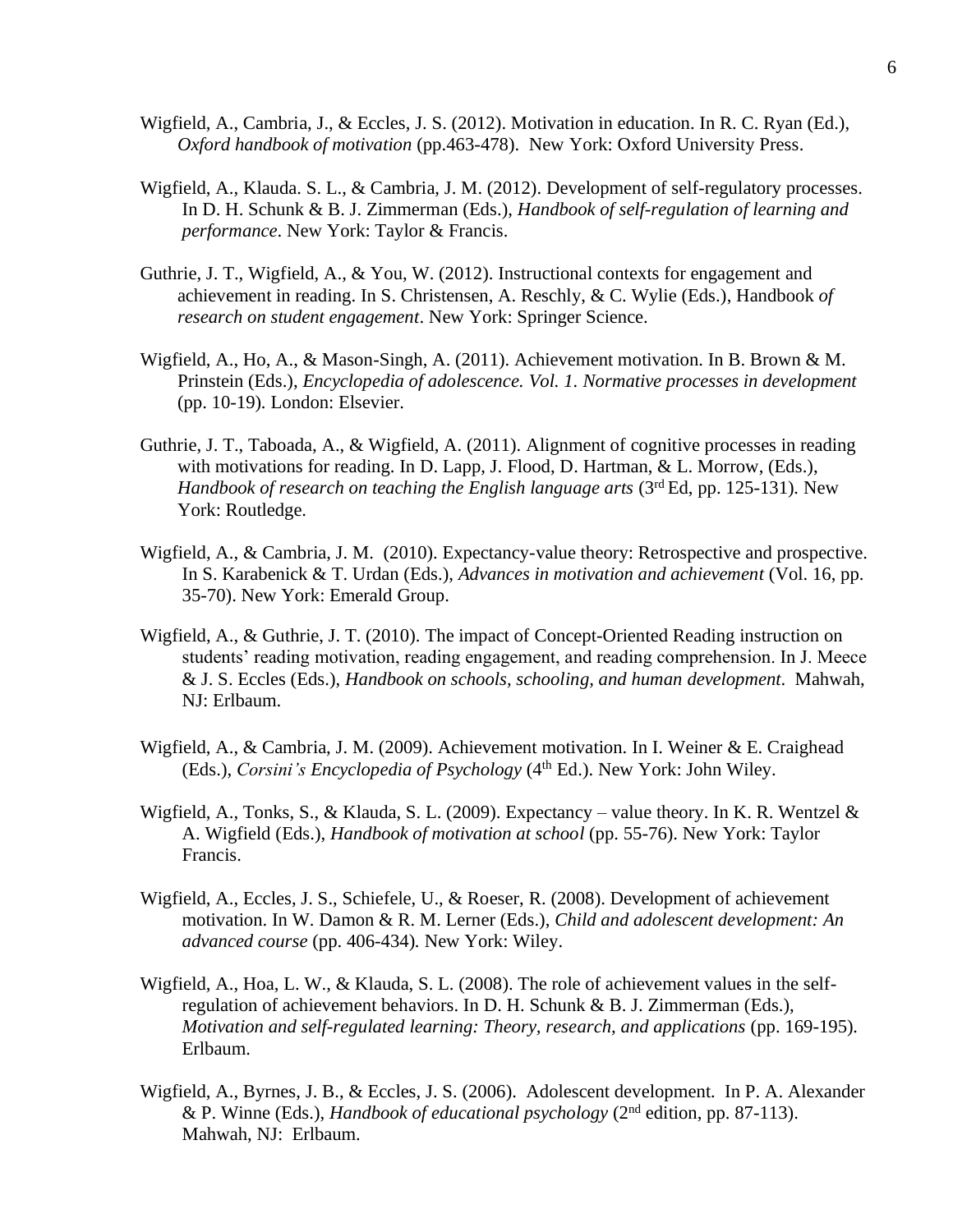- Wigfield, A., Eccles, J. S., Schiefele, U., Roeser, R., & Davis-Kean, P. (2006). Development of achievement motivation. In W. Damon and N. Eisenberg (Eds.), *Handbook of child psychology* (6<sup>th</sup> edition, Vol. 3, pp. 933-1002). New York: Wiley.
- Eccles, J. S., Roeser, R., Vida, M., Fredricks, J. & Wigfield, A. (2006). Motivational and achievement pathways through middle childhood. In L. Balter & C. S. Tamis-LeMonda (Eds.), *Child psychology: A handbook of contemporary issues* (pp. 325-355). New York: Psychology Press.
- Eccles, J. S., O'Neill, S. A., & Wigfield, A. (2005). Ability self-perceptions and subjective task values in adolescents and children. In K. A. Moore & L. H. Lippman (Eds.), *What do Children need to flourish? Conceptualizing and measuring indicators of positive development* (pp. 237-249). New York City, New York: Springer Science.
- Wigfield, A., & Lutz, S. (2005). Reading instruction in sociocultural context: Impact on reading comprehension and engagement. In D. McInerney & S. Van Etten (eds.), *Research on sociocultural influences on motivation and learning. Volume 5: Curriculum and teaching from a sociocultural perspective.* Greenwich, CT: Information Age Press.
- Wigfield, A., & Wagner, A. L. (2005). Competence, motivation, and identity development during adolescence. In A. Elliott and C. Dweck (Eds.), *Handbook of competence and motivation* (pp. 222-239). New York: Guilford Press.
- Guthrie, J. T., & Wigfield, A. (2004). Roles of motivation and engagement in reading comprehension assessment. In S. Paris & S. Stahl (Eds.), *Assessing children's reading comprehension*. Mahwah NJ: Erlbaum.
- Guthrie, J. T., Wigfield, A., & Perencevich, K. C. (2004). Scaffolding for children's motivation development in reading. In J. T. Guthrie, A. Wigfield, & K. C. Perencevich (Eds.). *Motivating reading comprehension: Concept Oriented Reading Instruction*. Mahwah, NJ: Erlbaum.
- Wigfield, A. (2004). Motivation for reading in early adolescents and adolescents. In D. S. Strickland and D. Alvermann (Eds*.), Bridging the achievement gap: Improving literacy learning for pre-adolescent and adolescent learners (Grades 4 –12).* Newark, DE: International Reading Association
- Wigfield, A., & Tonks, S. (2004). The development of motivation for reading. In J. T. Guthrie, A. Wigfield, & K. C. Perencevich (Eds.). *Motivating reading comprehension: Concept Oriented Reading Instruction.* Mahwah, NJ: Erlbaum.
- Wigfield, A., Tonks, S., & Eccles, J. S. (2004). Expectancy value theory in cross-cultural perspective. In D. McInerney & S. Van Etten (Eds.), *Research on sociocultural influences on motivation and learning volume 4: Big theories revisited* (pp. 165-198). Greenwich, CT: Information Age Press.
- Eccles, J. S., Wigfield, A., & Byrnes, J. B. (2003). Cognitive development in adolescence. In I. B. Weiner (Series Ed.) and R. M. Lerner, M. A. Easterbrooks, & J. Mistry (Volume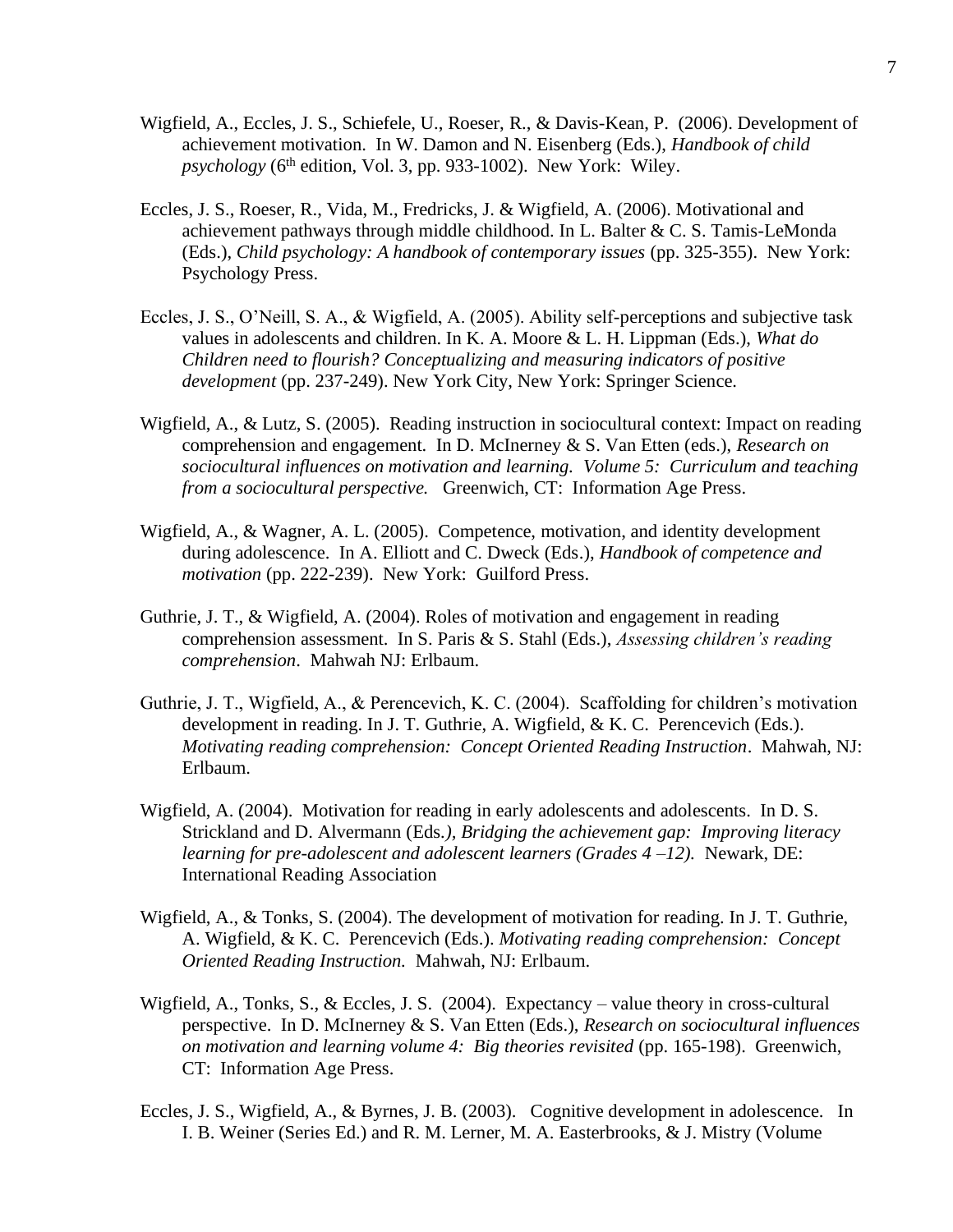Eds.), *Handbook of psychology (Volume 6, Developmental psychology,* pp. 325-350). New York: John Wiley & Sons.

- Eccles, J. S., & Wigfield, A. (2002). Development of academic achievement motivation. In N. J. Smelser & P. B. Baltes (Eds.), *International encyclopedia of the social and behavioral sciences* (pp. 14-20). Oxford, UK: Pergamon Press.
- Eccles, J. S., & Wigfield, A. (2002). Motivational beliefs, values, and goals. *Annual Review of Psychology, 53*, 109-132.
- Wigfield, A., & Eccles, J. S. (2002). Introduction. In A. Wigfield & J. S. Eccles (Eds.), *Development of achievement motivation* (pp. 1-11). San Diego: Academic Press.
- Wigfield, A., & Eccles, J. S. (2002). The development of competence beliefs and values from childhood through adolescence. In A. Wigfield & J. S. Eccles (Eds.), *Development of achievement motivation* (pp. 92-120). San Diego: Academic Press.
- Wigfield, A., & Eccles, J. S. (2002). Children's motivation during the middle school years. In J. Aronson (Ed.), *Improving academic achievement: Contributions of social psychology* (pp. 159-184). San Diego: Academic Press.
- Wigfield, A., Battle, A., Keller, L., & Eccles, J. S. (2002). Sex differences in motivation, selfconcept, career aspirations, and career choice: Implications for cognitive development. In A. McGillicuddy-DelLisi & R. DeLisi (Eds.), *Biology, society, and behavior: The development of sex differences in cognition* (pp. 93-124). Greenwich, CT: Ablex.
- Wigfield, A., & Tonks, S. (2002). Adolescents' expectancies for success and achievement task values. In F. Pajares & T. Urdan (Eds.), *Academic motivation of adolescents* (pp. 53-82). Greenwich, CT: Information Age Publishing.
- Eccles, J. S., & Wigfield, A. (2000). Schooling's influences on motivation and achievement. In S. Danzinger & J. Waldfogel (Eds.), *Securing the future: Investing in children from birth to college* (pp. 153-181). New York: Russell Sage Foundation.
- Eccles, J. S., & Wigfield, A. (2000). Adolescence: Social patterns, achievement, and problems. In A. E. Kazdin (Ed.), *Encyclopedia of psychology* (Vol. 1, pp. 46-52). London: Oxford University Press.
- Guthrie, J. T., & Wigfield, A. (2000). Engagement and motivation in reading. In. M. L. Kamil, P. B. Mosenthal, P. D. Pearson, & R. Barr (Eds.), *Handbook of reading research* (3rd. ed., pp. 403-422). New York: Longman.
- McClendon, C., Nettles, S., & Wigfield, A. (2000). Fostering resilience in high school classrooms: A study of the PASS program (Promoting Achievement in School Through Sport). In M. Sanders (Ed.), *Schooling students placed at risk: Research, policy, and practice in the education of poor and minority adolescents.* Mahwah, NJ: Erlbaum.
- Wigfield, A. (2000). Facilitating young children's motivation to read. In L. Baker, M. J. Dreher, & J. T. Guthrie (Eds.), *Engaging young readers* (pp. 140-158). New York: Guilford.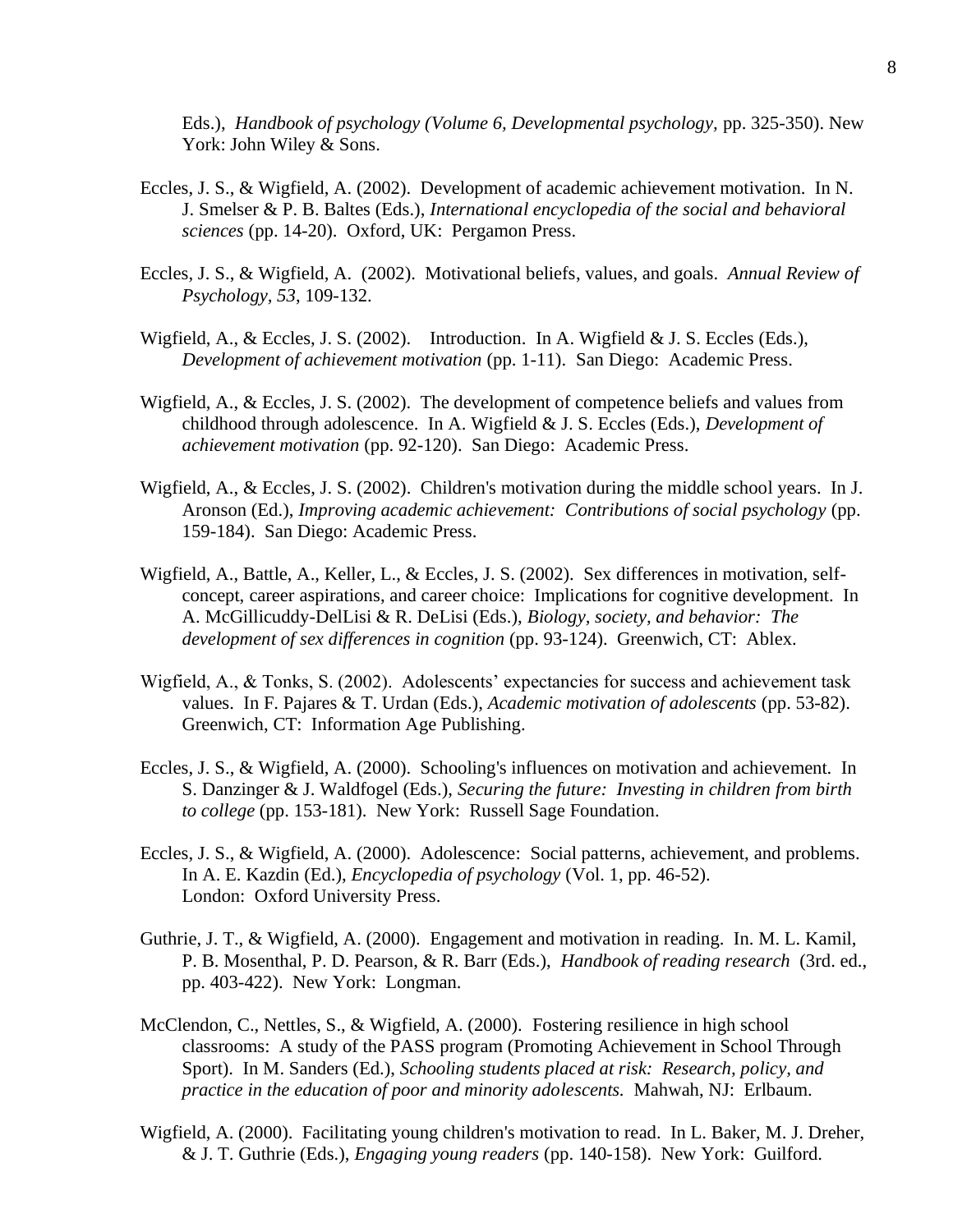- Eccles, J. S., Roeser, R. W., Wigfield, A., & Freedman-Doan, C. (1999). Academic and motivational pathways through middle childhood. In L. Balter & C. S. Tamis-LeMonda (Eds.), *Child psychology: A handbook of contemporary issues*. Garland Press.
- Eccles, J. S., Wigfield, A., & Schiefele, U. (1998). Motivation to succeed. In W. Damon (Series Ed.) & N. Eisenberg (Volume Ed.) *Handbook of child psychology* (5th ed., Vol. III, pp. 1017-1095). New York: Wiley.
- Wigfield, A., Eccles, J. S., & Rodriguez, D. (1998). The development of children's motivation in school contexts. In. A. Iran-Nejad & P. D. Pearson (Eds.), *Review of research in education* (Vol. 23, pp. 73-118). Washington, DC: American Educational Research Association.
- Eccles, J. S., & Wigfield, A. (1997). Early adolescent development. In J. Irvin (Ed.), *What current research says to the middle level practitioner*. Columbus, OH: National Middle School Association.
- Guthrie, J. T., & Wigfield, A. (1997). Reading engagement: A rationale for theory and teaching. In J. T. Guthrie & A. Wigfield (Eds.). *Reading engagement: Motivating readers through integrated instruction*. Newark, DE: International Reading Association.
- Wigfield, A. (1997). Children's motivation for reading and reading engagement. In J. T. Guthrie & A. Wigfield (Eds.). *Reading engagement: Motivating readers through integrated instruction*. Newark, DE: International Reading Association.
- Wigfield, A., Eccles, J. S., & Pintrich, P. (1996). Development between the ages of 11 and 25. In D. Berliner & R. Calfee (Eds.), *Handbook of educational psychology*. New York: Macmillan.
- Oldfather, P., & Wigfield, A. (1996). Children's motivations for literacy learning. In L. Baker, P. Afflerbach, & D. Reinking (Eds.), *Developing engaged readers in school and home communities*. Hillsdale, NJ: Erlbaum.
- Wigfield, A. (1994). The role of children's achievement values in the self-regulation of their learning outcomes. In D. H Schunk & B. Zimmerman (Eds.) *Self-regulation of learning and performance: Issues and educational applications* (pp. 101-124). Hillsdale, NJ: Lawrence Erlbaum Associates.
- Wigfield, A. (1993). Why should I learn this? Adolescents' achievement values for different activities. In P. R. Pintrich & M. L. Maehr (Eds.) *Advances in motivation and achievement* (Vol. 8, pp. 99-138). Greenwich, CT: JAI Press.
- Eccles, J., S., Arbreton, A., Buchanan, C. M., Jacobs, J., Harold, R., Mac Iver, D., Midgley, C., Reuman, D., & Wigfield, A., (1993). School and family effects on the ontogeny of children's interests, self-perceptions, and activity choices. In J. Jacobs (Ed.), *Nebraska symposium on motivation 1992*. Lincoln. NE: University of Nebraska Press.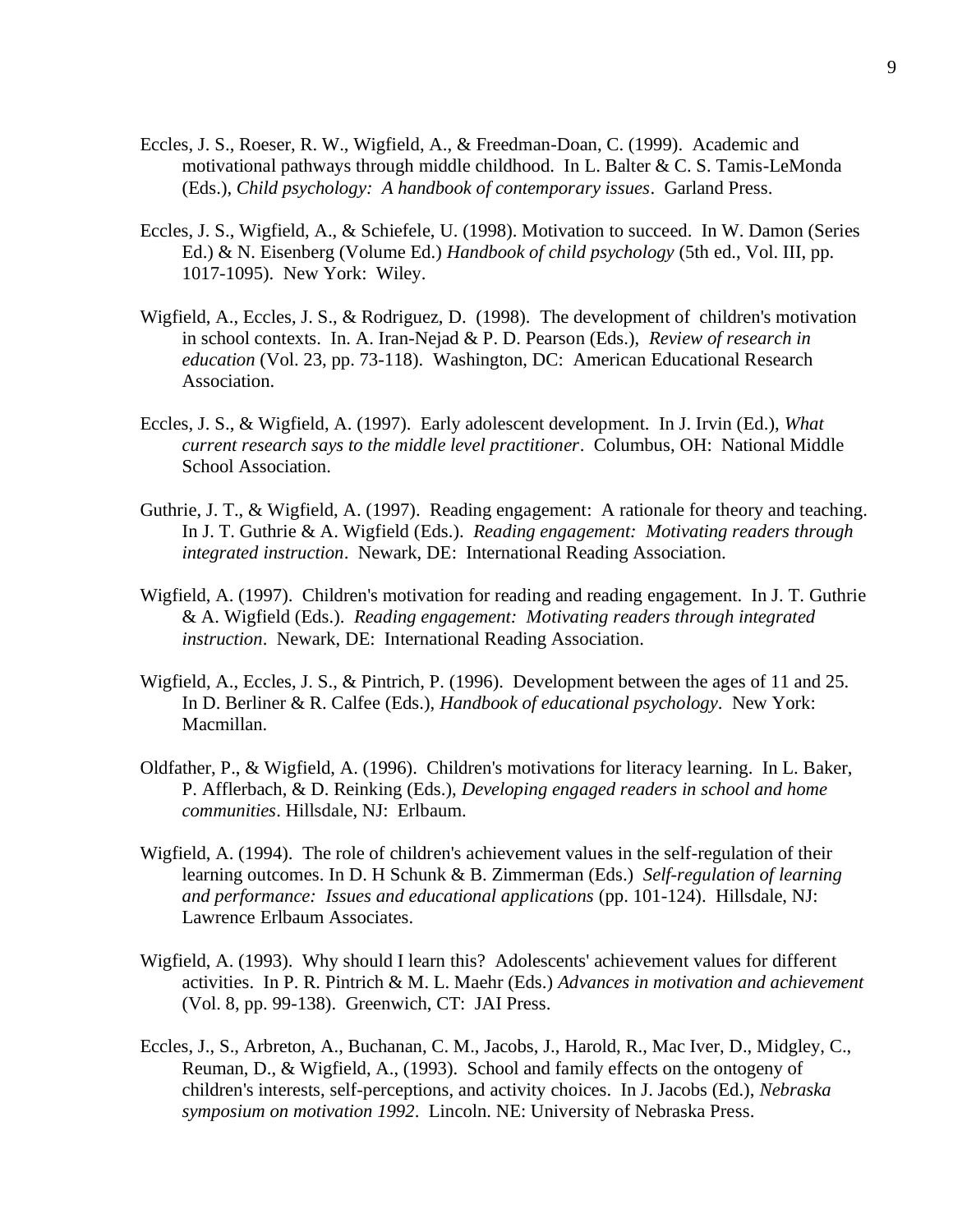- Wigfield, A., & Harold, R. (1992). Teacher beliefs and students' achievement self-perceptions: A developmental perspective. In D. Schunk and J. Meece (Eds.), *Student perceptions in the classroom: Causes and consequences* (pp. 95-121). Hillsdale, NJ: Erlbaum.
- Wigfield, A., & Eccles, J. S. (1990). Test anxiety in the school setting. In M. Lewis and S. Miller (Eds.), *Handbook of developmental psychopathology* (pp. 237-250). New York: Plenum Press.
- Eccles, J., Flanagan C., Goldsmith, R., Jacobs, J., Jayaratne, T., Wigfield, A., & Yee, D. (1987). Parents as socializers of achievement attitudes. In J. Z. Daniels and J. B. Kahle (Eds.), *Contributions to the Fourth GASAT conference*. (Vol. IV, pp. 1-12). Ann Arbor: University of Michigan Press.
- Eccles, J., & Wigfield, A. (1985). Teacher expectations and student motivation. In J. B. Dusek (Ed.), T*eacher expectancies* (pp. 185-226.) Hillsdale, NJ: Erlbaum.
- Wigfield, A., & Braskamp, L. (1985). Age and personal investment in work. In D. Kleiber and M. L. Maehr (Eds.), A*dvances in motivation and achievement* (Vol. IV, pp. 297-331). Greenwich, CT: JAI Press.
- Wigfield, A., & Asher, S. T. (1984). Social and motivational influences on reading. In P. D. Pearson, R. Barr, M. Kamil, and P. Mosenthal (Eds.), *Handbook of reading research* (pp. 423-452). New York: Longman.
- Asher, S. R., & Wigfield, A. (1981). Training referential communication skills. In W. P. Dickson (Ed.), *Children's oral communication skills* (pp. 105-126.) New York: Academic Press.

OVERVIEWS AND COMMENTARIES FOR SPECIAL ISSUES OF JOURNALS

- Wigfield, A., & Wentzel, K. (2007). Introduction to motivation at school: Interventions that work. In K. R. Wentzel & A. Wigfield (Eds.), *Motivational interventions that work*. Special issue, *Educational Psychologist, 42*, 191-196..
- Wentzel, K., & Wigfield, A. (2007). Motivational interventions that work: Themes and remaining issues. In K. R. Wentzel & A. Wigfield (Eds.), *Motivational interventions that work*. Special issue, *Educational Psychologist, 42,* 261-271..
- Wigfield, A., Zusho, A., & De Groot, E. V. (2005). Introduction: Paul R. Pintrich's contributions to educational psychology: An enduring legacy. In A. Wigfield, E. de Groot, & A. Zusho. (Eds.), *Paul R. Pintrich's contributions to educational psychology*. Special issue, *Educational Psychologist, 40*, No. 2*.*
- Guthrie, J. T., & Wigfield, A. (1999). Motivation and reading: An overview. In J. T. Guthrie & A. Wigfield (Eds.), How *motivation fits into the science of reading*. Special issue, *Scientific Studies of Reading, 3* No. 3.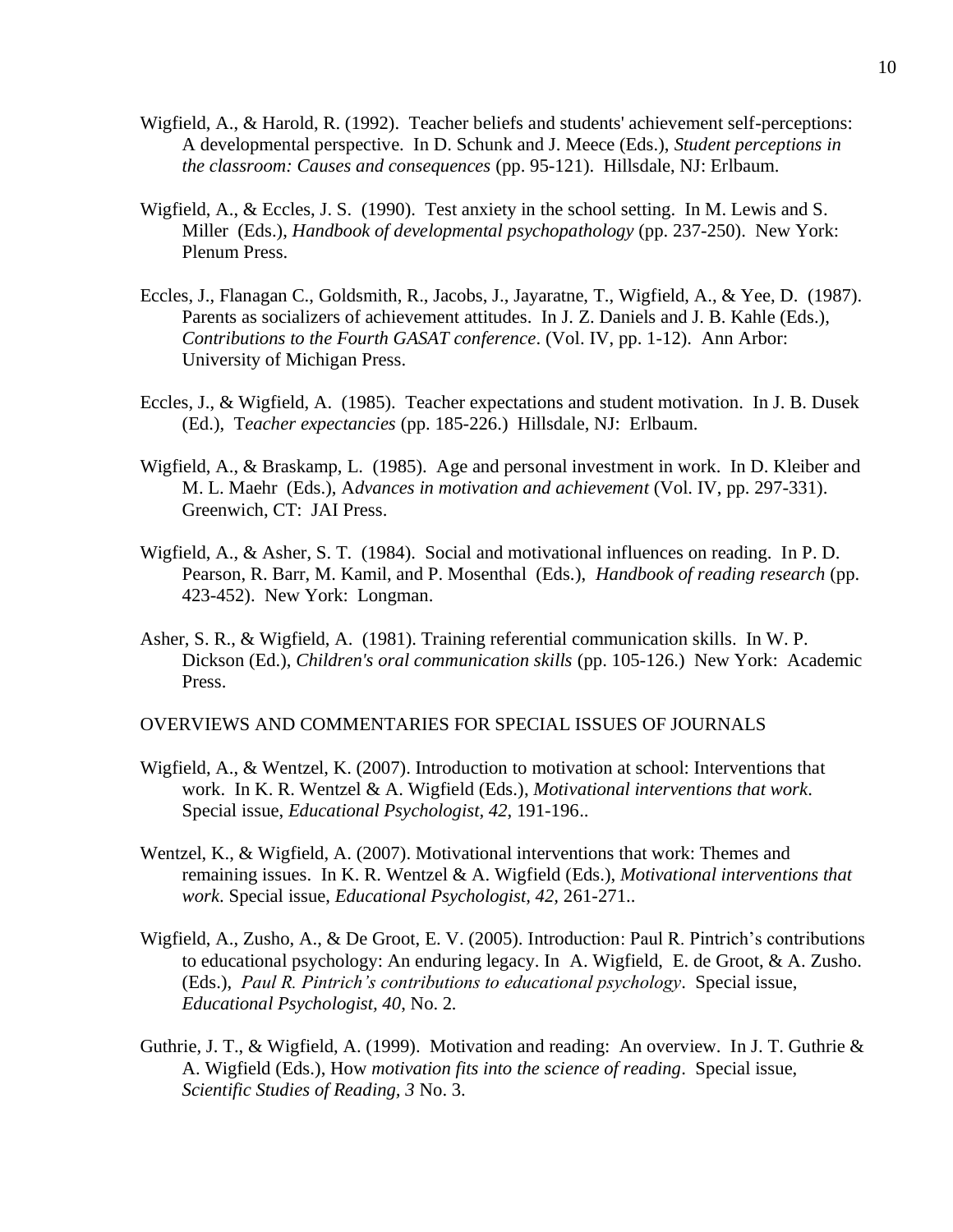- Wigfield, A., & Guthrie, J. T. (1997). Motivation for reading: An overview. In A. Wigfield & J. T. Guthrie (Eds.), *Motivation for reading: Individual, home, textual, and classroom perspectives.* Special issue, *Educational Psychologist, 32, No. 2*.
- Wigfield, A., & Eccles, J. (1994). Middle grades schooling and early adolescent development: An introduction. In A. Wigfield & J. S. Eccles (Eds.), Middle *grades schooling and early adolescent development, Part I.* Special issue*, Journal of Early Adolescence, 14, No. 2.*

JOURNAL ARTICLES:

\* refereed articles

+ solicited articles

- \*Ponnock, A., Muenks, K., Morell, M., Yang, J. S., Gladstone, J., & Wigfield, A. (2020). Grit and conscientiousness: Another jangle fallacy. *Journal of Research in Personality.*
- \*Morell, M., Yang, J. S., Gladstone. J. R., Faust, L. T., Ponnock, A. R., Lim, H. J, & Wigfield, A. (2020). Grit: The long and short of it. *Journal of Educational Psychology.*
- \*Wigfield, A., & Koenka, A. C. (2020). Where do we go from here in academic motivation theory and research? Some reflections and recommendations for future work. *Contemporary Educational Psychology.*
- \*Eccles, J. S., & Wigfield, A. (2020). From expectancy-value theory to situated expectancy value theory: A developmental, social cognitive, and sociocultural perspective on motivation. *Contemporary Educational Psychology.*
- \*Gaspard, H., Lauermann, F., Rose, N., Wigfield, A., & Eccles, J. S. (2020). Profiling the crossdomain development of students' motivations: Joint trajectories of students' ability selfconcepts and values in math and language arts. *Child Development.*
- \*Wolf, F., Wigfield, A., Möller, J., Dicke, A-L., & Eccles, J. S. (2020). Social, dimensional, and temporal comparisons by students and parents: An investigation of the 2I/E model at the transition from elementary to junior high school. *Journal of Educational Psychology.*
- \*Wigfield, A., Eccles, J. S., & Möller, J. (2020). How dimensional comparisons help to understand linkages between expectancies, values, performance, and choice. *Educational Psychology Review*, *32*, 657-680.
- \* Rosenzweig, E. Q., Wigfield, A., & Hulleman, C. S. (2020). More useful, or not so bad? Examining the effects of utility value and cost reduction interventions in college physics. *Journal of Educational Psychology, 112, 166-182* doi:10.1037/edu0000370
- \*Rosenzweig, E. Q., Hulleman, C. S., Barron, K. E., Kosovich, J. J., Priniski, S. J., & Wigfield, A. (2019). The promises and pitfalls of adapting utility value interventions for online mathematics courses. *Journal of Experimental Education, 87*(2), 332-352.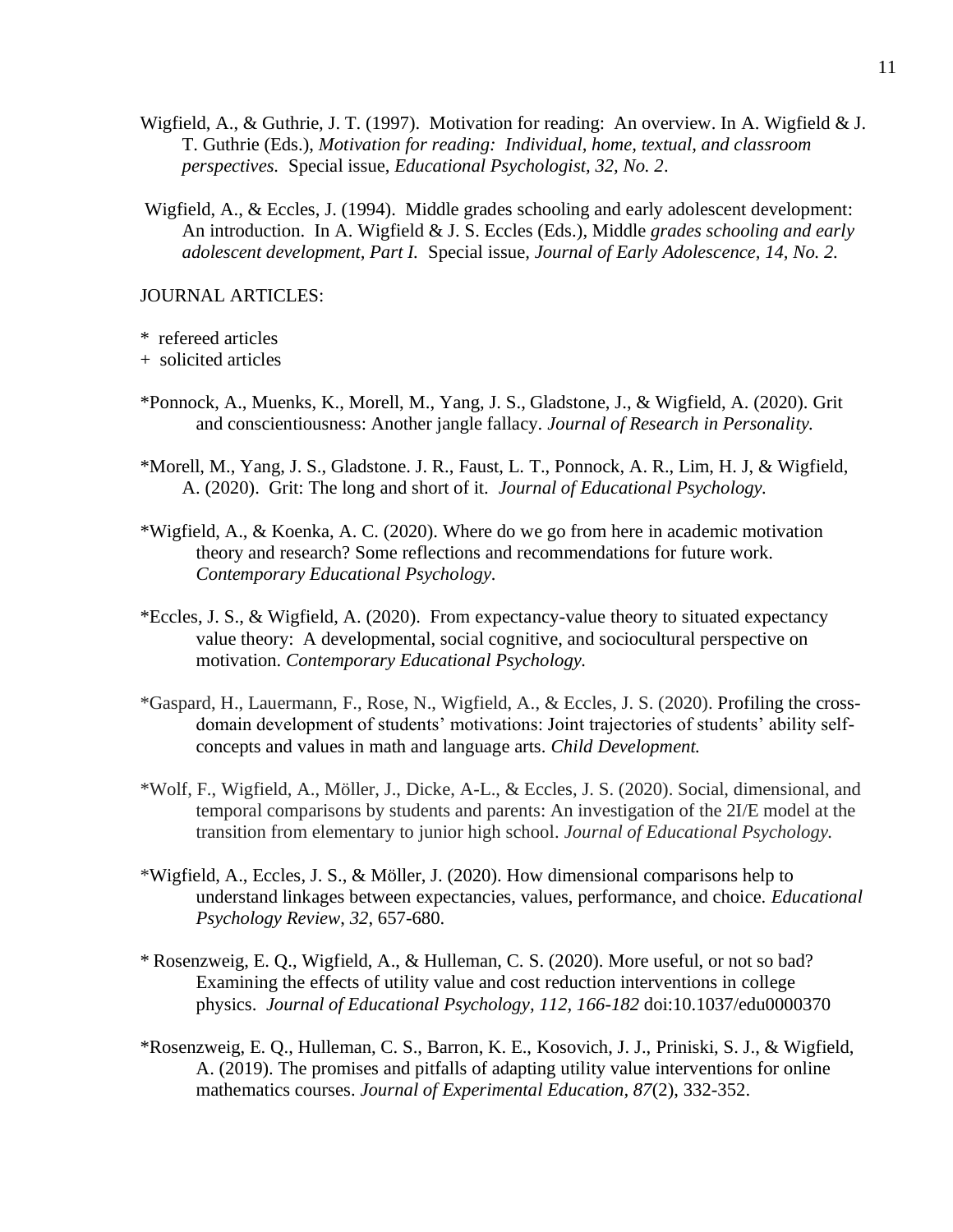- \*Rosenzweig, E. Q., Wigfield, A., Gaspard, H., & Guthrie, J. S. (2018). How do perceptions of importance support from a reading intervention affect students' motivation, engagement, and comprehension? *Journal of Research in Reading, 41*(4), 625-641.
- \*Steinmayr, R., Weidinger, A., & Wigfield, A. (2018). Are "gritty" students more successful in school? On the relative importance of grit for school achievement. *Contemporary Educational Psychology, 53*, 106-122.
- \*Gaspard, H., Wigfield, A., Jiang, Y., Nagengast, B., Trautwein, U., & Marsh, H. W. (2018). Dimensional comparisons: How academic track students' achievements are related to their expectancy and value beliefs across multiple domains. *Contemporary Educational Psychology, 52*, 1-14.
- \*Muenks**,** K., Yang, J. S., & Wigfield, A. (2018). Associations between grit, motivation, and achievement in high school students. *Motivation Science, 4,* 158-176*.*
- \*Muenks, K**.**, Wigfield, A., & Eccles, J. S. (2018). I can do this! The development and calibration of children's expectations for success and competence beliefs. *Developmental Review*, *48,* 24-39.
- \*Rosenzweig, E. Q., & Wigfield, A. (2017). What if reading is easy but unimportant? How students' patterns of affirming and undermining motivation for reading information texts predict different reading outcomes. *Contemporary Educational Psychology, 48*, 1133- 1148*.*
- \*Skaalvik, E., Federeci, R. A., Wigfield, A., & Tangen, T. N. (2017, online). Students' perceptions of mathematics classroom goal structures: implications for perceived task values and study behavior. *Social Psychology of Education: An International Journal.*
- \*Muenks, K. M., Wigfield, A., Yang, J. S., & O'Neal, C. (2017). How true is grit? Assessing its relations to high school and college students' personality characteristics, self-regulation, engagement, and achievement. *Journal of Educational Psychology, 109*, 599-620*.*
- \*Muenks, K. M., Miele, D. L., & Wigfield, A. (2016). How students' perceptions of the source of effort influence their ability evaluations of other students. *Journal of Educational Psychology, 108*, 438-454
- \*Rosenzweig, E. Q. & Wigfield, A. (2016). STEM motivation interventions for adolescents: A promising start, but farther to go*. Educational Psychologist, 51*, 146-163*.*
- +Wigfield, A., Gladstone, J., & Turci, L. (2016). Beyond cognition: Reading motivation and reading comprehension. *Child Development Perspectives.* Online version published May 23. DOI: 10.1111/cdep.12186
- \*Musu-Gillette, L., Wigfield, A., Harring, J., & Eccles, J. S. (2015). Trajectories of change in students' self-concepts of ability and values in math and college major choice. *Educational Research and Evaluation, 21,* 343-370*.*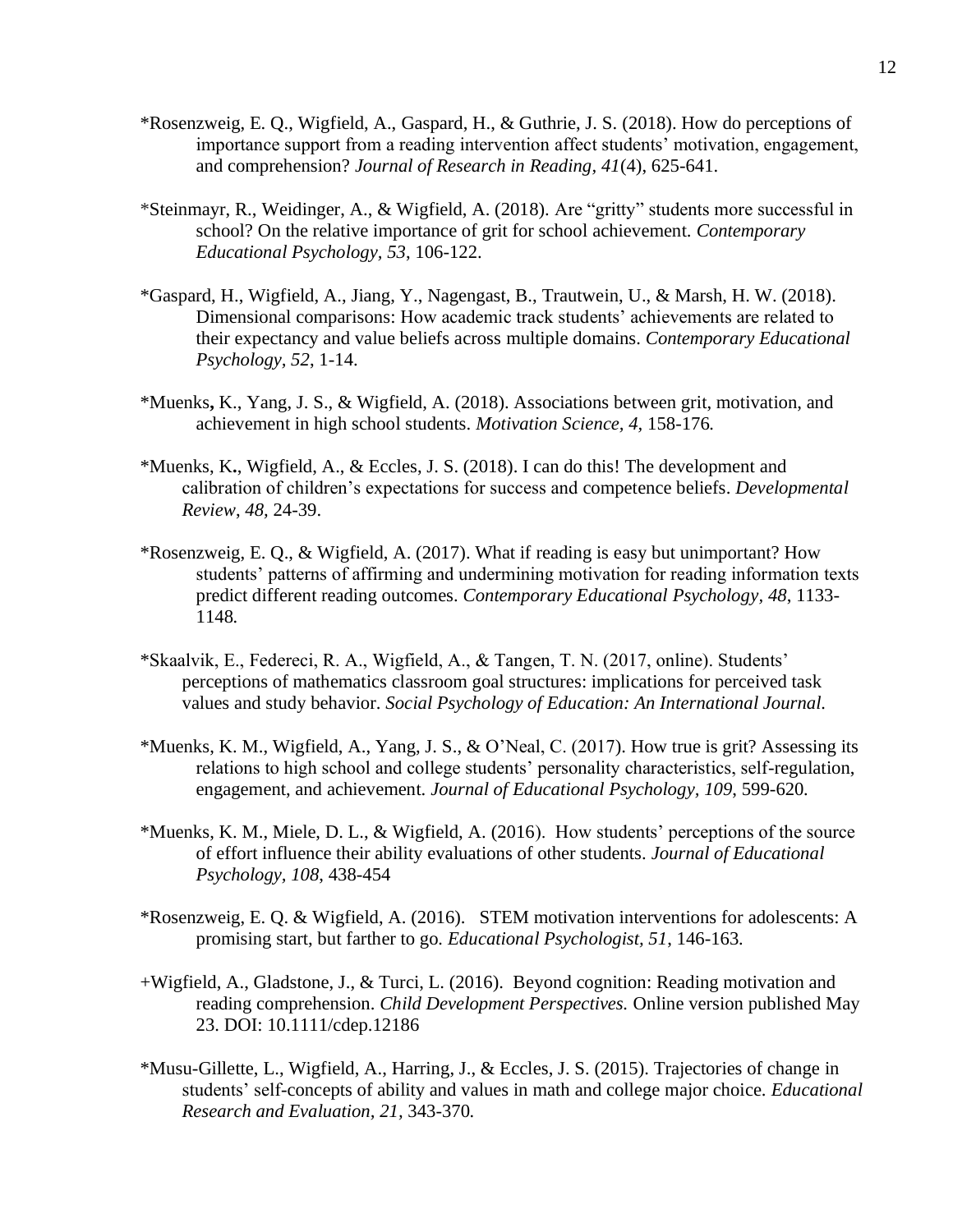- +Wigfield, A. (2015). The value in thinking about motivation in relation to affective memories and decision making regarding educational tasks. *Journal of Applied Research in Memory and Cognition, 4,* 386-387.
- \*Miele, D. L., & Wigfield, A. (2014). Quantitative and qualitative relations between motivation and critical-analytic thinking. *Educational Psychology Review*, *26,* 519-541.
- \*Schiefele, U., Schaffner, E., Moller, J., & Wigfield, A. (2012). Dimensions of reading motivation and their relation to reading behavior and competence: A review of research. *Reading Research Quarterly, 47,427-463.*
- \*Klauda, S. L., & Wigfield, A. (2012). Relations of perceived parent and friend support for recreational reading with children's reading motivations. *Journal of Literacy Research, 44,* 3-44.
- \*Wigfield, A., & Cambria, J. (2010). Students' achievement values, goal orientations, and interest: Definitions, development, and relations to achievement outcomes. *Developmental Review, 30,* 1-35*.*
- \*Guthrie, J. T., Coddington, C. S., & Wigfield, A. (2009). Profiles of motivation for school reading among African American and Caucasian students. *Journal of Literacy Research, 41*, 317-353*.*
- \*Guthrie, J. T., McRae, A., Coddington, C. S., Klauda, S. L., Wigfield, A., & Barbosa, P. (2009). Impacts of comprehensive reading instruction on diverse outcomes of low- and highachieving readers. *Journal of Reading Disabilities, 42*, 195-214.
- \*Taboada, A., Tonks, S., Wigfield, A., & Guthrie, J. T. (2009). Effects of motivational and cognitive variables on reading comprehension. *Reading & Writing Quarterly, 22*, 85-106.
- \*Chiu, D., Beru, Y., Watley, E., Wubu, S., Simson, E., Kessinger, R., Rivera, A., Schmidlein, P., & Wigfield, A. (2008). Influence of math tracking on  $7<sup>th</sup>$  grade students' self-beliefs and social comparisons. *Journal of Educational Research, 102*, 125-136.
- + Wigfield, A., Guthrie, J. T., Perencevich, K., Taboada, A., Klauda, S. L., McRae, S., & Barbosa, P. (2008). The role of reading engagement in mediating the effects of instruction on reading outcomes. *Psychology in the Schools, 45*, 432-445*.*
- \*Guthrie, J. T., Hoa, L., Wigfield, A., Tonks, S., Humenick, N., & Littles, E. (2007). Reading motivation and reading comprehension growth in the later elementary years. *Contemporary Educational Psychology 32,* 282-313*.*
- \* Guthrie, J. T., Wagner, L., Wigfield, A. (2006). From spark to fire: Can situational reading interest lead to long-term reading motivation? *Journal of Educational Research 45,* 91- 113*.*
- \*Guthrie, J. T., Wigfield, A., Humenick, N. H., Perencevich, K. C., Taboada, A., & Barbosa, P. (2006). Influences of stimulating tasks on reading motivation and comprehension. *Journal of Educational Research, 99,* 232-247.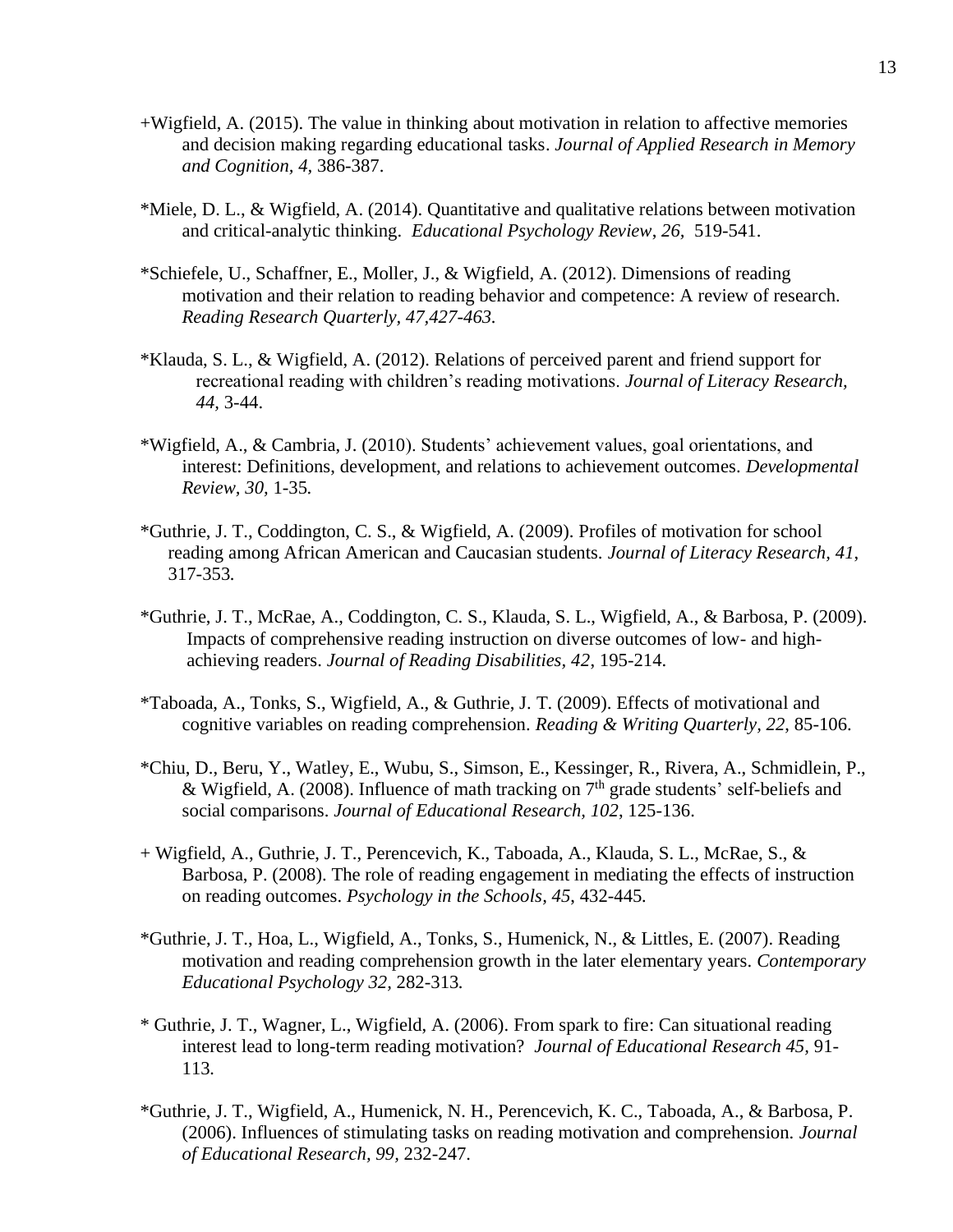- + Wigfield, A. (2005). Influences of Concept Oriented Reading Instruction on children's motivation for reading. *Unterrichtswissenschaf, 33*, 106-121.
- + Wigfield, A., Lutz, S. L., & Wagner, A. L. (2005). Early adolescents' development across the middle school years: Implications for school counselors. *Professional School Counseling, 9,* 112-119.
- \* Guthrie, J. T., Wigfield, A., Barbosa, P., Perencevich, K. C., Taboada, A., Davis, M. H., Scafiddi, N., & Tonks. S. (2004). Increasing reading comprehension, motivation, and strategy use through Concept Oriented Reading Instruction. *Journal of Educational Psychology, 96*, 403-423.
- + Wigfield, A., Guthrie, J. T., Tonks, S., & Perencevich, K. C. (2004). Children's motivation for reading: Domain specificity and instructional influences. *Journal of Educational Research, 97*, 299-309.
- \* Battle, A., & Wigfield, A. (2003). College women's value orientations toward family, career, and graduate school. *Journal of Vocational Behavior, 62*, 56-75*.*
- \* Kreibel, D., Wigfield, A., Reilly, D., Krebs, M., & Marklin, J. (2003). Preparing for change: Results from a therapeutic intervention with foster children. *Adoption Quarterly, 6, 59-65*.
- \* Rodriguez, D., Wigfield, A., & Eccles, J. S. (2003). Changing competence perceptions, changing values: Implications for a healthy self. *Journal of Applied Sport Psychology, 15*, 67-81.
- \* Jacobs, J., Lanza, S., Osgood, D. W., Eccles, J. S., & Wigfield, A. (2002). Ontogeny of children's self-beliefs: Gender and domain differences across grades one through 12. *Child Development, 73*, 509-527*.*
- \* McNamara, C., & Wigfield, A. (2002). Perceptions of friendship-making ability and deviant behavior of friends: Childhood to adolescence. *Journal of Early Adolescence, 22*, 117-142.
- \* Anderman, E., Eccles, J. S., Yoon, K. S., Roeser, R., Wigfield, A, & Blumenfeld, P. (2001). Learning to value math and reading: Relations to mastery and performance oriented instructional practices. *Contemporary Educational Psychology, 26,* 76-95.
- \* Freedman-Doan, C., Wigfield, A., Eccles, J., Blumenfeld, P. B., Arbreton, A., & Harold, R. D. (2000). What am I best at? Gender and grade differences in elementary school-age children's beliefs about their abilities at different activities. *Applied Developmental Psychology, 21*, 379-402.
- \* Guthrie, J. T., Wigfield, A., & VonSecker, C. (2000). Effects of integrated instruction on motivation and strategy use in reading. *Journal of Educational Psychology, 92* 331-341.
- + Wigfield, A., & Eccles, J. S. (2000). Expectancy value theory of motivation. *Contemporary Educational Psychology, 25*, 68-81.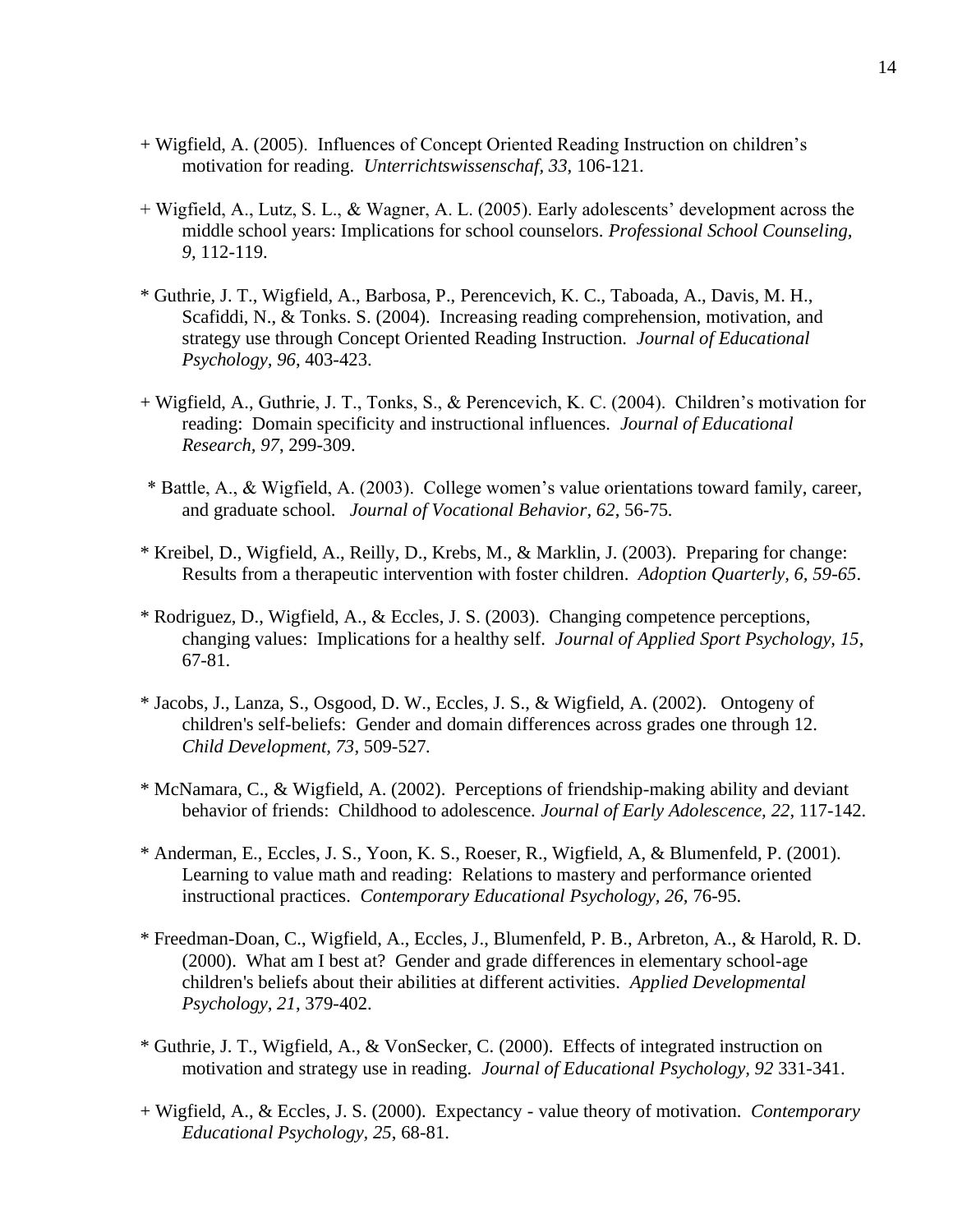- \* Baker, L., & Wigfield, A. (1999). Dimensions of children's motivation for reading and their relations to reading activity and reading achievement. *Reading Research Quarterly, 34*, 452-477.
- + Guthrie, J. T., Wigfield, A., Cox, K., & Metsala, J. (1999). Predicting text comprehension and reading activity with motivational and cognitive variables. *Scientific Studies of Reading, 3*, 231-256.
- + Wigfield, A., & Byrnes, J. P. (1999). Do sex differences in math fact retrieval explain sex differences in mathematics test performance? A commentary. *Contemporary Educational Psychology, 24*, 275-285.
- \* Wigfield, A., Galper, A., Denton, K., & Seefeldt, C. (1999). Teachers' beliefs about former Head Start and non-Head Start first grade children's motivation, performance, and future educational prospects. J*ournal of Educational Psychology, 91*, 98-104.
- + Wentzel, K. R., & Wigfield, A. (1998). Academic and social motivational influences on students' academic performance. *Educational Psychology Review, 10*, 155-173.
- \* McClendon, C., & Wigfield, A. (1998). Group differences in African-American adolescents' achievement-related beliefs about math and science. *Journal of Black Psychology, 24*, 28- 43.
- \* Galper, A., Wigfield, A., & Seefeldt, C. (1997). Head Start parents' beliefs about their children's abilities, task values, and performance on different activities. *Child Development, 68*, 897-907.
- \* Wigfield, A., Eccles, J. S., Yoon, K. S., Harold, R. D., Arbreton, A., Freedman-Doan, C., Blumenfeld, P. C. (1997). Changes in children's competence beliefs and subjective task values across the elementary school years: A three-year study. *Journal of Educational Psychology, 89*, 451-469.
- \* Wigfield, A., & Guthrie, J. T. (1997). Relations of children's motivation for reading to the amount and breadth of their reading. *Journal of Educational Psychology, 89*, 420-432.
- + Wigfield, A. (1997). Reading motivation: A domain-specific approach to motivation. *Educational Psychologist, 32*, 59-68.
- \* Wigfield, A. (1996). Differentiation of children's competence beliefs and achievement values, and their relations to children's performance and choice of different activities. *Educational Research and Evaluation, 2*, 261-285.
- + Wigfield, A., & McCann, A. (1996). Children's motivations for reading. *The Reading Teacher, 50*, 360-362.
- \* Guthrie, J. T., Van Meter, P., McCann, A., Wigfield, A., Bennett, L., Poundstone, C., Rice, M. E., Faibisch, F., Hunt, B., & Mitchell, A. (1996). Growth of literacy engagement: Changes in motivations and strategies during Concept-Oriented Reading Instruction. *Reading Research Quarterly, 31*, 306-325.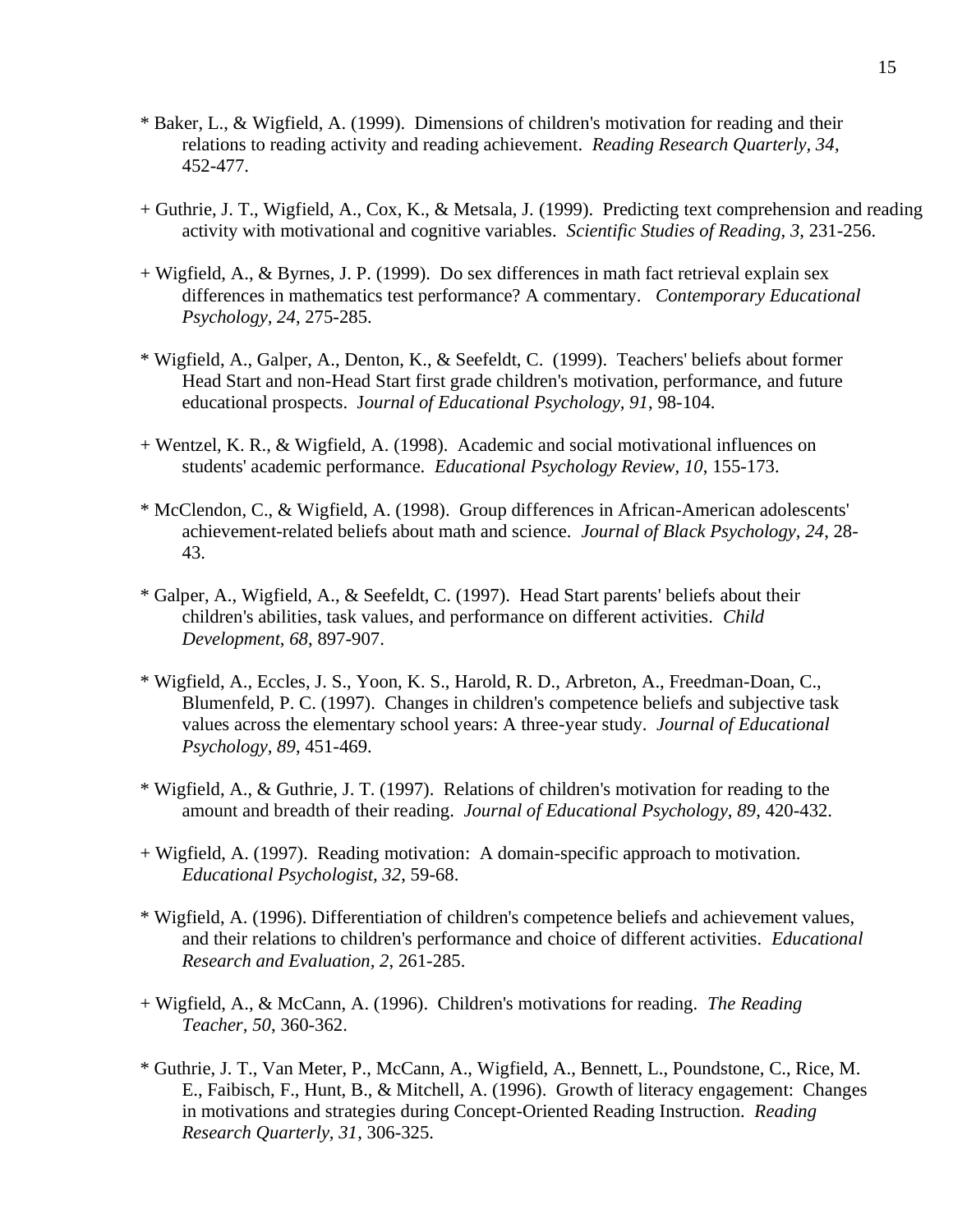- \* Eccles, J., & Wigfield, A. (1995). In the mind of the achiever: The structure of adolescents' achievement task values and expectancy-related beliefs. *Personality and Social Psychology Bulletin, 21*, 215-225.
- + Wigfield, A., & Eccles, J. (1995). Middle grades schooling and early adolescent development: Interventions, practices, beliefs, and contexts. *Journal of Early Adolescence, 15*, 5-8.
- \* Wigfield. A. (1994). Expectancy value theory of achievement motivation: A developmental perspective. *Educational Psychology Review, 6*, 49-78.
- \* Wigfield, A., & Eccles, J. (1994). Children's competence beliefs, achievement values, and general self-esteem: Change across elementary and middle school. *Journal of Early Adolescence 14*, 107-138.
- \* Eccles, J., Wigfield, A., Harold, R., & Blumenfeld, P. (1993). Age and gender differences in children's self and task perceptions during elementary school. *Child Development, 64*, 830- 847.
- + Eccles, J., Wigfield, A., Midgley, C., Reuman, D., Mac Iver, D., & Feldlaufer, H. (1993). Negative effects of traditional middle schools on students' motivation *Elementary School Journal, 93*, 553-574.
- + Alvestad, K., & Wigfield, A. (1993). A matter of motivation. *Executive Educator, 15*, 12-13.
- + Eccles, J. S., Midgley, C., Wigfield, A., Flanagan, C., Buchanan, C. M., Reuman, D., & Mac Iver, D. (1993). Development during adolescence: The impact of stage/environment fit on young adolescents' experiences in schools and in families. *American Psychologist, 48*, 90- 101.
- \* Wigfield, A., & Eccles, J. (1992). The development of achievement task values: A theoretical analysis. *Developmental Review, 12*, 265-310.
- \* Wigfield, A., Eccles, J, Mac Iver D, Reuman, D., & Midgley, C. (1991). Transitions during early adolescence: Changes in children's domain-specific self-perceptions and general selfesteem across the transition to junior high school. *Developmental Psychology, 27*, 552- 565.

This article received the 1992 American Educational Research Association's Division E Outstanding Human Development Research Award.

- + Wigfield, A., & Karpathian, M. (1991). Who am I and what can I do: Children's self-concepts and motivation in achievement situations. *Educational Psychologist, 26*, 233-262.
- \* Meece, J., Wigfield, A., & Eccles, J. (1990). Predictors of math anxiety and its influence on young adolescents' course enrollment intentions and performance in mathematics. *Journal of Educational Psychology, 82*, 60-70.
- \* Eccles, J., Wigfield, A., Flanagan, C., Miller, C., Reuman, D., & Yee, D. (1989). Selfconcepts, domain values, and self-esteem: Relations and changes at early adolescence. *Journal of Personality, 57*, 283-310.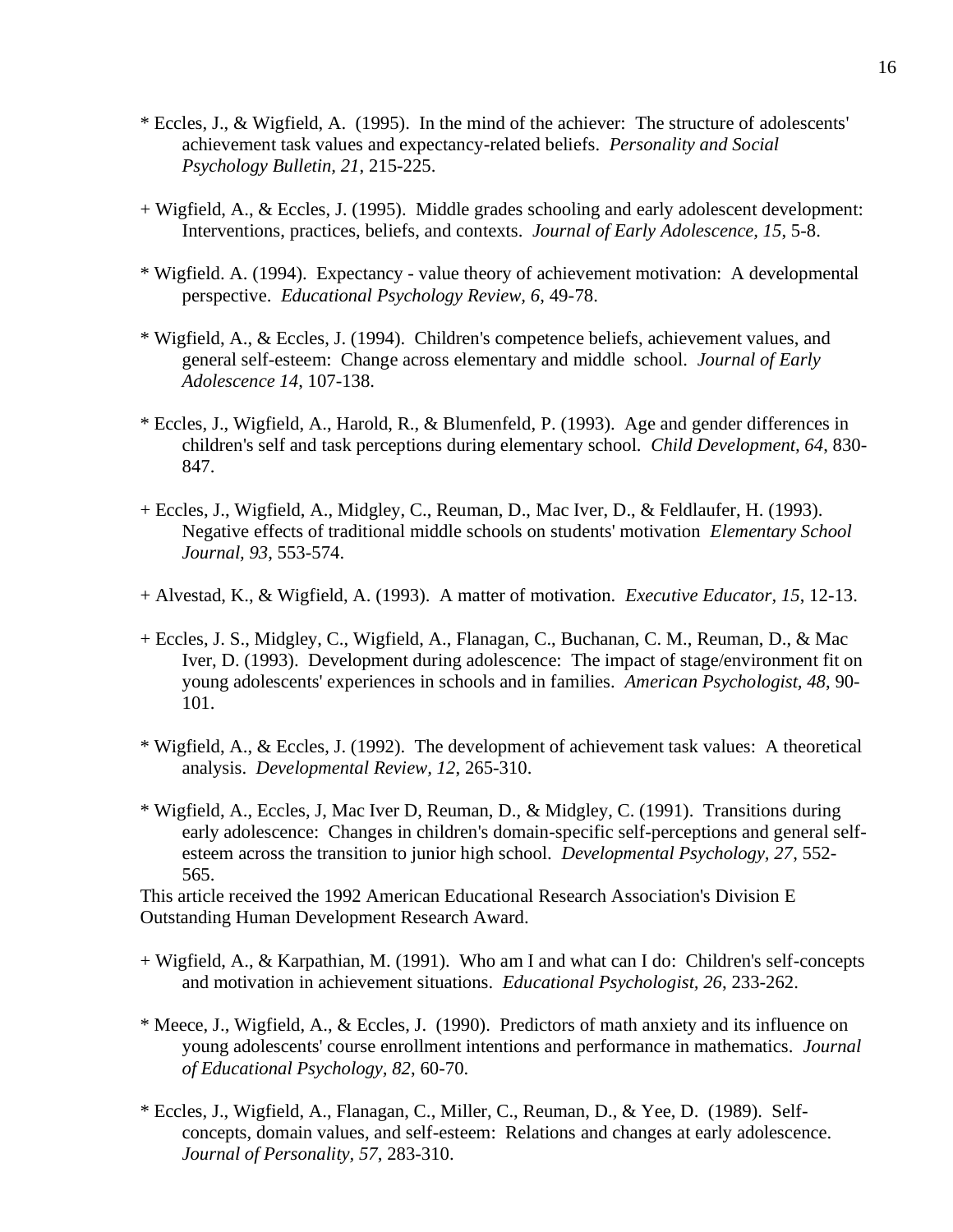- \* Jacobs, J., & Wigfield, A. (1989). Sex equity in mathematics and science education: Research-policy links. *Educational Psychology Review, 1*, 39-56.
- \* Wigfield, A., & Eccles, J. (1989). Test anxiety in elementary and secondary school students. *Educational Psychologist, 24*, 159-183.
- \* Wigfield, A. (1988). Children's attributions for success and failure. Effects of age and attentional focus. J*ournal of Educational Psychology, 80*, 76-81.
- \* Wigfield, A., & Meece, J. (1988). Math anxiety in elementary and secondary school students. *Journal of Educational Psychology, 80*, 210-216.
- + Hill, K. T., & Wigfield, A. (1984). Test anxiety: A major educational problem and what can be done about it. *Elementary School Journal, 85*, 105-126.
- \* Asher, S. R., & Wigfield, A. (1981). Influence of comparison training on children's referential communication. *Journal of Educational Psychology*, *73*, 232-241.
- \* Asher, S. R., Hymel, S., & Wigfield, A. (1978). Influence of topic interest on children's reading comprehension. *Journal of Reading Behavior, 10*, 35-47.

### **COLUMNS**

Wigfield, A. (1997). Children's reading motivations. *NRRC News*.

Wigfield, A. (1996). Children's motivations for reading, involvement in reading, and reading performance. *Reading Today*, June/July 1996, 19.

#### PROFESSIONAL PRESENTATIONS

#### **International and National Invited Addresses and Panels**

- Wigfield, A., (2016, October). *Expectancy-value theory*. Keynote address delivered at the LEAD Retreat, University of Tubingen.
- Wigfield, A., (2016, August). *Development of children's expectancies and values and interventions to improve them.* Keynote address, International Conference on Motivation, Thessaloniki, Greece.
- Wigfield, A., (2016, June). *Expectancies, values, performance, and choice: Research findings and personal reflections.* Invited inaugural lecture, University of Heidelberg, Heidelberg, Germany.
- Wigfield, A., (2016, April). *Taking research on the development of children's motivation into the classroom*. Invited address, College of Education, Ohio State University, Columus, OH.
- Wigfield, A., (2015, November). Development of children's motivation. Invited address, University of Moscow, Russia (delivered via Skype)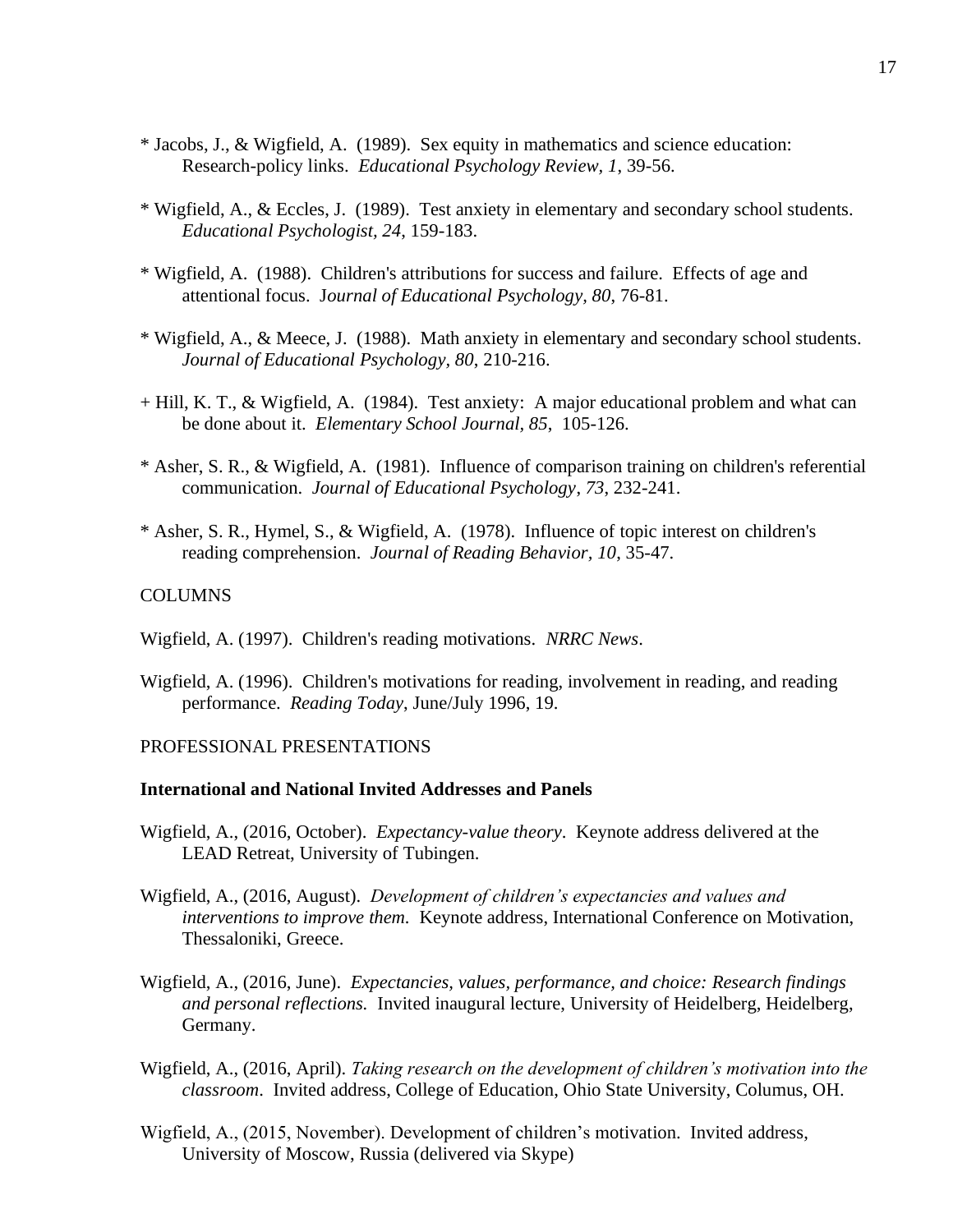- Wigfield, A., (2015, August). Development of children's competence beliefs and values and school-based interventions to improve them. Keynote address given at the 8<sup>th</sup> SELF conference, Kiel, Germany.
- Wigfield, A. (2014, November). *Development of achievement-related expectancies.* Invited address given at a conference on Persistence of Expectations, Psychology Department, University of Marburg, Germany.
- Wigfield, A. (2013, July). *The influence of Concept Oriented Reading Instruction on elementary and middle school students' reading motivation and comprehension*. Keynote address presented at the Social Psychology of Education Conference, Auckland, NZ.
- Wigfield A., (2010, May). *Intervening to foster children's motivation in reading and school.*  Invited address presented at the Conference of Learning and the Brain, Washington, DC.
- Wigfield, A. (2010, April). *Development of children's motivation and classroom interventions to foster it*. Invited address presented at Duke University Department of Psychology, Durham, NC.
- Wigfield A., (2010, January). *Intervening to enhance children's motivation and achievement in elementary and middle school classrooms.* Invited address presented at the Florida State Reading Research Center, Florida State University, Tallahassee, Fl.
- Wigfield, A. (2009, October). *Reversing the declines in children's motivation: An example from the domain of reading.* Invited address presented at the inaugural *b*MRI Symposium on Motivation (Motivation and education: Past, present, and future), Seoul Korea.
- Wigfield, A. (2009, April). *Intervening to enhance students' reading motivation and comprehension: Lessons learned and new directions.* Invited address (sponsored by the Motivation in Education Special Interest Group) given at the annual meeting of the American Educational Research Association, San Diego.
- Spencer Foundation Working Group on Non-Cognitive Dispositions Influencing Learning and Development, Chicago, October 2006.
- Wigfield, A., (2006, March). *Motivations for literacy during adolescence.* Keynote address presented at the Michigan Conference on Adolescent Literacy, Ann Arbor, Michigan.
- Wigfield A., (2005, October). *Motivating children to read: Concept Oriented Reading Instruction*. Invited address presented at the Conference of Learning and the Brain, Boston, MA.
- Wigfield, A. (2003, September). *The development of children's competence related beliefs and values: Psychological and instructional influences*. Keynote address presented at the German Conference on Educational Psychology, University of Bielefeld, Bielefeld, Germany.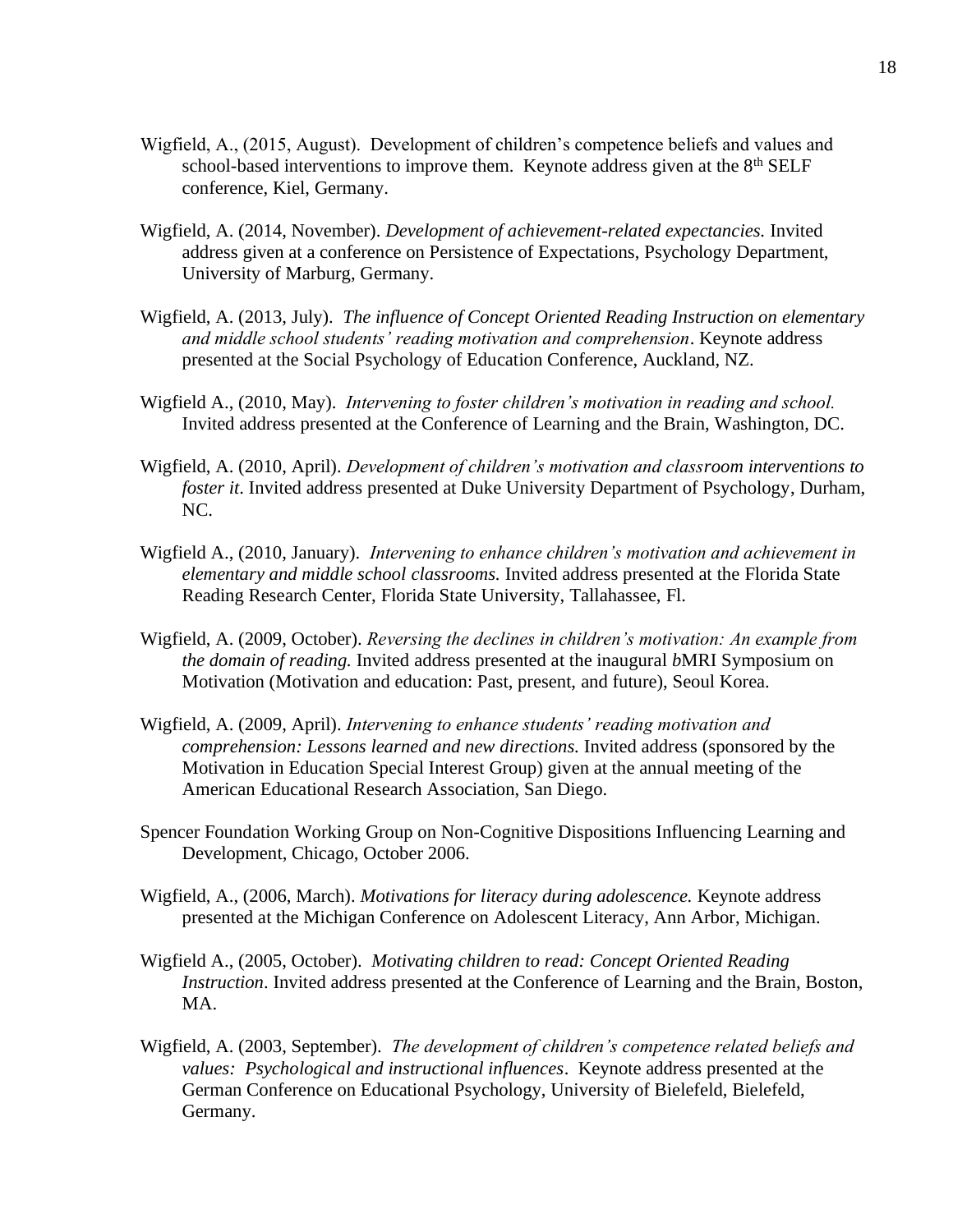- Wigfield, A. (2002, October). *The development of reading motivation*. Invited address given to the California State University system, Los Angeles.
- Invited participant, Carnegie Foundation Conference on Intermediate and Adolescent Literacy, September 26, 2002.
- Invited participant, Conference on Adolescent Literacy sponsored by the National Institute for Child Health and Human Development, March 5-6, 2002.
- Wigfield, A. (2001, May). *Motivation for learning: Defining its aspects and fostering its development*. Invited address given to the Maryland State Developmental Education Association, Rockville, MD.
- Invited Participant/Critic, Presentation by the Center for Educational Research, Max-Planck Institute for Human Development and Education, Berlin. April 24-26, 1997.

### **International Conference Presentations**

- Gladstone, J. R., Muenks, K., Yang, J. S., & Wigfield, A. (2018, August). *Clarifying grit's predictive role: Exploring mechanisms of the relation between grit and achievement*. Paper presented at the 16<sup>th</sup> International Conference on Motivation, Aarhus, Denmark.
- Gladstone, J. R., Muenks, K., Yang, J. S., Wigfield, A., Lim, H. J., & Hwang, M. H. (2018, July). *Clarifying grit's predictive role: Mediators help explain the relation between grit and achievement among U.S. and Korean students.* Poster presented at the International Society for the Study of Behavioral Development Biennial Meeting, Queensland, Australia.
- Gladstone, J., Turci, L., & Wigfield, A. (2016, August). *Personality factors as predictors of stress and work engagement among university students.* Poster presented at the 15th International Conference on Motivation, Thessaloniki, Greece.
- Muenks, K., Wigfield, A., & Yang, J. S. (2016, August). *Grit's relation to motivation and achievement outcomes*. Poster presented at the International Conference on Motivation, Thessaloniki, Greece.
- Rosenzweig, E. Q., Hulleman, C. S., Barron, K. E., Kosovich, J. J., Priniski, S. J., & Wigfield, A. (2016, August). *Helping students find value in online math courses: Comparing three utility value interventions in algebra and geometry.* Paper presented at the 15<sup>th</sup> International Conference on Motivation, Thessaloniki, Greece.
- Wigfield, A., Eccles, J. S, & Roeser, R. (1998, August). *Relations of young children's abilityrelated beliefs to their subjective task values, performance, and effort*. Paper presented as part of an invited symposium entitled "Motivation and affect in the classroom" (P. Pintrich, Organizer) at the International Congress of Applied Psychology, San Francisco.

### **National Conference Presentations**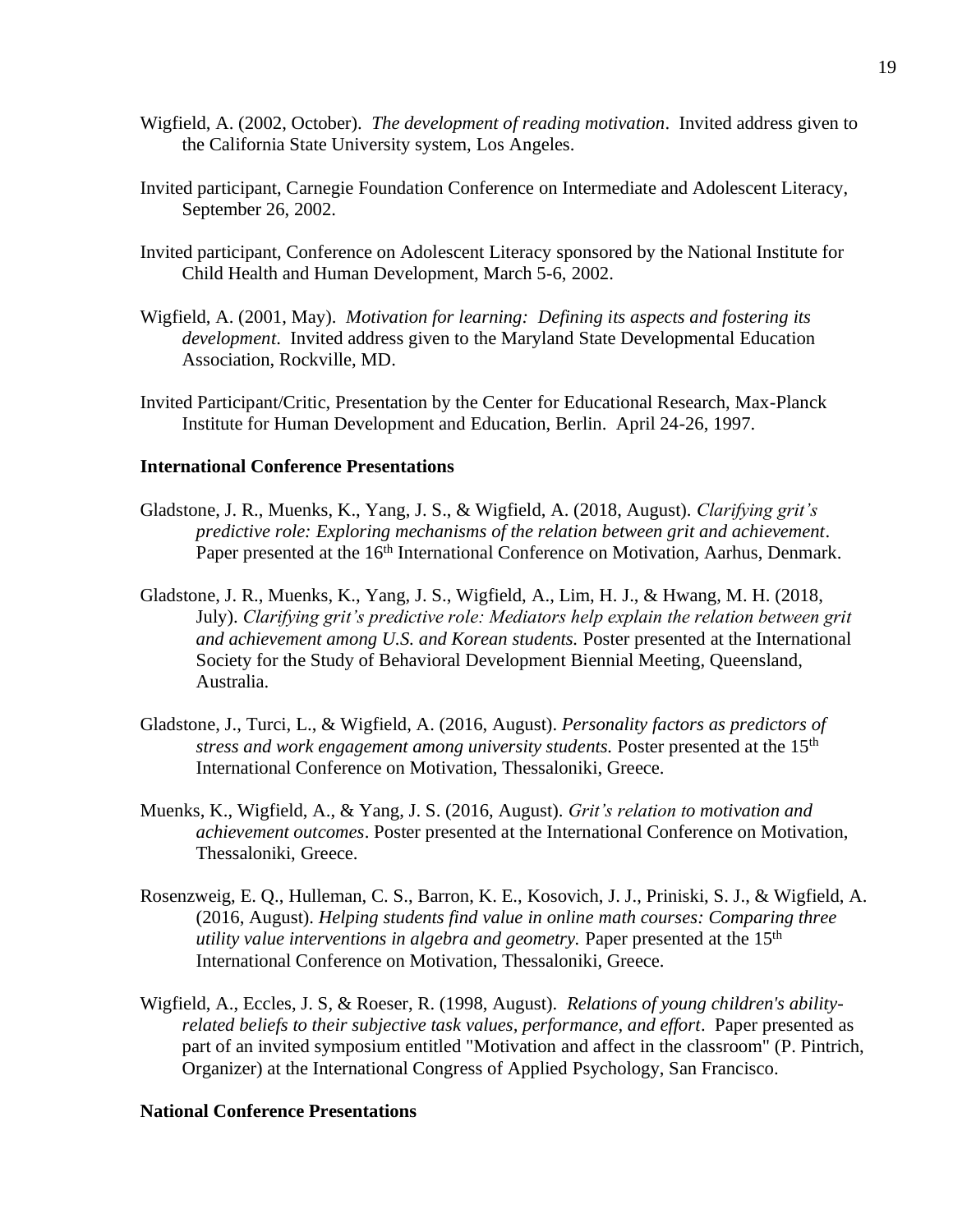- Wigfield, A. (2019, April). Discussant, symposium entitled *Motivation interventions proven to work in K-12 classrooms: Improving students' values, confidence, self-regulation, and satisfaction* (Mimi Bong, organizer). Presented at the Annual Meeting of the American Educational Research Association Annual Meeting, Toronto, Canada.
- Gladstone, J. R., Morell, M., Yang, J. S., Ponnock, A., Turci (Faust), L., & Wigfield, A. (2019, April). *Grit, self-regulation, and motivation: Examining measurement invariance and mean differences across gender and ethnicity.* Paper presented of a symposium presented at the American Educational Research Association Annual Meeting, Toronto, Canada.
- Faust, L. T., Gladstone, J. R., & Wigfield, A. (2019, April). *The significance of ethnic identity and theories of intelligence for positively and negatively stereotyped groups.* Poster presented at the American Educational Research Association Annual Meeting, Toronto, Canada.
- Morell, M., Yang, J. S., Liu, Y., Gladstone, J. R., Ponnock, A., Turci (Faust), L., Muenks, K., & Wigfield, A. (2019, April). *Validation of grit scales across multiple samples: Restricted recalibration and multiple group analysis.* Paper presented at a symposium presented at the American Educational Research Association Annual Meeting, Toronto, Canada.
- Rosenzweig, E., Wigfield, A., & Hulleman, C. (2019, April). *Different interventions, similar effects: Comparing cost- reduction and utility value interventions in college physics.* Presented as part of a symposium at the annual meeting of the American Educational Research Association, Toronto, Canada.
- Gladstone, J. R., Morell, M., Yang, J. S., Ponnock, A., Turci (Faust), L., & Wigfield, A. (2019, March). *Grit-S, long-term grit and related constructs: Measurement invariance and mean differences across gender and ethnicity.* Poster presented he Society for Research in Child Development Biennial Meeting, Baltimore, Maryland.
- Faust, L. T., Gladstone, J. G., Hancock, G. R., Wigfield, A., & Eccles, J. S (2019, March). *Family ties: Examining the development of math self-concept using a latent change score approach*. Poster presented at the biennual meeting of the Society for Research in Child Development, Baltimore.
- Gaspard, H., Lauermann, F., Rose, N., Wigfield, A., & Eccles, J. S. (2018, April). *Cross-domain effects across math- and language arts-related expectancy-value beliefs and their implications: A developmental perspective.* Paper presented at the annual meeting of the American Educational Research Association, New York.
- Rosenzweig, E. Q., Wigfield, A., & Hulleman, C. S. (2018, April.). *Expectancy-value theory and its relevance to motivation and learning.* Paper presented at the annual meeting of the American Educational Research Association, New York.
- Tonks, S., Wigfield, A., & Eccles, J. S. (2018, April). *Sociocultural perspective on expectancyvalue theory in the last 10 years of research.* Paper presented at the annual meeting of the American Educational Research Association, New York.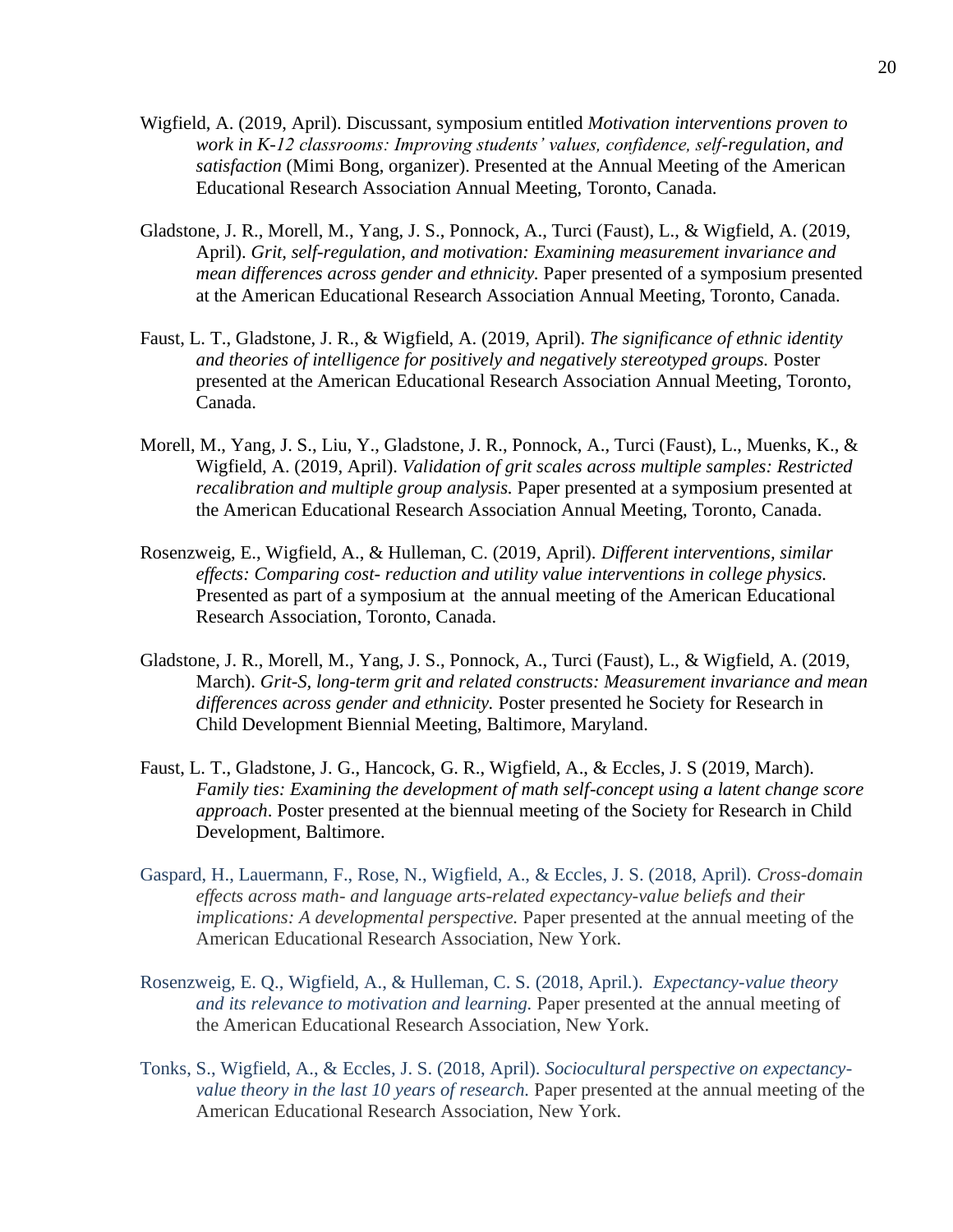- Yang, J. S., Morell, M., Lim, H., Wigfield, A., & Muenks, K. (2017, July). *Small-sample MIRT calibration and model selection using the grit data*. Paper presented at the 2017 International Meeting of the Psychometric Society, Zurich, Switzerland.
- Wigfield, A., & Koenka, A. (2017, May*). Motivation theory yesterday, today, and tomorrow: Reflections of founders and descendants.* Organizer and chair, symposium presented at the annual meeting of the American Educational Research Association, San Antonio.
- Gladstone, J. & Wigfield, A. (2017 April). *Motivation for competitive swimming in adolescents: Ethnic and gender differences.* Poster presented at the Society for Research in Child Development Biennial Meeting, Austin, TX.
- Gladstone, J**.,** Wigfield, A., & Jordan, E. (2016 January). *Personality factors as predictors of stress and work engagement among university faculty members and students.* Poster presented at the 17th Annual Convention for the Society for Personality and Social Psychology, San Diego, CA.
- Muenks, K**.**, Wigfield, A., Yang, J. S., & O'Neal, C. (2016, April). *The factor structure of grit in two age groups and its relations with self-regulation and engagement*. Paper presented at the American Educational Research Association Annual Meeting, Washington, DC.
- Muenks, K**.**, Wigfield, A., & Miele, D. B. (2016, March). *The role of students' perceptions of effort source on perceived relations between effort and ability*. Poster presented at the Society for Research on Adolescence, Baltimore, MD.
- Rosenzweig, E. Q., & Wigfield, A. (2016, April). *It's easy but unimportant: How adolescents' expectancy-value motivational profiles predict their different reading outcomes*. Talk to be presented at the annual meeting of the American Educational Research Association, Washington, DC.
- Rosenzweig, E. Q., & Wigfield, A. (2016, March**).** *My textbook is difficult, but is it useful? How adolescents' motivational profiles predict their reading achievement.* Poster presented at the annual meeting of the Society for Research in Adolescence, Baltimore, MD.
- Muenks, K**.**, Miele, D. B., & Wigfield, A. (2015, April). *Perceived sources of effort influence students' ability judgments*. Poster presented at the American Educational Research Association Annual Meeting, Chicago, IL.
- Rosenzweig, E. Q., & Wigfield, A. (2015, March). *Motivational predictors of adolescent reading outcomes: Different theories, different relationships.* Poster presented at the biennial meeting of the Society for Research in Child Development, Philadelphia, PA.
- Wigfield, A., (2014, April). *Motivated interventions.* Paper presented as part of a symposium (A. Kaplan, Char), at the annual meeting of the American Educational Research Association, Philadelphia.
- Wigfield, A., (2014, April). *The impact of Concept Oriented Reading Instruction on elementary and middle school students' reading comprehension and comprehension.* Paper presented at the annual meeting of the American Educational Research Association,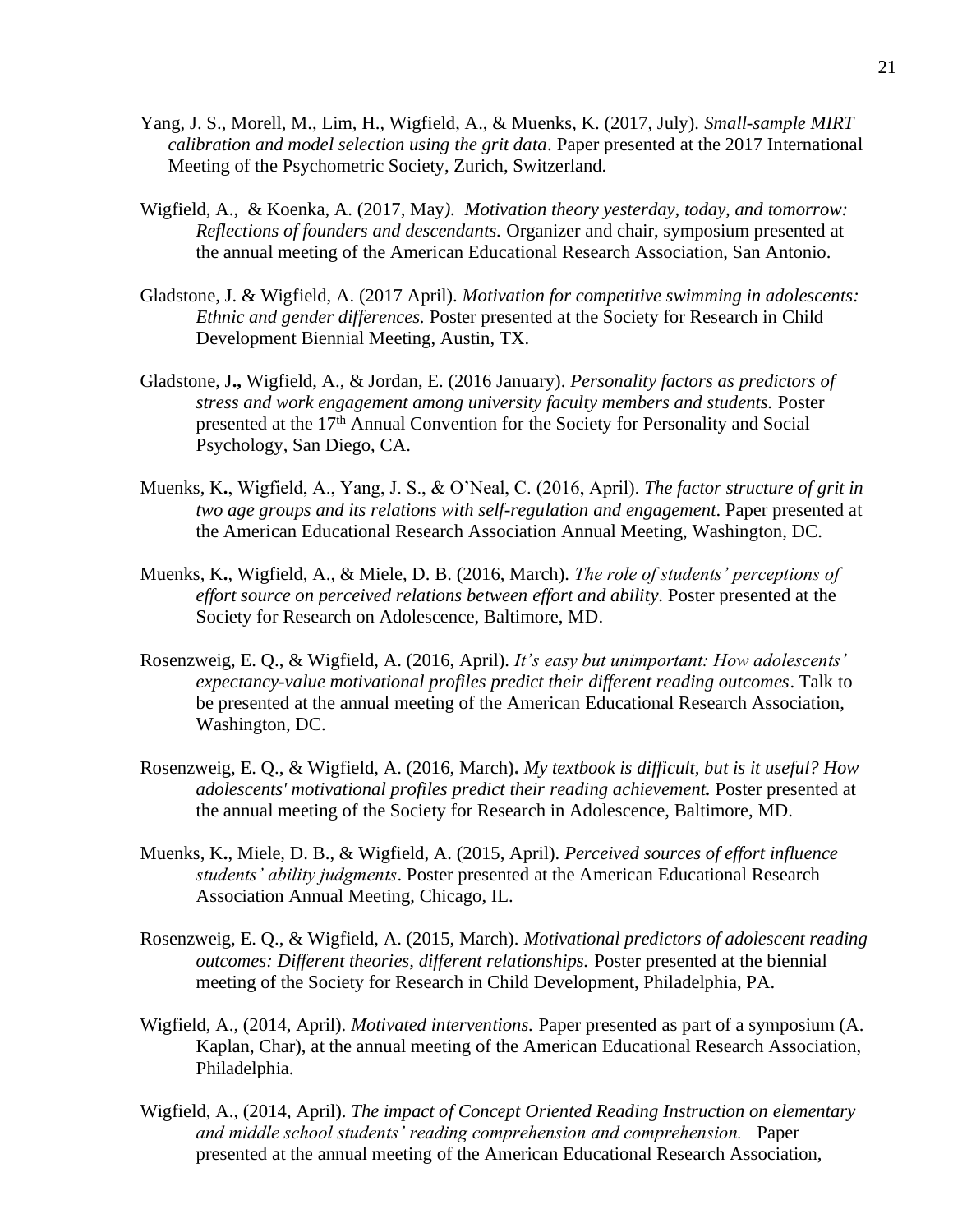Philadelphia.

- Wigfield, A., Musu-Gillette, L., & Ho, A. (2014, April). Relations of African-American middle school students' reading self-efficacy and reading achievement over time. Paper presented as part of a symposium (O. Koller, Chair) presented at the annual meeting of the American Educational Research Association, Philadelphia.
- Ho, A. N., & Wigfield, A. (2013, April). *Exploring latent class analysis on students' reading comprehension and self-efficacy.* Paper presented at the biennial meeting of the Society for Research in Child Development, Seattle.
- Musu-Gillette, L. E., Wigfield, A., Harring, J. & Eccles, J. S. (2013, April). *Trajectories of growth in student's expectancies and values in math and college major choice*. Poster presented at the meeting of the American Educational Research Association, San Francisco.
- Mason-Singh, A., & Wigfield, A. (2012, March). Situated reading motivations as mediators between perceptions of reading instruction and general reading motivations in two instructional interventions. In J. Raftery (Chair), *An Ecological Approach to Understanding Middle School as a Time of Vulnerability for Adolescents' Achievement, Motivation, and Adjustment*. Symposium conducted at the meeting of the Society for Research on Adolescence, Vancouver, Canada.
- Musu-Gillette, L. E., Wigfield, A., Harring, J. & Eccles, J. S. (2012, May). *Students' self-concept of ability and interest in math: A longitudinal mixture analysis*. Poster presented at the annual meeting of the Association for Psychological Science, Chicago.
- Cambria, J., Wigfield, A., Guthrie, J. T. (2011, April). *Behavioral engagement as a mediator of reading motivation and comprehension*. Poster presented at the annual meeting of the American Educational Research Association, New Orleans.
- Ho., Guthrie, J. T., & Wigfield, A. (2011, August). *A multivariate examination of motivation and achievement for African-American and European-American adolescents*. Paper presented at the annual meeting of the American Psychological Association, Washington DC.
- Mason-Singh, A., & Wigfield, A. L. (2011, March). *Relationships among child gender, parental influences, and children's ability beliefs and values for music and sports*. Poster presented at the meeting of the Society for Research on Child Development, Montreal, Canada.
- Musu-Gillette, L. E., Wigfield, A., & Eccles, J. S. (2011, August). *How students' expectancies and values in math predict their choice of college major: A longitudinal analysis.* Poster presented at the annual meeting of the American Psychological Association, Washington DC.
- Cambria, J., Coddington, C.S., Guthrie, J.T. & Wigfield, A. (2010, March). *Dedication as a mediator of motivation and achievement*. Poster presented at the annual meeting of the Society for Research on Adolescence, Philadelphia.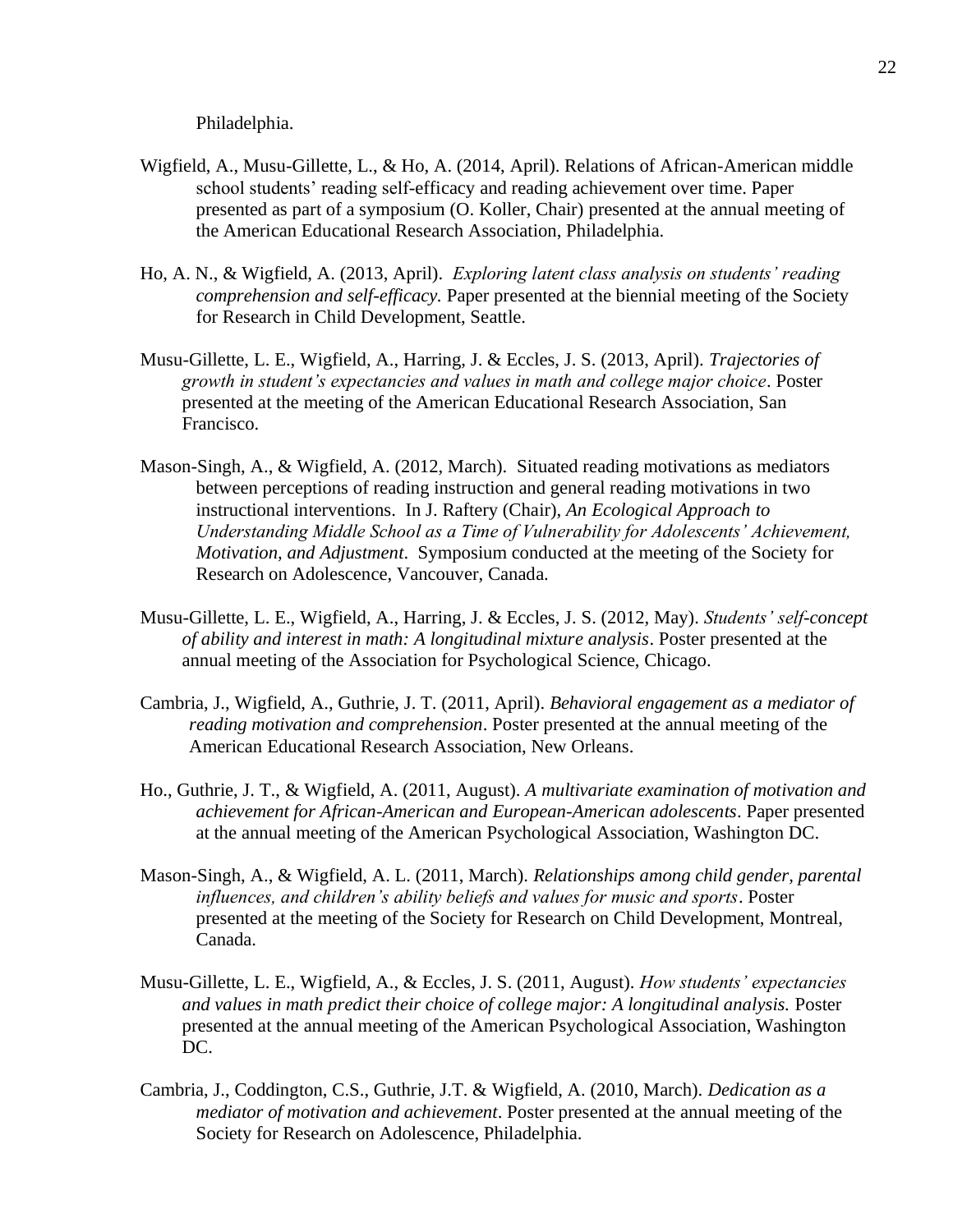- Cambria, J. M., Wigfield, A., Guthrie, J. T., Klauda, S. L., & Coddington, C. S. (2010, May). *Measuring information book motivation and its associations with information text comprehension*. Paper presented at the annual meeting of the American Educational Research Association, Denver.
- Cambria, J. M., & Wigfield, A. (2009, April). *The relations between children's personality characteristics and their achievement motivation.* Poster presented at the annual meeting of the American Educational Research Association, San Diego.
- Wigfield, A. (2008, March). *Editors and motivation researchers: The gatekeepers' perspective.* Invited symposium presented at the annual meeting of the American Educational Research Association, New York.
- Tonks, S., & Wigfield, A. (2008, March). *Discovering academic autonomy in Japanese students.*  Thematic discussion presented at the annual meeting of the American Educational Research Association, New York.
- Klauda, S. L., & Wigfield, A. (2007, April). *Fifth-graders' perceived support for their reading: Relations with demographic variables, reading motivations, and reading frequency.* Poster presented at the annual meeting of the American Educational Research Association, Chicago, IL.
- Wigfield, A. (2007, April). Discussant. Symposium (N. McElvany, Chair) entitled *Individual Prerequisites for Reading and Language Literacy: An In-Depth Look at Recent Research Findings*. Presented at the annual meeting of the American Educational Research Association Annual Meeting, Chicago, IL.
- Hoa, L. W., Guthrie, J. T., Tonks, S. M., Coddington, C. S., & Wigfield, A. (2007, March). *Reading identity: Exploring a new identity domain*. Poster presented at the meeting of the Society for Research on Identity Formation, Washington, DC.
- Wigfield, A. (2006, August). *Expectancies, values, and research behavior: Jacque Eccles' influences on my research.* Paper presented at the annual meeting of the American Psychological Association, New Orleans.
- Wigfield, A., Guthrie, J. T., Perencevich, K. C., & Taboada, A. (2006, April). *Influence of Concept Oriented Reading Instruction on students' reading comprehension and motivation.* Paper presented at the annual meeting of the American Educational Research Association, San Francisco.
- Wagner, A. L., Wigfield, A., Tonks, S., & Guthrie, J. T. (2006, April). *In their own words: Children's understanding of their motivations for reading.* Poster presented at the annual meeting of the American Educational Research Association, San Francisco.
- Wagner, A. L., Wigfield, A., Guthrie, J. T., Perencevich, K. C., & Tonks, S. M. (2005, August). *Fostering intrinsic reading motivation by enhancing situational interest in reading*. Poster presented at the annual meeting of the American Psychological Association, Washington, DC.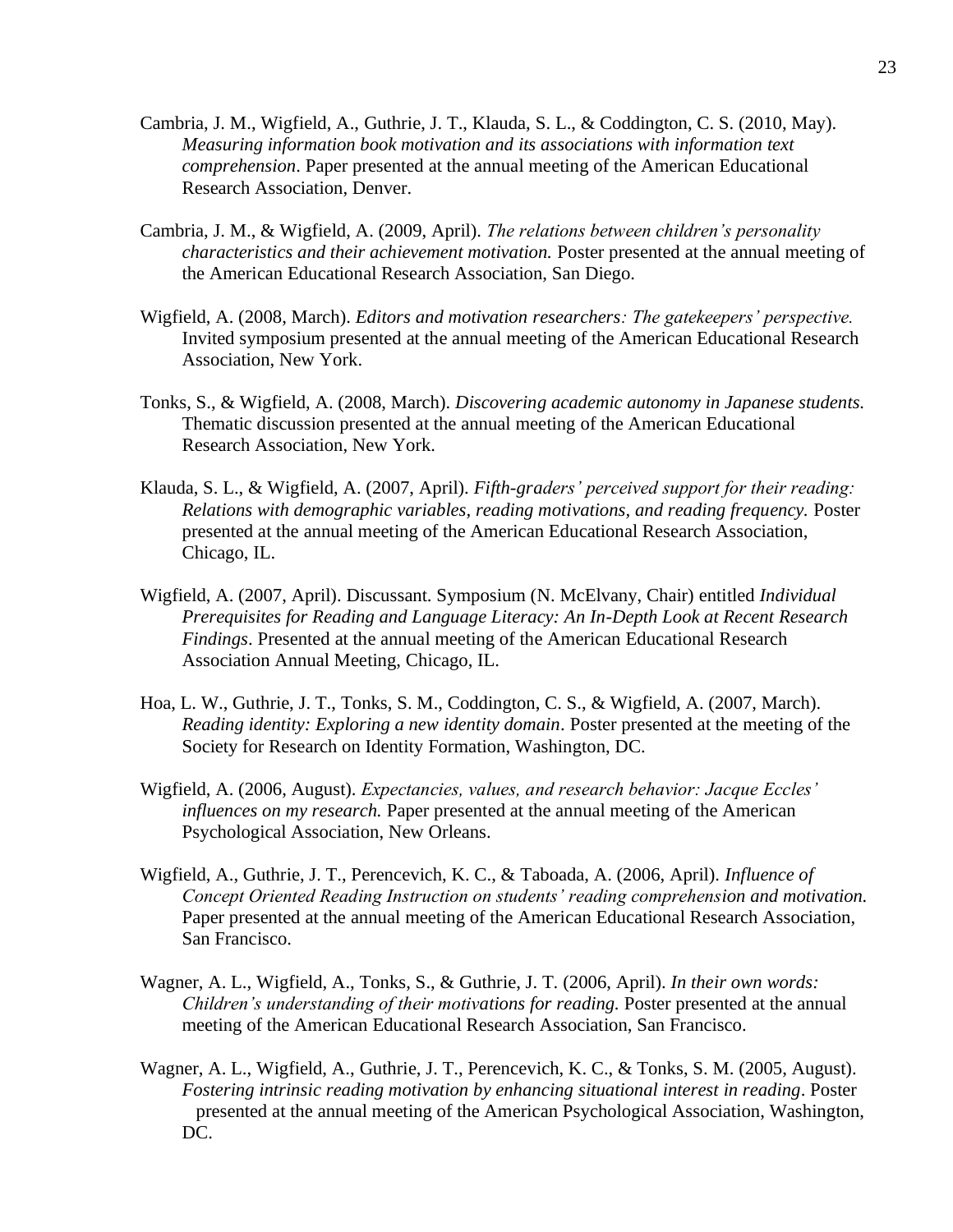- Wigfield, A. (2004, April). Discussant. Symposium entitled *Emotions in students' goal striving, learning processes, and academic achievement.* (Reinhard Pekrun, Organizer) presented at the annual meeting of the American Educational Research Association, San Diego.
- Wigfield, A. (2004, April). Chair. Symposium entitled *Remembering Paul R. Pintrich: A legacy of research on goals, self-regulation, and epistemological thinking* presented at the annual meeting of the American Educational Research Association, San Diego.
- Wigfield, A., Tonks, S., & Eccles, J. S. (2004, April). *Expectancy value theory in cross-cultural perspective*. Paper presented at the annual meeting of the American Educational Research Association, San Diego.
- Tonks, S., Wigfield, A., Guthrie, J., & Perencevich, K. (2004, April). *Effects of two reading instruction programs on children's reading motivation*. Paper presented at the annual meeting of the American Educational Research Association, San Diego.
- Guthrie, J. T., Taboada, A., Davis, M. H., Scaffidi, N., Perencevich, K. C. & Wigfield. A. (2003, April). *Increasing reading comprehension, strategies, and motivation through Concept-Oriented Reading Instruction*. Paper presented at the annual meeting of the American Educational Research Association, Chicago.
- Tonks S., Wigfield, A., Guthrie J. T., & Perencevich, K. C. (2003, April). *Instructional influences on children's reading motivation.* Paper presented at the annual meeting of the American Educational Research Association, Chicago.
- Wigfield, A., Perencevich, K. C., Tonks, S., & Guthrie, J. T. (2003, April). *Contributions of reading motivation to reading comprehension and cognitive strategy growth in elementary school students.* Paper presented at the annual meeting of the American Educational Research Association, Chicago.
- Rodriguez, D., Wigfield, A., & Eccles, J. S. (2002, April). *Changing competence perceptions and values.* Paper presented at the annual meeting of the American Educational Research Association, New Orleans.
- Tonks, S., & Wigfield, A. (2002, April). *Relations of children's competence beliefs, achievement values, and general self-esteem*. Paper presented at the annual meeting of the American Educational Research Association, New Orleans.
- Wigfield, A., Anderman, E., & Eccles, J. S. (2000, April). *Relations of children's achievement values and achievement goal orientations.* Paper presented at the annual meeting of the American Educational Research Association, New Orleans.
- Rodriguez, D., & Wigfield, A. (1999, September). *The development of a measure of self-concept specific to tennis.* Paper presented at the meeting of the Advancement of Applied Sport Psychology, Banff, Canada.
- Wigfield, A., Eccles, J. S., & O'Neill, S. (1999, April). Children's achievement task values in different domains: Developmental and cultural differences. Paper presented at the biennial meeting of the Society for Research in Child Development, Albuquerque, NM.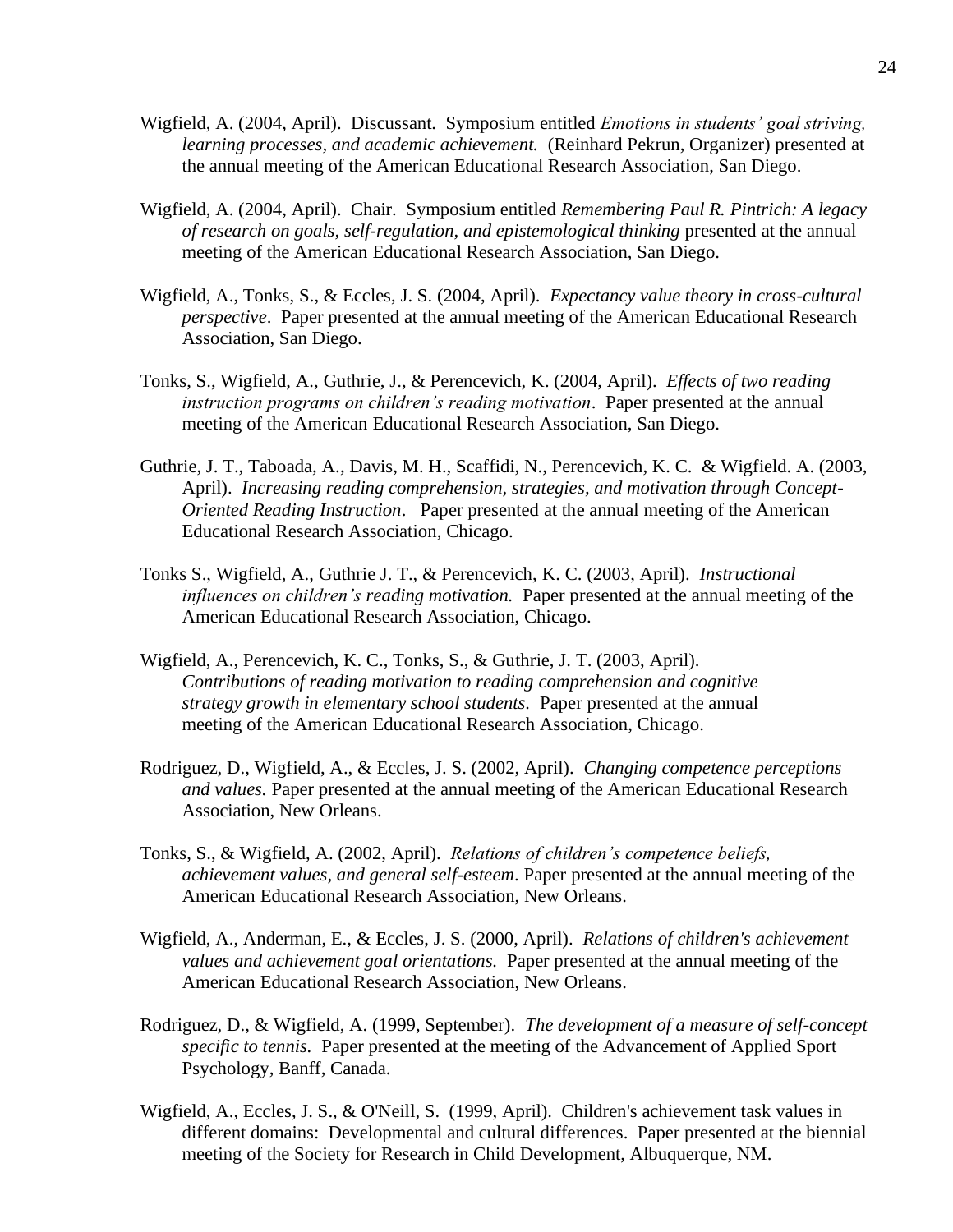- Eccles, J., Wigfield, A., Barber, B., & Roeser, R. (1998, October). *School and non-school influences on motivation and achievement*. Invited presentation at the Conference on Investing in Children (S. Danziger & J. Waldfogel, Organizers), New York.
- Eccles, J., & Wigfield, A. (1998, April). *Defining children's expectancies for success and achievement task values*. Paper presented as part of a symposium entitled *A motivated look at motivation terminology: What educators need to know about motivational constructs* (Patricia A. Alexander, Organizer) at the annual meeting of the American Educational Research Association, San Diego.
- Wigfield, A., Rodriguez, D., & Eccles, J. S. (1998, April). *Developmental differences in the prediction of children's self-esteem from their activity-specific competence beliefs.* Paper presented at the annual meeting of the American Educational Research Association, San Diego.
- Cox, K., Guthrie, J. T., & Wigfield, A. (1997, December). *The influence of cognitive abilities and motivational goals on independent reading*. Paper presented at the annual meeting of the National Reading Conference, Las Vegas.
- Rodriguez, D., & Wigfield, A. (1997, August). *Developing tennis-specific competence belief scales*. Paper presented at the annual meeting of the American Psychological Association, Chicago.
- Wigfield, A. (1997, April). *Predicting children's grades from their ability beliefs and subjective task values: Developmental and domain differences*. Paper presented at the biennial meeting of the Society for Research in Child Development, Washington, DC.
- Eccles, J. S., & Wigfield, A. (1997, April). *Gendered values and attitudes: Developmental, cultural, and historical changes*. Paper presented at the biennial meeting of the Society for Research in Child Development, Washington, DC.
- Eccles, J. S., Barber. B., Updegraff, K., & Wigfield, A. (1997, March). *Expectancies and values as predictors of gender differences, course enrollment decisions, and occupational decisions in math and science*. Paper presented as part of a symposium entitled *The role of intrinsic interest, goal orientation, and task values in both learning and educational choice* (Jacquelynne Eccles, Organizer), presented at the annual meeting of the American Educational Research Association, Chicago.
- Wigfield, A. (1996, April). T*he development of children's competence beliefs, expectancies for success, and achievement values: Implications for self-regulation.* Paper presented as part of a symposium entitled *The development of self-regulatory competence: Cognitive and motivational influences* (Dale Schunk, Organizer) at the annual meeting of the American Educational Research Association, New York.
- Wigfield, A. (1996, April). *Studying children's achievement motivation and performance.* Discussion paper presented at the annual meeting of the American Educational Research Association, New York.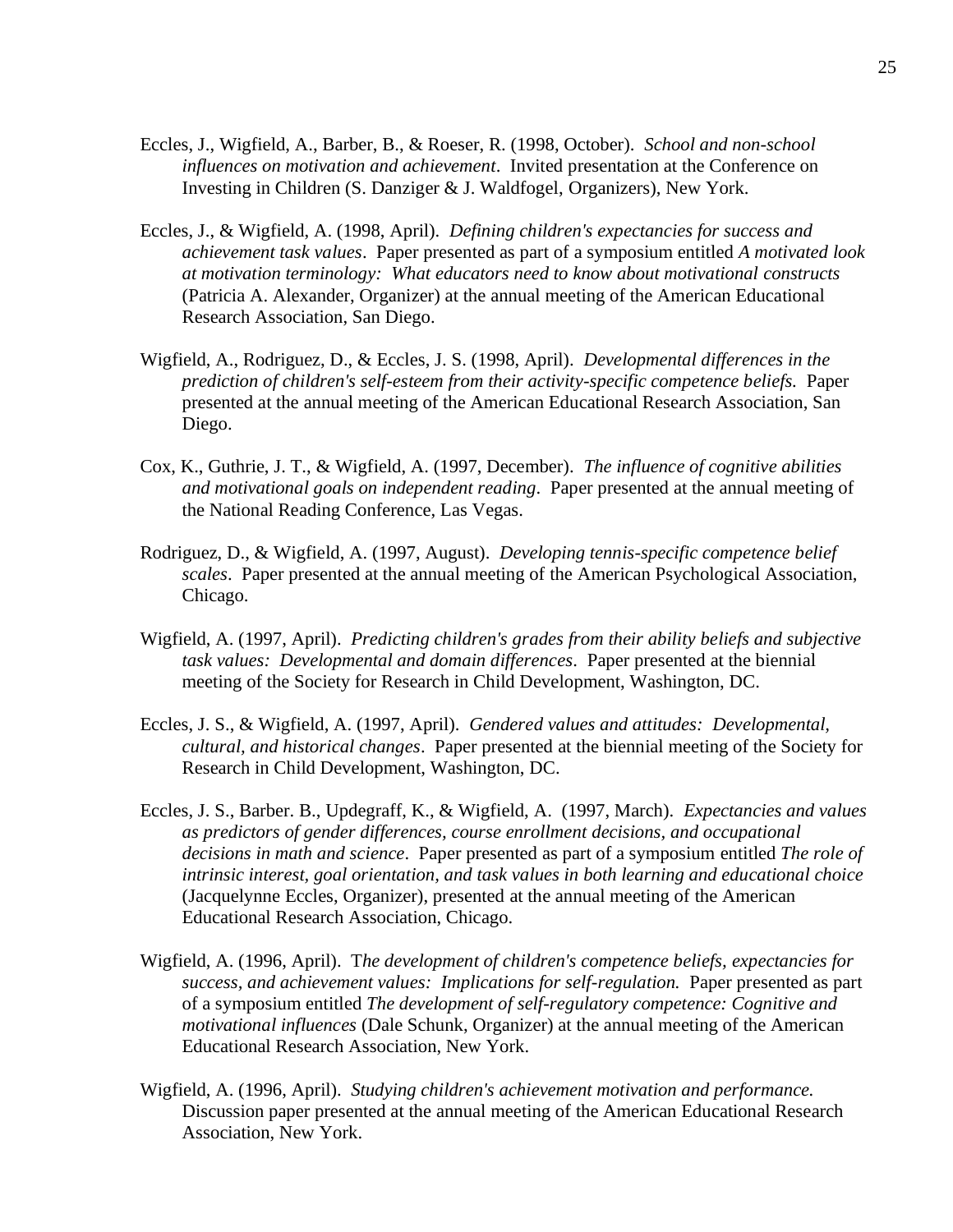- Wigfield, A. (1996, April). Discussant, symposium entitled *Embedding achievement motivation in a social-relational context*, presented at the annual meeting of the American Educational Research Association, New York.
- Wigfield, A., Freedman-Doan, C., & Eccles, J. S. (1996, April). *Children's reasoning about their academic abilities and values: Developmental and domain differences*. Paper presented at the annual meeting of the American Educational Research Association, New York.
- Anderman, E., Eccles, J., Roeser, R., Yoon, K. S., Blumenfeld, P., & Wigfield, A. (1996, April). *Classroom influences on the valuing of reading*. Paper presented at the annual meeting of the American Educational Research Association, New York.
- Yoon, K. S., Eccles, J. S., & Wigfield, A. (1996, April). *Self-concept of ability, value, and academic achievement: A test of causal relations*. Paper presented at the annual meeting of the American Educational Research Association, New York.
- Yoon, K. S., Eccles, J. S., Wigfield, A., & Barber, B. L. (1996, March). *Developmental trajectories of early to middle adolescents' academic achievement and motivation*. Paper presented at the biennial meeting of the Society for Research on Adolescence, Boston.
- Wigfield, A. (1995, April). *Relationship of children's competence beliefs and achievement values to their performance and choice of different activities.* Paper presented as part of a symposium entitled *Learner perceptions of self-regulatory competence: From selfschemas to self-efficacy* (Dale Schunk, Organizer) at the annual meeting of the American Educational Research Association, San Francisco.
- Wigfield, A. (1995, March). *Gender differences in children's competence beliefs and subjective valuing of different activities*. Paper presented at the biennial meeting of the Society for Research in Child Development, Indianapolis.
- Wigfield, A. (1994, April). *Constructs of self as literate and motivated*. Paper presented as part of a symposium entitled *Issues in motivation and literacy learning* (K. Dahl & P. Oldfather, Chairs) presented at the annual meeting of the American Educational Research Association, New Orleans.
- Wigfield, A., Eccles, J., Arbreton, A., Freedman-Doan, C., Yoon, K. S., & Harold, R. (1994, April). *Relations between teachers' beliefs about children's competence and valuing of different activities to children's own competence beliefs, subjective task values, and general self-esteem*. Paper presented at the annual meeting of the American Educational Research Association, New Orleans.
- Anderman, E. M., Roeser, R. W., Blumenfeld, P. B., Eccles, J. S., Harold, R., & Wigfield, A. (1993, August). *Perceptions of mathematics classrooms: A multilevel study*. Paper presented at the annual meeting of the American Psychological Association, Toronto.
- Roeser, R. W., Blumenfeld, P. B., Eccles, J. S., Harold, R. D., & Wigfield, A. (1993, August). *Classroom experience and change in upper elementary students' self and task beliefs in*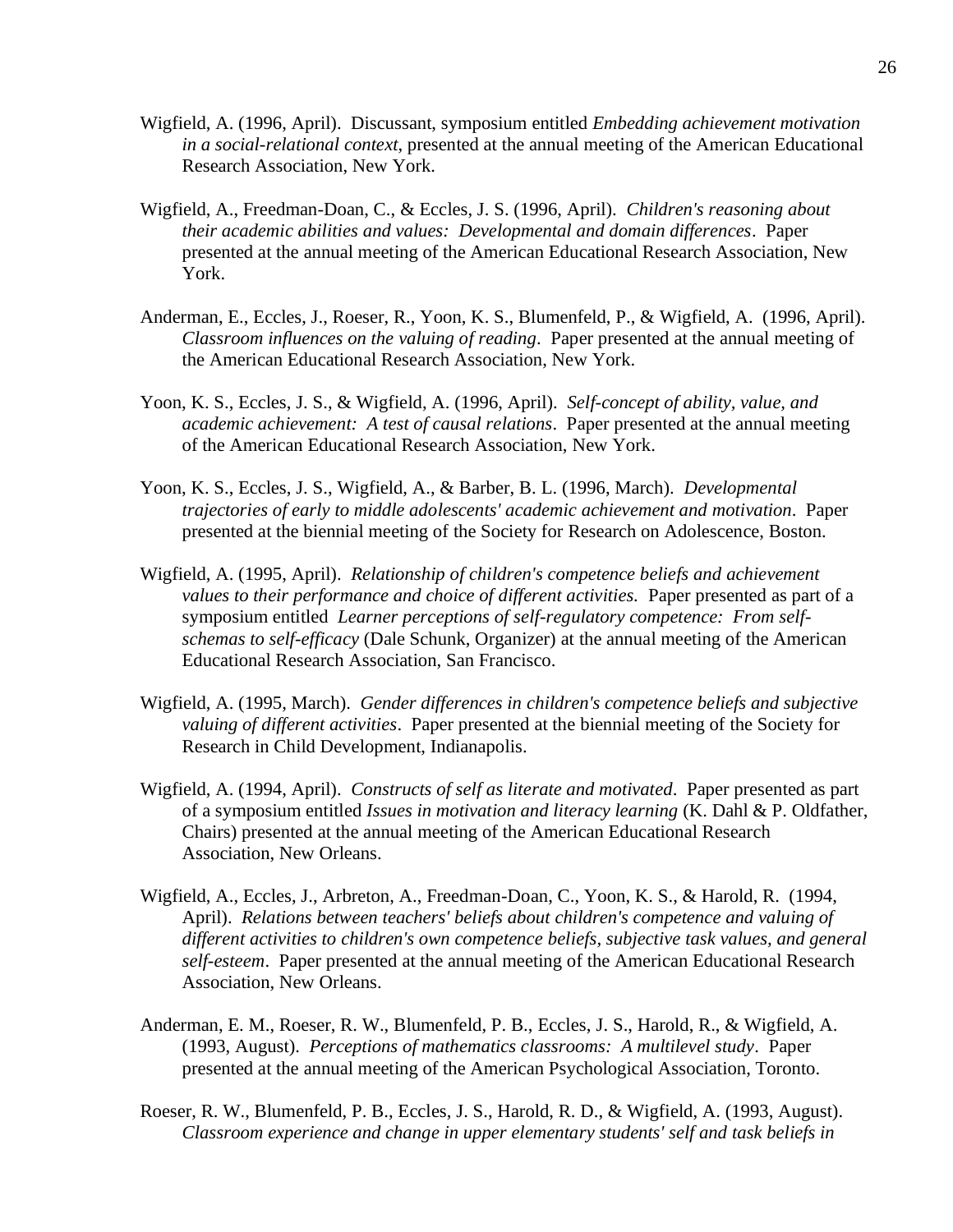*reading and math*. Paper presented at the annual meeting of the American Psychological Association, Toronto.

- Wigfield, A. (1993, April). *Children's ability beliefs, achievement values, and general selfesteem: Change across elementary and middle school*. Invited address presented to Division E of the American Educational Research Association, Atlanta.
- Wigfield, A. (1993, April). Discussant, symposium entitled *Socially mediated classroom behavior: Interpersonal influences* (Jaana Juvonen, Organizer). Presented at the meeting of the American Educational Research Association, Atlanta.
- McClendon, C. Y., & Wigfield, A. (1993, April). *Individual differences in African-American adolescents' achievement-related beliefs about math and science.* Paper presented at the meeting of the American Educational Research Association, Atlanta.
- Yoon, K. S., Eccles, J., & Wigfield, A. (1993, April). *Causal relations between mothers' and children's beliefs about math ability: A structural equation model*. Paper presented at the meeting of the American Educational Research Association, Atlanta.
- Wigfield, A. (1993, March). *The development of children's ability beliefs and achievement values in different activity domains*. Paper presented as part of a symposium entitled *Cognitions, concerns, and contexts: Developmental perspectives on achievement motivation* (J. G. Nicholls, Chair), at the meeting of the Society for Research on Child Development, New Orleans.
- Wigfield, A., & Harold, R. D. (1993, March). *Longitudinal changes in children's ability beliefs and achievement values in different activity domains*. Paper presented at the meeting of the Society for Research in Child Development, New Orleans.
- Wigfield, A. (1993, February). *Children's motivation for reading*. Paper presented at the conference of the National Reading Research Center, Athens, GA.
- Wigfield, A., Harold, R., Eccles, J. S., Blumenfeld, P., Freedman-Doan, C., & Yoon, K. S. (1992, April). *The structure of children's ability beliefs and achievement values: Age, gender, and domain differences*. Paper presented at the meeting of the American Educational Research Association, San Francisco.
- Wigfield, A. (1992, March). *Long-term predictors of adolescents' performance and choice in high school mathematics*. Paper presented at the biennial meeting of the Society for Research on Adolescence, Washington, DC.
- Wigfield, A. (1992, March). Discussant, symposium entitled *Changing schools and classrooms in the middle grades: Research on new partnerships, processes, practices, and programs*. Presented at the Society for Research on Adolescence, Washington, DC.
- Wigfield, A., & Flanagan, C. (1992, March). *Early adolescents' self-esteem: The effects of selfconcept of ability ,gender, and relative valuing of different activities*. Paper presented at the biennial meeting of the Society for Research on Adolescence, Washington, DC.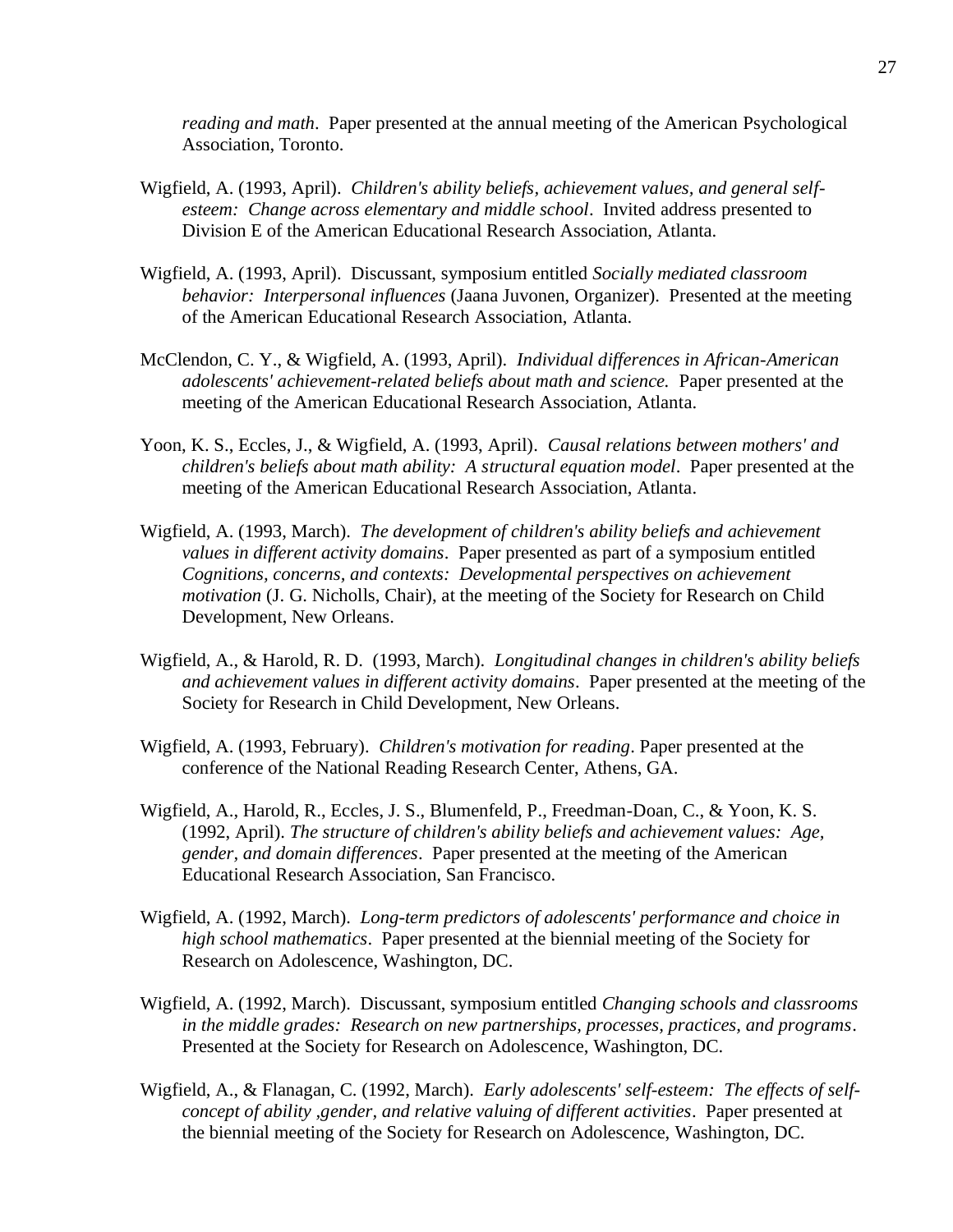- Wigfield, A., Eccles, J. S., Harold, R., Freedman-Doan, C., & Aberbach, A. (1991, April). *Parents' perceptions of their children's personalities, abilities, and interests: Structure and relations*. Paper presented at the biennial meeting of the Society for Research in Child Development, Seattle.
- Wigfield, A. (1990, March). *Gender differences in participation in math and science education: Family and school influences*. Paper presented as part of a symposium entitled , *Women in science: A blueprint for progress* (R. L. Garrell, Chair) at the Pittsburgh Conference on Analytic Chemistry and Applied Spectroscopy, New York.
- Wigfield, A., Harold, R., Eccles, J., Aberbach, A., Freedman-Doan, C., & Yoon, K. (1990, April). *Children's ability perceptions and values during the elementary school years*. Paper presented at the meeting of the American Educational Research Association, Boston.
- Eccles, J., Lord, S., McCarthy, K., Harold, R., Wigfield, A., & Yoon, K. (1990, April). *The relationship of academic and non-academic factors to self-esteem and teacher-rated adjustment following transition to junior high school*. Paper presented at the biennial meeting of the Society for Research in Adolescence, Atlanta.
- Eccles, J., McCarthy, K., Lord, S., Harold, R., Wigfield, A., & Aberbach, A. (1990, April). *The relationship of family factors to self-esteem and teacher-rated* a*djustment following the transition to junior high school*. Paper presented at the biennial meeting of the Society for Research in Adolescence, Atlanta.
- Hardy, R., Huebner, R., Gardner, A., & Wigfield, A. (1990, November). *Direct study of middle school children's behavior*. Paper presented at the annual meeting of the National Conference on Inservice Education, Orlando.
- Wigfield, A., & Eccles, J. (1989, March). *Anxiety and worries about math and English before and after the junior high transition*. Paper presented at the meeting of the American Educational Research Association, San Francisco.
- Wigfield, A., & Eccles, J. (1989, March). *Relations of expectancies and values to students' math grades and intentions*. Paper presented at the meeting of the American Educational Research Association, San Francisco.
- Wigfield, A., Eccles, J. S., Harold-Goldsmith, R., Blumenfeld, P., Yoon, K. S. , & Freedman-Doan, C. (1989, April). *Gender and age differences in children's achievement selfperceptions during elementary school*. Paper presented at the biennial meeting of the Society for Research in Child Development, Kansas City.
- Harold, R., Eccles, J., Jacobs, J., Wigfield, A., Blumenfeld P., & Aberbach, A. (1989). I*n the eye of the beholder: Teachers as perceivers*. Paper presented at the meeting of the American Educational Research Association, San Francisco.
- Eccles, J. S., Harold, R., Wigfield, A., Yoon, K., Aberbach, A., & Doan, C. (1989. April). *Influences on, and consequences of, parents' beliefs regarding their children's abilities and interests*. Paper presented at the biennial meeting of the Society for Research on Child Development.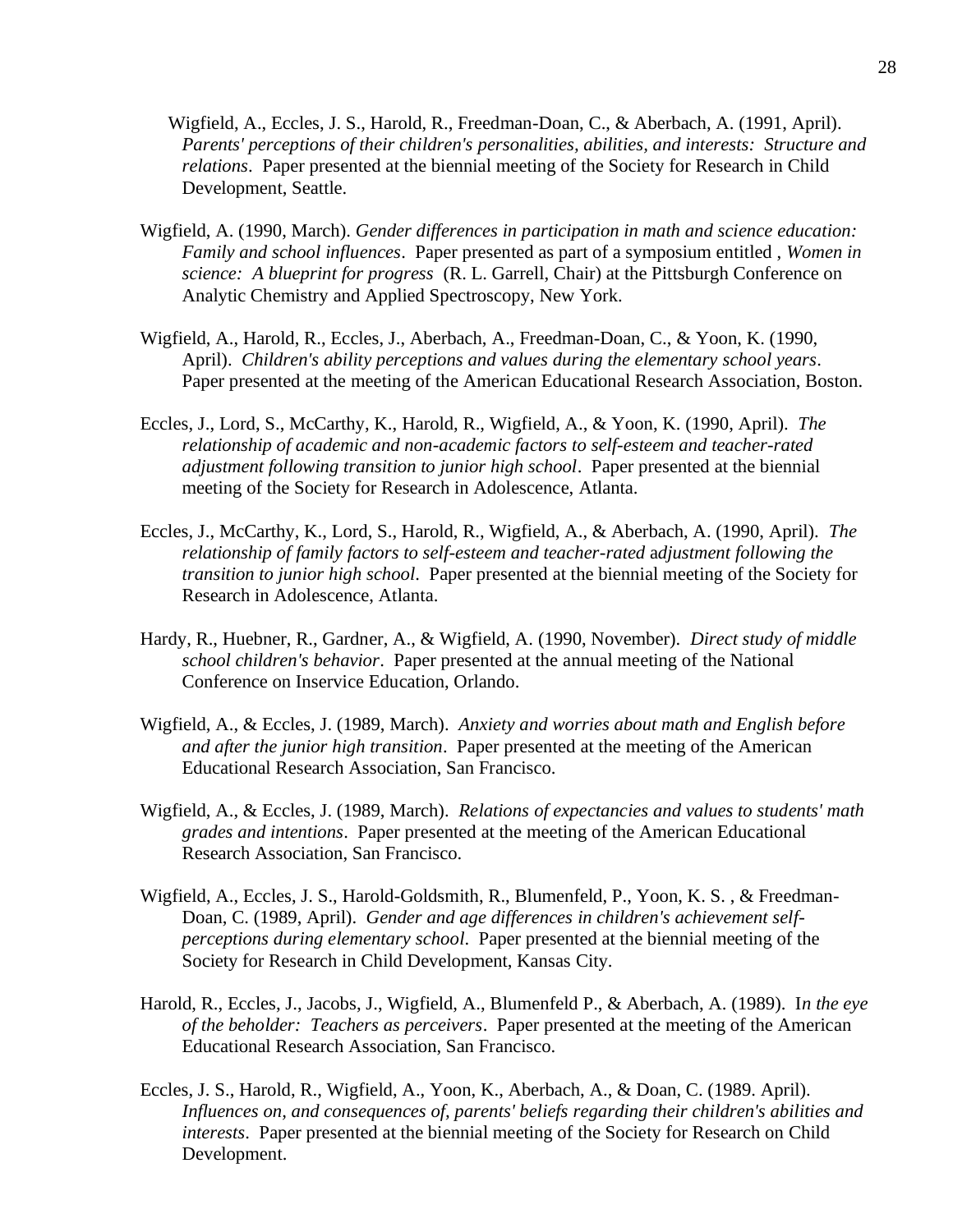- Wigfield, A., & Meece, J. (1988, April). *Math anxiety in elementary and secondary school students*. Presented at the meeting of the American Educational Research Association, New Orleans.
- Eccles, J. S., Midgley, C., Feldlaufer, H., Reuman, D., Wigfield, A., & Mac Iver, D., (1988, March). *Developmental mismatch and the junior high school transition*. Paper presented at the biennial meeting of the Society for Research on Adolescence, Alexandria, VA.
- Wigfield, A., Eccles, J., Flanagan, C., Miller, S., Reuman, D., Yee, D., & Lange, L. (1987, April). S*elf-concept change at early adolescence*. Paper presented in a symposium entitled *Gender differences in achievement and related factors during adolescence* (L. Roberts ,Chair) at the meeting of the American Educational Research Association, Washington, DC.
- Eccles, J., Wigfield, A., Reuman, D.,& Mac Iver, D. (1987, April). *Changes in self-perceptions and values at early adolescence*. Paper presented in a symposium conducted at the meeting of the American Educational Research Association, Washington, DC
- Eccles, J. S., Flanagan, C., Goldsmith, R., Jacobs, J., Jayaratne, T., Wigfield, A., & Yee, D. (1987, April). *Parents as socializers of achievement attitudes*. Paper presented at the biennial meeting of the Society for Research in Child Development, Baltimore.
- Reuman, D., Mac Iver, D., Eccles, J., & Wigfield, A. (1987, April). *Changes in students' mathematics motivation and behavior at the transition to junior high school*. Paper presented in a symposium entitled *Early Adolescence: School*, *psychological, and social transitions* C. Midgley (Chair). Presented in a symposium conducted at the meeting of the American Educational Research Association, Washington, DC.
- Wigfield, A. (Organizer) (1986, April). *Girls and math: The application of current research to policy issues*. Symposium conducted at the meeting of the American Educational Research Association, San Francisco.
- Jacobs, J., & Wigfield, A. (1986, April). *Sex equity in the schools: The role of research.* Paper presented as part of a symposium entitled *Girls and math: The application of current research to policy issues (*J. Eccles (Chair) at the meeting of the American Educational Research Association, San Francisco.
- Eccles, J., Miller, C., Reuman, D., Feldlaufer, H., Jacobs, J., Midgley, C., & Wigfield, A. (1986, April). *Transition to junior high school and gender intensification*. Paper presented at the meeting of the American Educational Research Association, San Francisco
- Wigfield, A. (1984, April). *Relationships between ability perceptions, other achievement related beliefs, and school performance*. Paper presented at the meeting of the American Educational Research Association, New Orleans.
- Wigfield, A. (1984, April). *Age differences in work motivation: A personal investment perspective*. Paper presented at the meeting of the American Educational Research Association, New Orleans.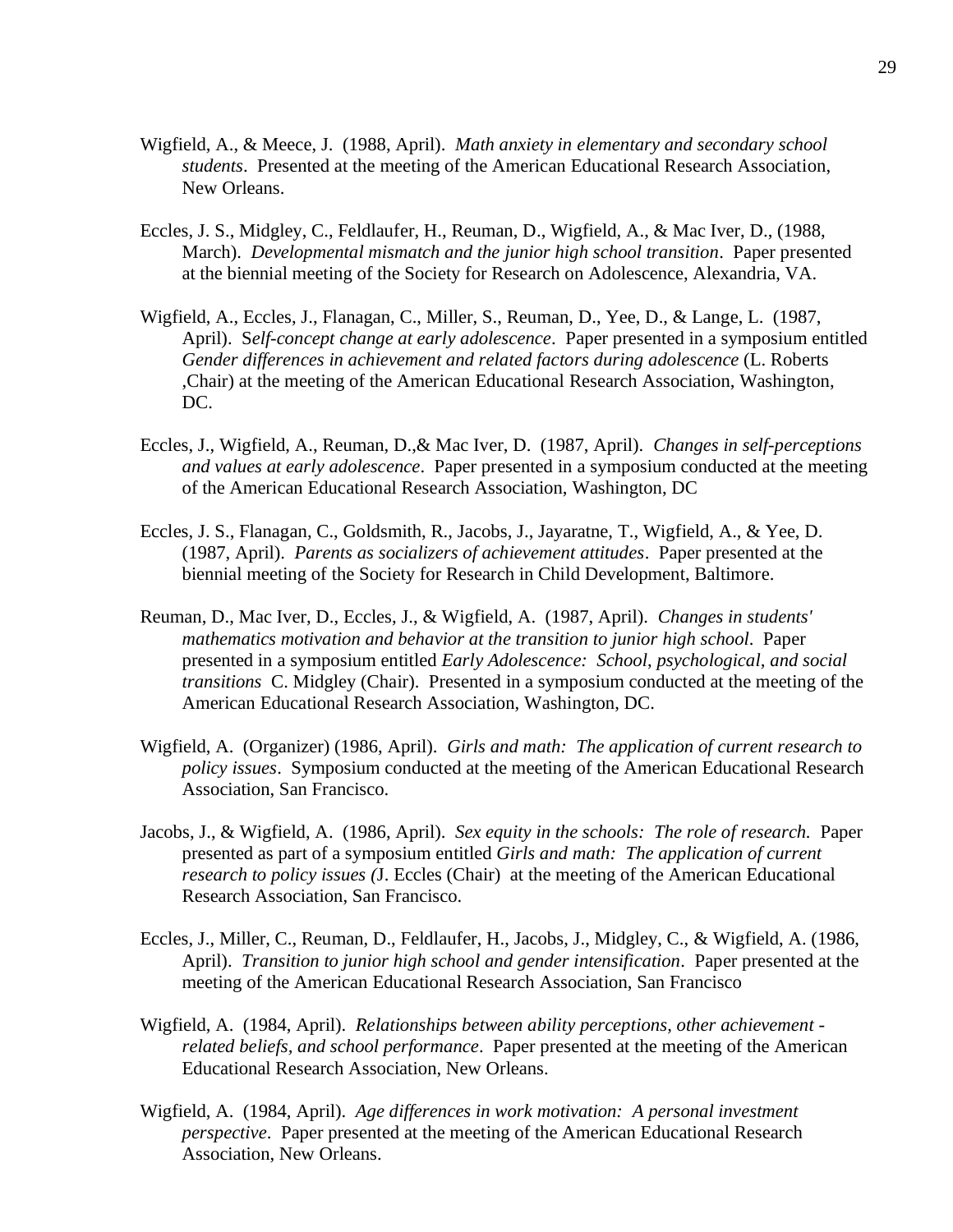- Wigfield, A. (1983, April). *Students' perceptions of their parents' beliefs about their academic competence.* Paper presented at the meeting of the Society for Research in Child Development, Detroit.
- Wigfield, A., & Eccles, J. (1983, April). *Children's achievement-related beliefs: A longitudinal analysis*. Paper presented at the meeting of the American Educational Research Association, Montreal.
- Wigfield, A. (1981, April). *Eliminating motivational test bias with children: A report on two intervention studies*. Paper presented at the meeting of the American Educational Research Association, Los Angeles.
- Wigfield, A., Hill, K. T., & Plass, J. (1980, April). *Effects of different kinds of optimizing instructions on seventh and eighth grade children's achievement test performance*. Paper presented at the meeting of the American Educational Research Association, Boston.
- Wigfield, A., & Asher, S. R. (1980, April). *Influence of comparison training on* c*hildren's referential communication*. Presented at the meeting of the American Educational Research Association, Boston.
- Asher, S. R., & Wigfield, A. (1978, October). *Training referential communication skills*. Invited presentation at the Conference on Children's Oral Communication Skills, University of Wisconsin, Madison.

#### State:

- Wigfield, A. (1995, March). *Dimensions of children's motivations for reading:* Paper presented at the annual meeting of the State of Maryland International Reading Association Conference, Towson, MD.
- Wigfield, A. (1989, October). *Children's self-concepts and motivation during the middle school years*. Paper presented at the meeting of the Washington County Maryland Middle School Conference, Hagerstown, MD.

#### RESEARCH REPORTS, TECHNICAL REPORTS, AND INSTRUCTIONAL RESOURCES:

- Wigfield, A., Wilde, K., Baker, L., Fernandez-Fein, S., & Scher, D. (1996). *The nature of children's motivations for reading, and their relations to reading frequency and reading performance*. (Research Report # 63). Athens, GA: National Reading Research Center.
- Wigfield, A., Guthrie, J. T., & McGough, K. (1996). *A questionnaire measure of children's motivations for reading*. (Instructional Resource #22). Athens, GA: National Reading Research Center.
- Wigfield, A., & Guthrie, J. T. (1995). *Dimensions of children's motivations for reading: An initial Study*. (Reading Research Report #34). Athens, GA: National Reading Research Center.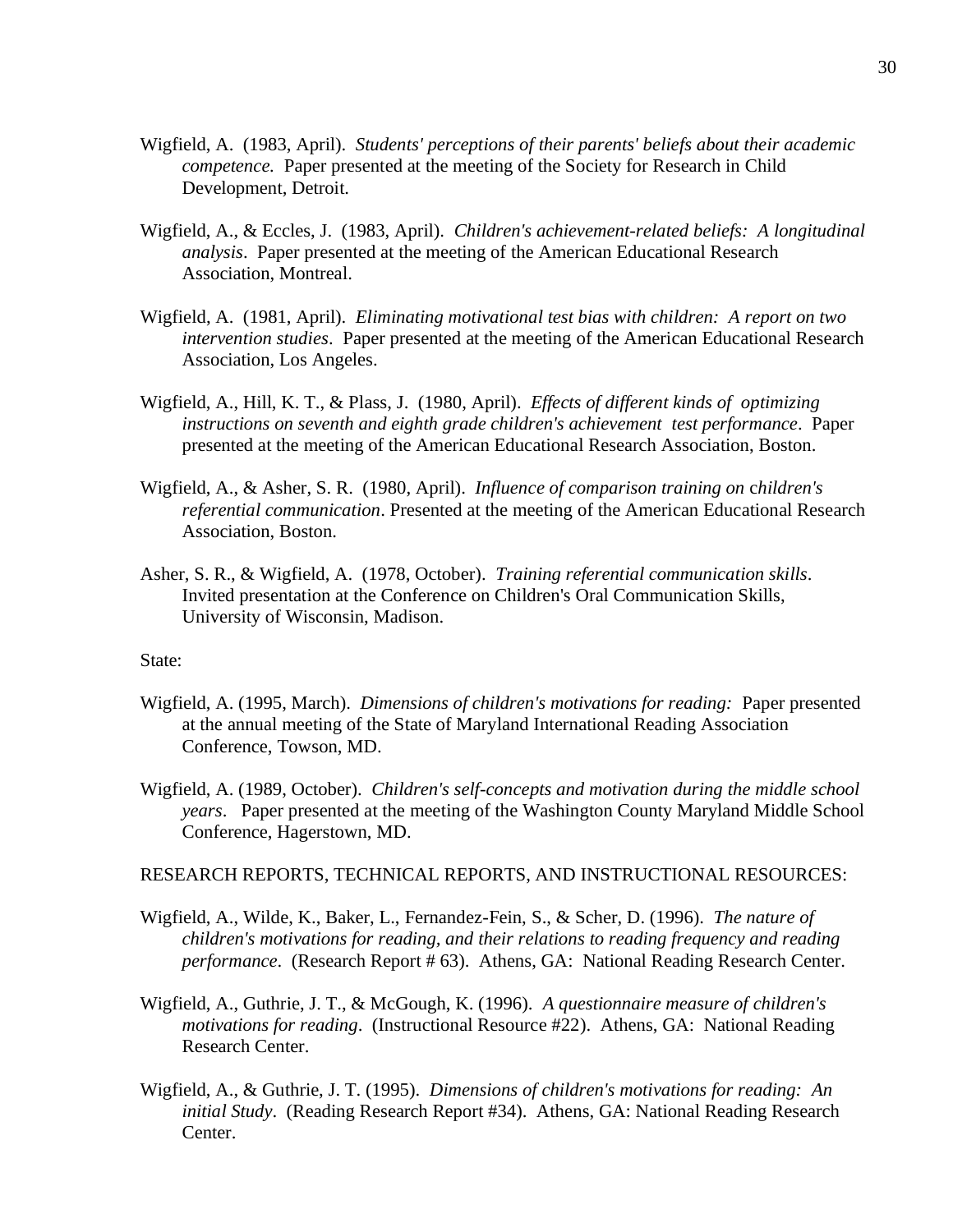- Guthrie, J. T., McGough, K., & Wigfield, A. (1994). *Measuring reading activity: An inventory*. (Instructional Resource # 4). Athens, GA: National Reading Research Center.
- Asher, S. R., & Wigfield, A. (1980). *Training referential communication skills*. (Tech. Report No. 175). Urbana, IL: Center for the Study of Reading.
- Asher, S. R., & Wigfield, A. (1979). *Influence of comparison training on children's referential communication*. (Tech. Report No. 139). Urbana, IL: Center for the Study of Reading.
- Wigfield, A. & Asher, S. R. (1979). *Age differences in children's communication*: *An investigation of task effects*. (Tech. Report No. 96). Urbana, IL: Center for the Study of Reading.
- Asher, S. R., Hymel, S., & Wigfield, A. (1976). *Children's comprehension of high and low interest reading material and a comparison of two cloze scoring methods*. (Tech. Report No. 17). Urbana, IL: Center for the Study of Reading.

## **CONTRACTS AND GRANTS**

Grant awards:

| 2019-2023 | Improving Students' Mathematics Experiences: How does Success Impact '<br><b>Students' Memories, Motivation, and Engagement:</b><br>Funding Agency: IES. Total costs: \$1,393,711<br>I am co-PI on this project, working on all aspects of the study's design<br>and implementation. Subcontract to UMD: \$250,000                                        |
|-----------|-----------------------------------------------------------------------------------------------------------------------------------------------------------------------------------------------------------------------------------------------------------------------------------------------------------------------------------------------------------|
| 2016-2020 | An Examination of Grit in Relation to Diverse High School Students?'<br><b>STEM Motivation, Self-Regulation, and Outcomes: A Longitudinal</b><br><b>Validation Study</b><br>Funding agency: NSF. Total direct costs: \$859, 385<br>I am PI on this project, which is a study of how students' grit relates<br>to their motivation and achievement in STEM |
| 2008-2014 | Training Grant in Social Development<br>Funding agency: NICHD. Total direct costs: \$1,400,000.<br>I was Co-Principal Investigator and Co-Director for this predoctoral<br>training program in social development.                                                                                                                                        |
| 2007-2012 | Identification, Prediction, and Intervention in Adolescent Reading<br>Funding Agency: NICHD. Total direct costs: \$3,500,657.<br>I was Co-Principal Investigator on this project, which is a study of<br>early adolescents' reading motivation and comprehension and interventions<br>to improve these outcomes.                                          |
| 2001-2007 | Increasing Reading Comprehension, Motivation, and Science<br>Knowledge through Concept-Oriented Reading Instruction in<br>A District-Wide Experiment.                                                                                                                                                                                                     |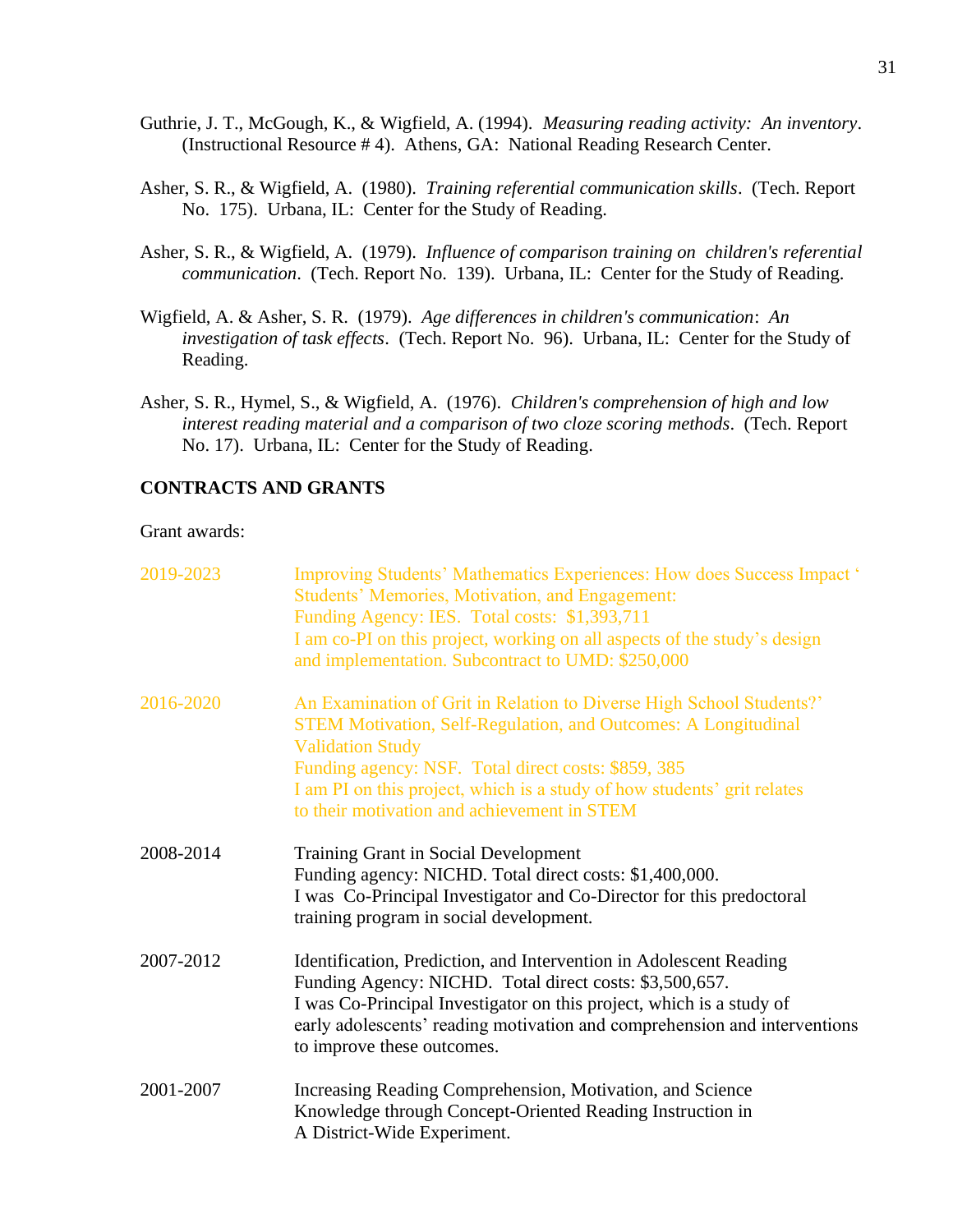|           | Funding Agency: National Science Foundation. Total direct costs:<br>\$3,344,000.<br>I was Co-Principal Investigator on this project, which is a<br>study of the impact of different methods of reading instruction<br>on students' reading achievement and motivation.                                                                                                                                                                                                                            |
|-----------|---------------------------------------------------------------------------------------------------------------------------------------------------------------------------------------------------------------------------------------------------------------------------------------------------------------------------------------------------------------------------------------------------------------------------------------------------------------------------------------------------|
| 1999      | University of Maryland General Research Board Summer<br>Research Support for a project entitled "The Long-Term Development of<br>Children's Motivation and Self-Esteem."<br>\$7250.                                                                                                                                                                                                                                                                                                               |
| 1994-1999 | Ontogeny of Self- and Task Concepts and Activity Choice.<br>Funding agency: National Institute for Child Health and Human<br>Development. Total direct costs: \$1,200,000.<br>I was Co-Principal Investigator on this project, which is a continuation of a<br>longitudinal study of the development and socialization of children's<br>achievement self-perceptions.                                                                                                                             |
| 1996-1997 | Children's Motivations for Reading.<br>Funding Agency: Office of Educational Research and Improvement,<br>through a grant to the National Reading Research Center,<br>University of Maryland. Total award: \$35,271.<br>I was principal investigator on this project, which involved editing a special<br>issue of the <i>Educational Psychologist</i> presenting my own and others'<br>research on motivation for reading.                                                                       |
| 1995-1997 | Children's Competence Beliefs, Achievement Task Values, and<br>General Self-Esteem.<br>Funding agency: The Spencer Foundation. Total direct<br>costs: \$35,000.<br>I was Principal Investigator on this project, and studied 1)<br>cohort change in gender differences in achievement beliefs;<br>2) the influence of the timing of the middle school transition<br>on children's achievement beliefs; and 3) predictive relations<br>of children's achievement beliefs to performance and choice |
| 1995-1996 | Children's Motivation for Reading in Regular and CORI<br>Elementary School Classrooms.<br>Funding Agency: Office of Educational Research and Improvement,<br>through a grant to the National Reading Research Center,<br>University of Maryland. Total award: \$23,458<br>I was principal investigator on this project, which involves comparing the<br>reading motivation of children in different kinds of elementary school<br>classrooms.                                                     |
| 1994-1995 | Children's Motivation for Reading: Quantitative and Qualitative<br>Analyses.<br>Funding Agency: Office of Educational Research and Improvement,<br>through a grant to the National Reading Research Center,                                                                                                                                                                                                                                                                                       |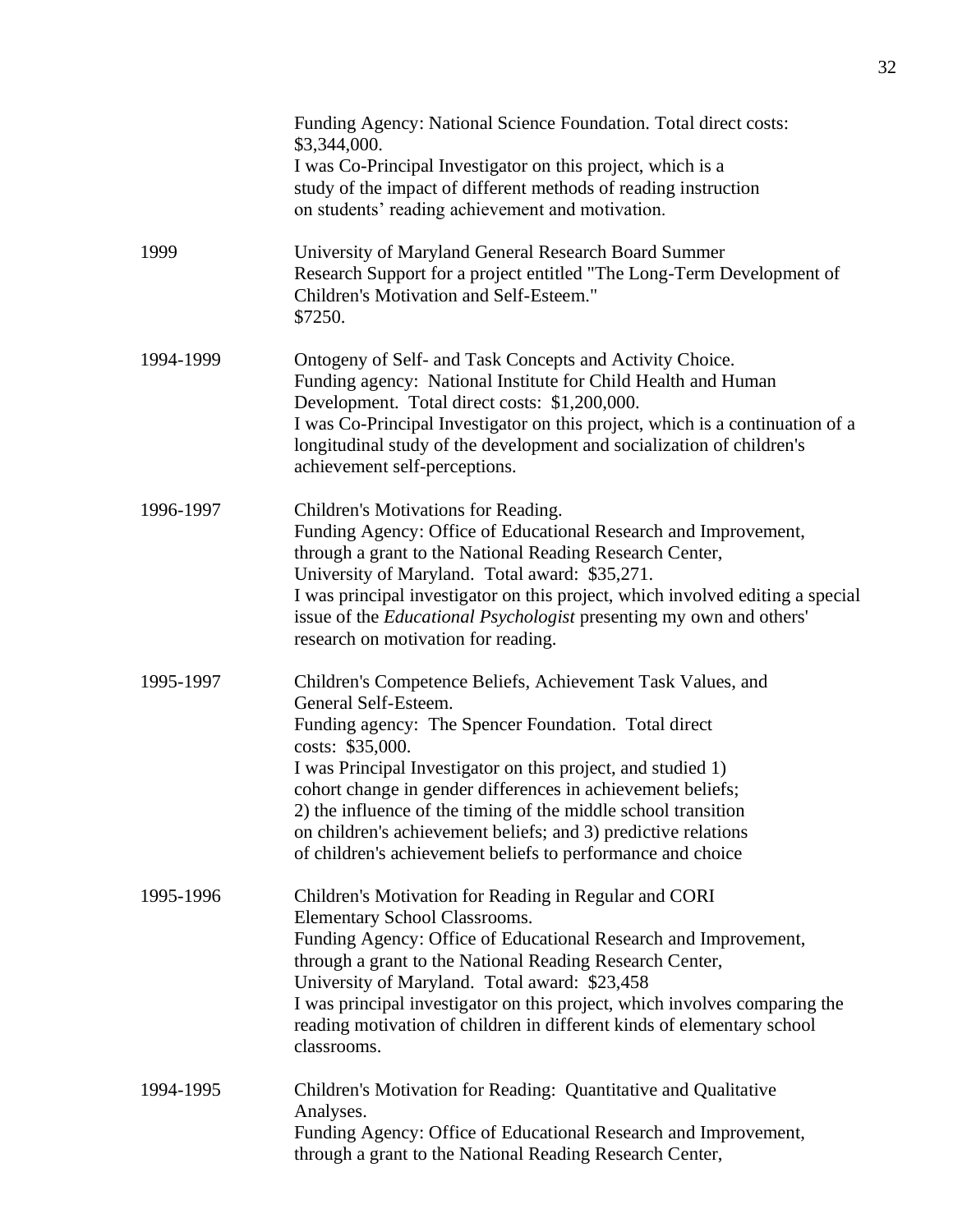|             | University of Maryland. Total award: \$19, 457<br>I was principal investigator on this project, which involved<br>assessing urban children's reading motivation across a school<br>year.                                                                                                                                                                                                                                                                                              |
|-------------|---------------------------------------------------------------------------------------------------------------------------------------------------------------------------------------------------------------------------------------------------------------------------------------------------------------------------------------------------------------------------------------------------------------------------------------------------------------------------------------|
| 1993-1994   | Relations Between Children's Motivations for Reading, Reading<br>Engagement, and Performance in Reading During Elementary<br>School.<br>Funding Agency: Office of Educational Research and Improvement,<br>through a grant to the National Reading Research Center,<br>University of Maryland. Total award: \$10,324<br>I was principal investigator on this project, which involved<br>developing a measure of children's reading motivation.                                        |
| Summer 1994 | University of Maryland General Research Board Summer<br>Research Support Award, for a project entitled "The Development of<br>Children's Competence Beliefs, Achievement Values, and<br>General Self-Esteem." \$7,000.                                                                                                                                                                                                                                                                |
| 1991-1994   | Ontogeny of Self- and Task Concepts and Activity Choice.<br>Funding agency: National Institute for Child Health and Human<br>Development. Total direct costs: \$750,000.<br>I am Co-Principal Investigator on this project, which is a<br>longitudinal study of the development and socialization of<br>children's achievement self-perceptions.                                                                                                                                      |
| 1990-1991   | Changes in the Structure of Children's Self-Perceptions<br>Across the Junior High School Transition.<br>Research Grants Program, Center for Educational Research and<br>Development, University of Maryland. Direct costs: \$4000.                                                                                                                                                                                                                                                    |
| 1989-1990   | The Development of Children's Achievement Related Self-<br>Perceptions Across the Elementary School Years.<br>Assistant Professor Research Grant, Center for Educational Research and<br>Development, University of Maryland.<br>Direct costs: \$4,000.                                                                                                                                                                                                                               |
| 1986-1991   | Ontogeny of Self- and Task Concepts and Activity Choice.<br>Funding agency: National Institute for Child Health and Human<br>Development. Total direct costs: \$891,000.<br>This study was a five-year longitudinal project focused on the development<br>and socialization of children's self-perceptions and activity preferences in<br>the academic, social and physical domains. I had major responsibility in the<br>design, implementation, and analysis phases of the project. |
| 1985-1987   | Math Achievement Patterns: Social and Psychological Forces.                                                                                                                                                                                                                                                                                                                                                                                                                           |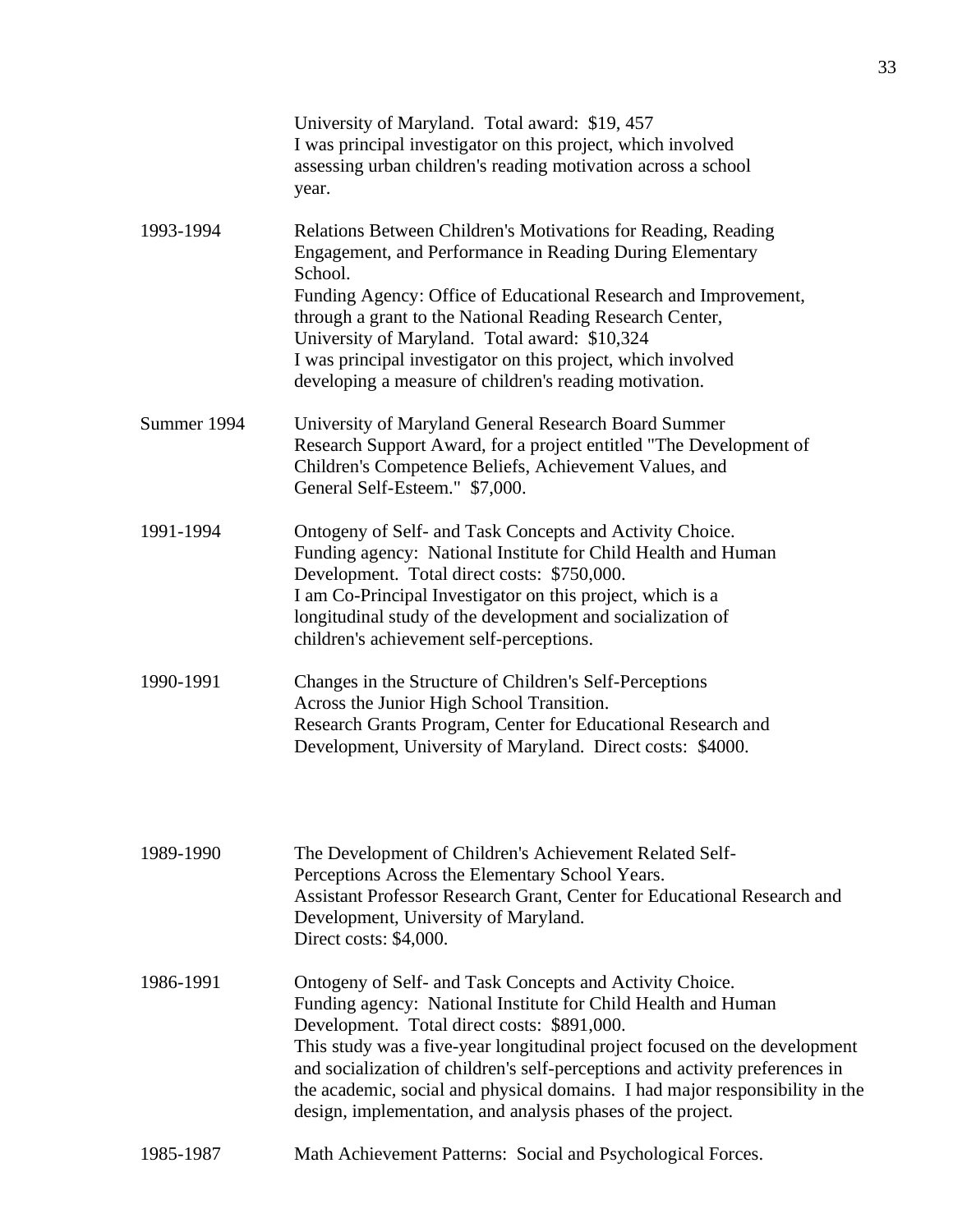Funding agency: National Science Foundation. Total direct costs: \$144,000. I was Co-Principal Investigator on this two-year project exploring social and motivational factors influencing adolescents' performance in mathematics.

## **EDITORSHIPS AND EDITORIAL ACTIVITIES**

- 2007-2010 Editor, *American Educational Research Journal*: *Teaching, Learning, and Human Development section*
- 2001-2006 Associate Editor, *Child Development*
- 2000-2002 Associate Editor, *Journal of Educational Psychology*
- 1998-2000 Editorial Board, *Child Development*
- 1998-2000 Editorial board, *Journal of Experimental Education*
- 1998-2000 Editorial board, *Journal of School Psychology*
- 1993-2000 Editorial board, *Developmental Psychology*
- 1995-2000 Editorial board, *Educational Psychologist*
- 1995-2000 Editorial board, *Journal of Early Adolescence*
- 2002-2014 Editorial board, *Journal of Educational Psychology*
- 1993-1995 Editorial board, *American Educational Research Journal*
- 1992-1997 Publications Board, National Reading Research Center

1985-present Review manuscripts for *American Educational Research Journal of Educational Evaluation and Policy Analysis, Educational Psychology, Review, Journal of Adolescence, Journal of Applied Social Psychology, Journal o*f *Research on Mathematics Education, Journal of Research on Adolescence, Journal of Personality, Psychological Bulletin*

1989-2013 Program reviewer: American Educational Research Association, American Psychological Association, and Society for Research on Adolescence, Society for Research in Child Development

1997 Program reviewer, International Congress of Applied Psychology

Book reviewer, Bobbs-Merrill Publishers, Cambridge University Press, Lawrence Erlbaum Associates, W. H. Freeman Publishers, McGraw Hill Publishers

#### **TEACHING**

1993-2000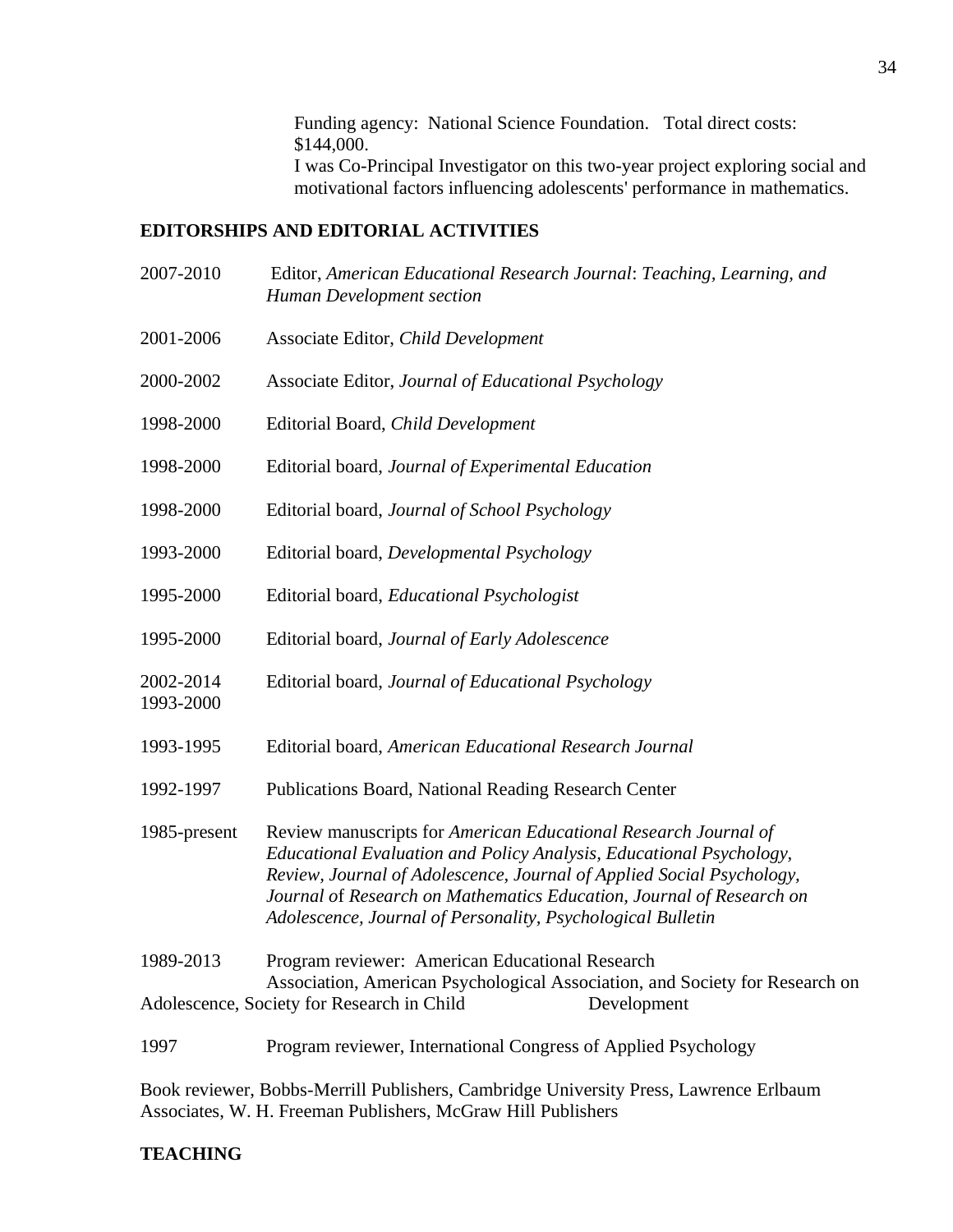Courses Taught: 2015-1018

| Spring 2015 HONR 219Y Merging the Multiple Mes |      |                                                             |      |
|------------------------------------------------|------|-------------------------------------------------------------|------|
| University item average:                       | 3.08 | Instructor item average: 3.74                               |      |
|                                                |      |                                                             |      |
| Fall 2015 EDHD 413 Adolescent Development      |      |                                                             |      |
| <b>Teaching Evaluation Summary:</b>            |      |                                                             |      |
| University item average:                       | 3.27 | Instructor item average: 3.80                               |      |
|                                                |      |                                                             |      |
| Fall 2015 HONR 219Y Merging the Multiple Mes   |      |                                                             |      |
| University item average:                       | 3.31 | Instructor item average: 3.56                               |      |
| Spring 2016 HONR 219M Role of Motivation       |      |                                                             |      |
|                                                |      |                                                             |      |
|                                                |      | University item average: 3.41 Instructor item average: 3.90 |      |
|                                                |      |                                                             |      |
| <b>Fall 2016 HONR 219Y</b>                     |      | Who Am I Becoming                                           |      |
| University item average:                       | 3.59 | Instructor item average:                                    | 3.90 |
|                                                |      |                                                             |      |
| Spring 2017: leave                             |      |                                                             |      |
| Fall 2017: Research leave                      |      |                                                             |      |
|                                                |      |                                                             |      |
| Spring 2018: sabbatical                        |      |                                                             |      |
|                                                |      |                                                             |      |
| Fall 2018                                      |      | EDHD 835 Development of Achievement Motivation              |      |

Graduate Program Development

| 1999-2000 | Co-Developer, Professional M. Ed. Program for Montgomery County Teachers |
|-----------|--------------------------------------------------------------------------|
| 1997-1998 | Co-Developer, EDHD Doctoral Program Redesign                             |
| 1991-1992 | Co-Developer, Educational Psychology Specialization                      |

## **ADVISING/MENTORING**

During the period 2015-2017 I advised the following doctoral students who completed their degrees in this time period: Amy Ho (graduated fall 2016) Katie Muenks (graduated spring 2016) Emily Rosenzweig (graduated spring 2017). I currently am advising Jessica Gladstone (fourth year) and Lara Turci (third year) and supervising one postdoc. I also advised one master's student (Karen Levush) in the fall semester of 2016.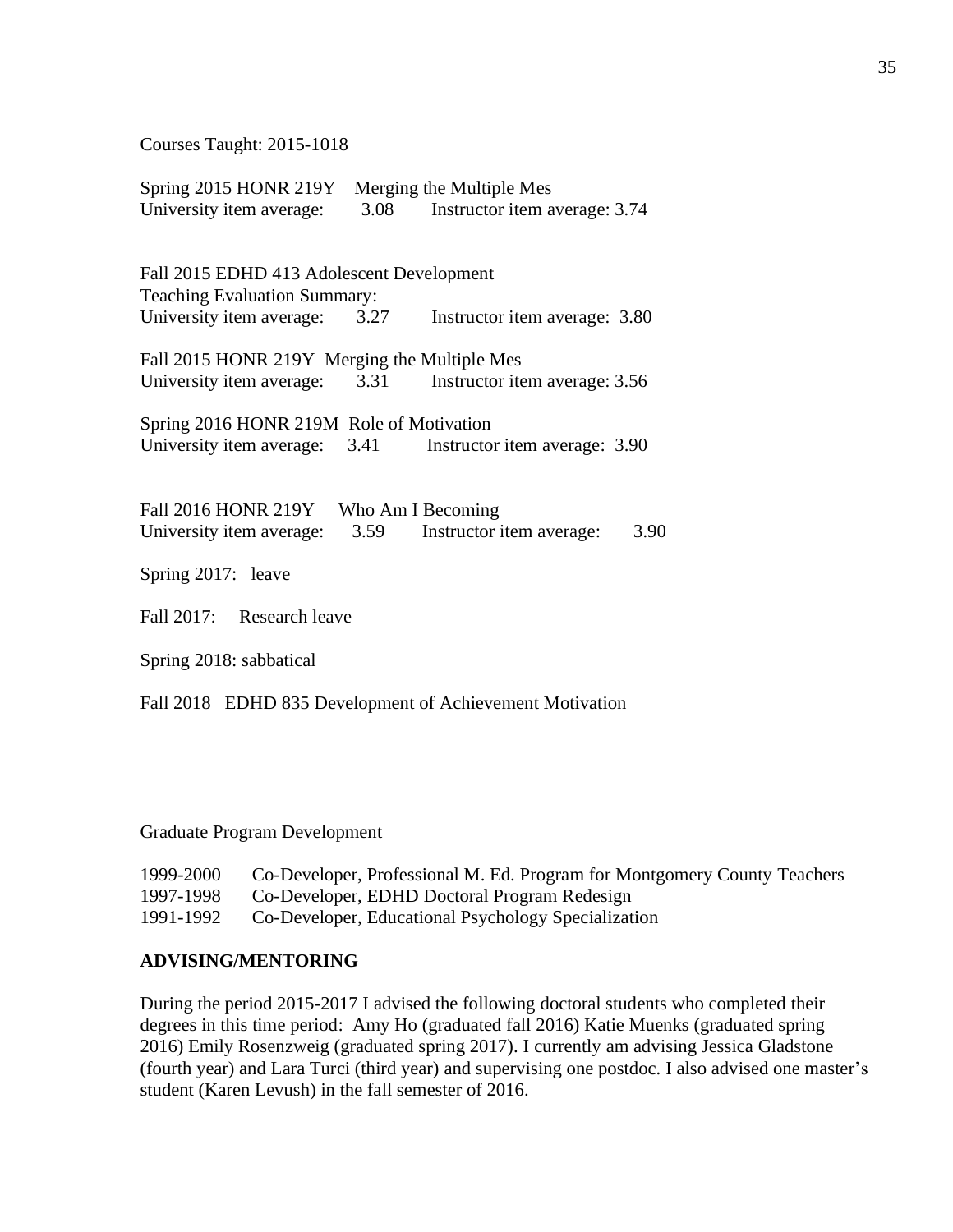I have advised *12 masters' students* through the completion of their degrees. Two of the master's students completed theses under my direction. I have served on 10 additional master's thesis committees.

I have advised *20 doctoral students* through the completion of their degrees. These students obtained academic positions, research positions, postdoctoral fellowships, positions in the federal government, and positions in different school systems. I have served on approximately 10 additional doctoral committees at Maryland.

Undergraduate Advising

I advised *two undergraduate honors students* in the College of Education to the completion of their honors theses and degrees, the most recent graduating in 2002.

I mentored a GEMSTONE Undergraduate Honors Thesis group from 2004 until 2007.

I currently am co-mentoring a senior sociology honors student (Amanda Vite).

## **FACULTY MENTORING**

| 1994-1998 | Dr. Jamie Metsala, Assistant Professor, Department of Human<br>Development. Promoted to Associate Professor, 1998  |
|-----------|--------------------------------------------------------------------------------------------------------------------|
| 1999-2006 | Dr. Roger Azevedo, Assistant Professor, Department of Human<br>Development. Promoted to Associate Professor, 2005. |
| 2001-2003 | Dr. William Drakeford, Visiting Assistant Professor, Department of<br><b>Special Education</b>                     |

## **EXTENSION ACTIVITIES**

Workshops and other inservice activities

2001-2004: Summer and winter workshops to Frederick County teachers on motivation and reading instruction

1990-1991: I was involved in the Southern Maryland Intervention Program, which is a collaborative program involving several campus departments and middle school administrators, teachers, parents, and students in three southern Maryland counties.

## **CONSULTANCIES**

2018-present Digital Promise; Lexia Core5 Reading

2004-2010 Consultant on Two Adolescent Literacy Projects (Elizabeth Moje, PI, and Bennett Shaywitz, PI)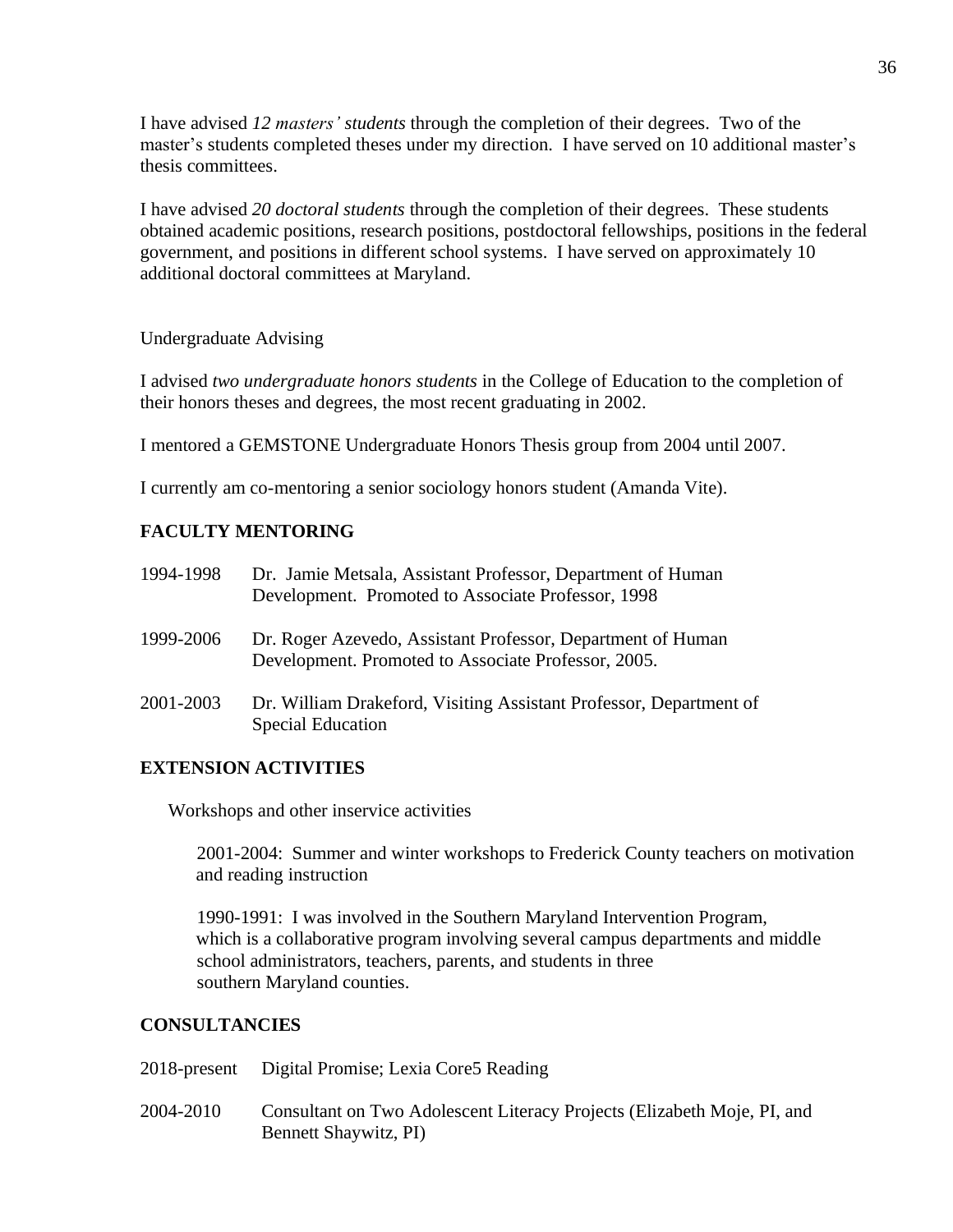| 1992-1997 | Evaluation Advisory Board, Montgomery County Head Start<br><b>Transition Demonstration Project</b> |
|-----------|----------------------------------------------------------------------------------------------------|
| 1993      | Virginia State Department of Education Middle School Reform<br><b>Grant Review Panel</b>           |

# **GRANT REVIEWING**

| 1999               | Reviewer and Panel Member, National Science Foundation<br><b>Interagency Education Research Initiative</b>                                                   |
|--------------------|--------------------------------------------------------------------------------------------------------------------------------------------------------------|
| 1997<br>1997, 1998 | Reviewer, W. T. Grant Foundation Faculty Scholars Program<br>Reviewer, National Science Foundation, Division of Social,<br>Behavioral, and Economic Research |
| 1996               | Reviewer, Israeli National Science Foundation Grant Program                                                                                                  |
| 1994, 1998         | Reviewer, National Institute for Mental Health Behavioral<br><b>Science Track Award for Rapid Transition Program</b>                                         |

# **MEMBERSHIPS AND OFFICES IN PROFESSIONAL ORGANIZATIONS**

| 2000-2003                  | Treasurer, APA Division 15 (Educational Psychology)                                                                             |
|----------------------------|---------------------------------------------------------------------------------------------------------------------------------|
| 2000-2001                  | Program Chair, APA Division 15 (for 2001 Program)                                                                               |
| 1998-2000                  | Member, APA Division 15 Publications Committee                                                                                  |
| 1994-1996                  | Chair, Motivation in Education Special Interest Group,<br>American Educational Research Association.                            |
| 1983-present               | Member, American Educational Research Association<br>(Divisions C and E, and Motivation in Education Special<br>Interest Group) |
| 1995-2000                  | Division 15 Liaison to the APA Board of Scientific Affairs,<br>American Psychological Association                               |
| 1984-1989;<br>1992-present | Member, American Psychological Association, and Division 15<br>Educational Psychology. Elected as an APA Fellow in 1996         |
| 1990-1994                  | Member, Society for Research on Adolescence                                                                                     |
| 1989-present               | Member, Society for Research in Child Development                                                                               |

# **UNIVERSITY SERVICE**

University: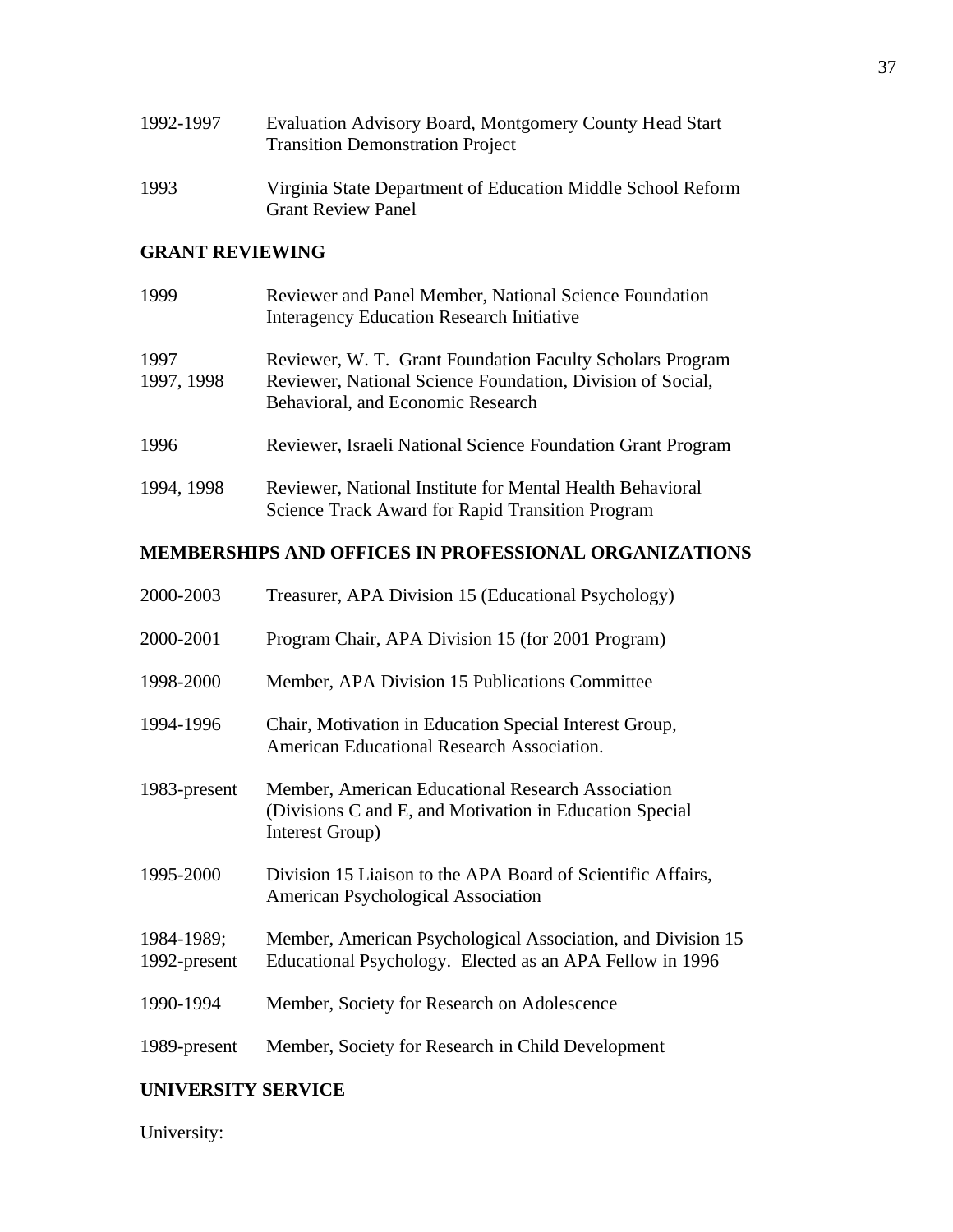| Fall 2018 | <b>RASA Fculty Selection Committee</b>                     |
|-----------|------------------------------------------------------------|
| Fall 2106 | <b>RASA Faculty Selection Committee</b>                    |
| 2003-2004 | Member, University Distinguished Scholar-Teacher Selection |
|           | Committee                                                  |
| 1998-2001 | Member, Campus Institutional Review Board                  |
| 1993-1994 | EDHD Liaison, Dean's Committee on Undergraduate Education  |
| 1990-1993 | Member, Campus Senate                                      |
| 1991-1992 | Member, University General Educational Affairs Committee   |
|           |                                                            |

College:

| 2015- Fall 2016 | Chair, College APT Committee                             |
|-----------------|----------------------------------------------------------|
| 2012-2014       | Chair, College APT Committee                             |
| 2007-2008       | Member, College of Education Dean's Search Committee     |
| 2007            | Chair, EDPS Chair Search Committee                       |
| 2006-2007       | Member, College of Education Dean's Search Committee     |
| 2004-           | Member, College Curriculum Approval Committee            |
| 2003-           | Member, College Faculty Development Committee            |
| 2003-2004       | Member, College Strategic Focus Committee                |
| $2001 -$        | Member, College NCATE Conceptual Framework Committee     |
| 2001-2004       | Member, College Program Review Board                     |
| $2001 -$        | Member, Maryland Literacy Research Institute             |
| 2000-2001       | Member, Prince George's School Improvement Committee     |
| 1999-2001       | Member, College Promotion and Tenure Committee           |
| 1999-2000       | Member, Department of Special Education Chair Evaluation |
| 1999-2001       | Committee                                                |
| 1998-1999       | Member, College of Education Dean's Search Committee     |
| 1998-1999       | Member, EDCI Early Literacy Search Committee             |
| 1998-2000       | Member, College Program Review Board                     |
| 1998-1999       | Member, EDMS Integration Committee                       |
| 1997-1998       | Chair, College Planning Committee                        |
| 1997-1998       | Member, CAPS School Counseling Search Committee          |
| 1996-1998       | Member, College Senate                                   |
| 1996-1998       | Member, College Senate Steering Committee                |
| 1994-1995       | Member, College Plan of Organization Review Committee    |
| 1993-1994       | Member, College Minority Faculty Search Committee        |
| 1993            | Member, CAPS School Psychology Search Committee          |
| 1992-present    | Member, College Honors Council                           |
| 1992-1996       | Member, College Holmes Committee                         |
| 1992-1994       | Member, College NCATE Knowledge Base Committee           |
| 1990-1992;      | Member, College Senate                                   |
| 1995            |                                                          |
| 1991-1992       | College Senate Secretary and Steering Committee Member   |
| 1990-1992       | Member, College Undergraduate Committee                  |
| 1990-1993       | Member, College Equity Committee                         |

Department Service and Administration:

2018-2019 Chair, HDQM Search Committee